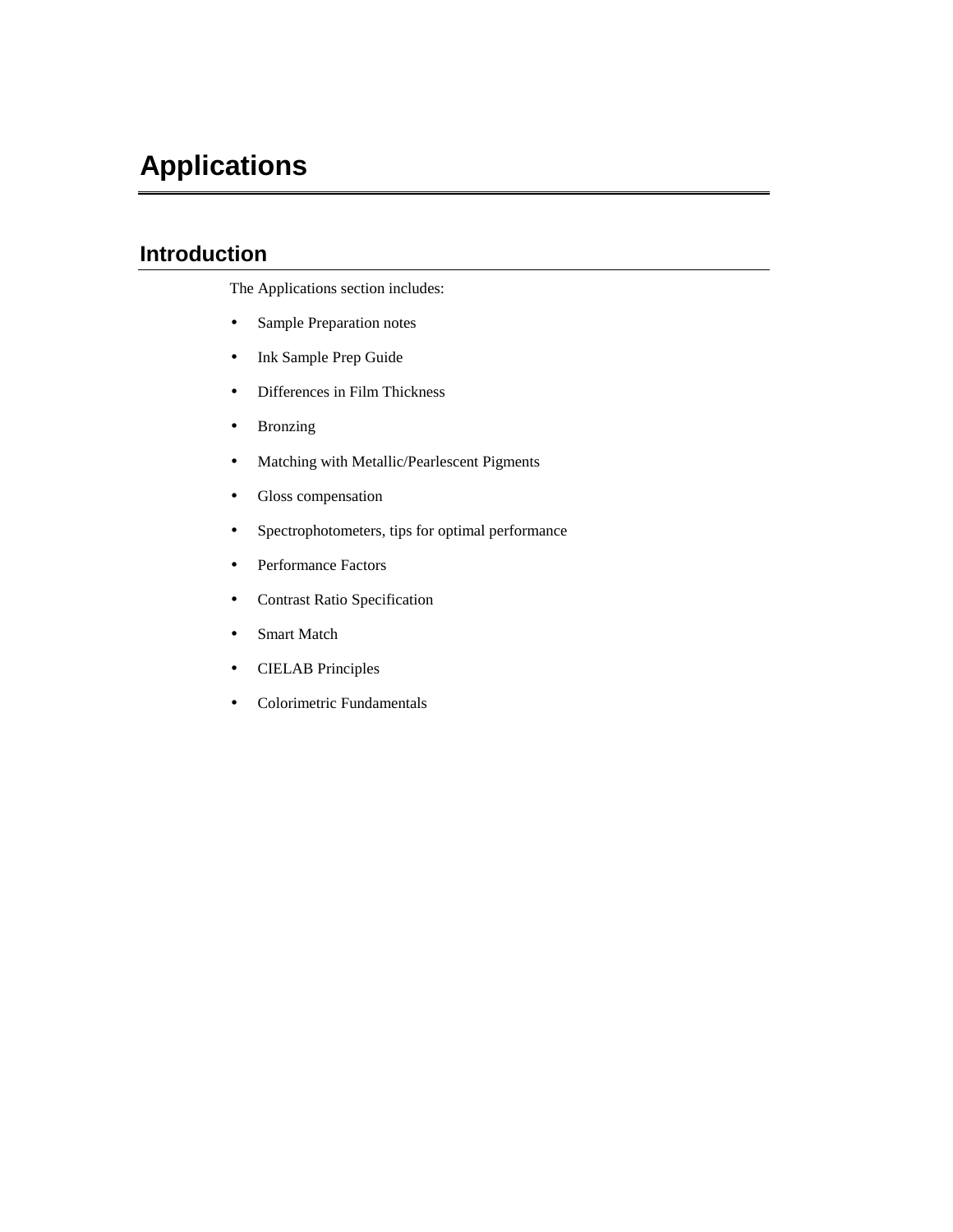## **Ink and Printing Sample Preparation Notes**

Many color matching problems can be avoided by careful sample preparation. The following guidelines should help accomplish this:

- Collect standard lots of colorants to proof, using them for the primary calibrations.
- Determine "standard" printing conditions, viscosity, tack, etc., then measure and control these conditions accurately.
- Collect accurate physical data (weights, densities, formula percentages).
- Weigh accurately, and record the actual weights of colorants mixed and proofed.
- Proof using a reproducible proofing device and technique.
- Proof an ink mixture a number of times, and measure color differences between proofs to check reproducibility of the process.
- Use a single lot of clean, bright, NON-ABSORBING, NON-OPTICALLY-WHITENED, contrast ratio charts as the substrate for primary calibrations.
- When mixing colorants with white, do this at the pigment loading typical of most products.
- Remember that additional whites may be stored at different white pigment loadings.
- The substrate for the primary calibrations should be the same as used to test most production. If different production substrates are typically used, try to group them according to their absorption. It may be necessary to calibrate different Colorant Sets for different substrates, if the substrates significantly alter color results (from the calibration substrate).
- When storing the primary calibration substrate, measure and store both the black and white "backgrounds".
- If samples appear inconsistent, take multiple instrument reads, to average over a larger sample area.
- If a sample bronzes, varnish it. Sphere specular included viewing geometry "sees" bronzed samples differently than the eye; however, overprinting with varnish reduces this effect.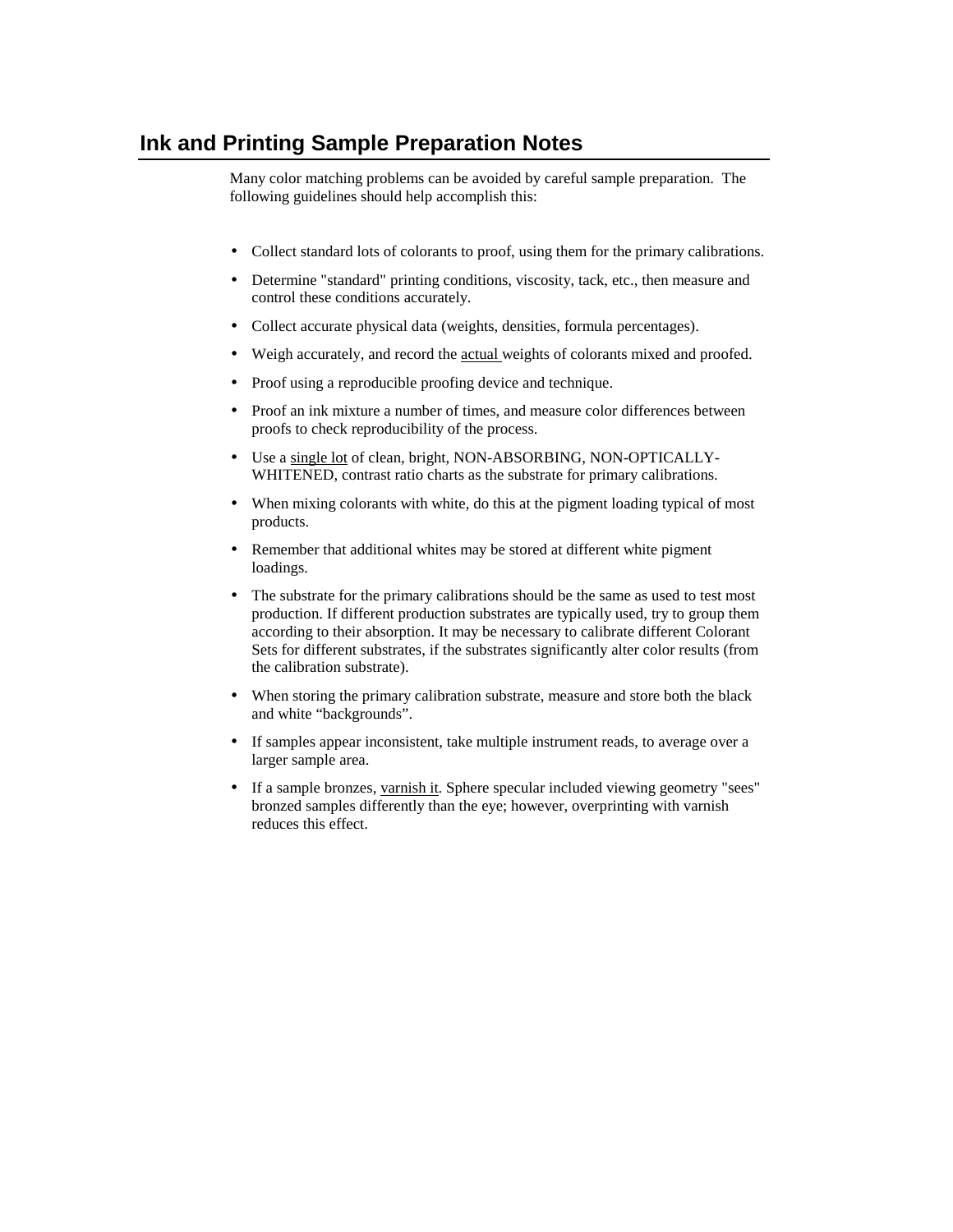## **Sample Preparation Guide**

This guide contains basic instructions to help you prepare a colorant database for use with Datacolor International's advanced color matching, correction, palette and recycle technologies. Please read it in it's entirety before starting.

By necessity, the following guidelines are general. Some changes may be necessary for individual processes.

Before preparing a new database, you should discuss your process and your requirements with a Datacolor International Application Specialist.

We at Datacolor International are proud of our reputation for the best computer color matching results in the world. We want you, as our partner in this technology, to share in this pride. As a Datacolor International customer, you are assigned a specialist from your industry, someone who can speak "your language", who is eager to work with you via telephone or in person to help you get the best computer color matching results in the world. Since we could not include specific instructions in this guide for every variation in ink and printing processes, here is a list of situations for which we would like to give you additional or special information. If your process or materials fit into any of the following categories, please contact your ink and printing application specialist in our technical support department. Our toll-free telephone number is on the front of this guide.

You may not need to make all the proofs listed in this guide if:

- you never use a pigmented white in any of your formulas
- you always use a pigmented white in every formula
- your ink always prints completely opaque

You may need to make additional samples, not listed in this guide if:

- You print only on absorbent substrates
- You print only on transparent substrates (first or second surface)
- You print only on metallic substrates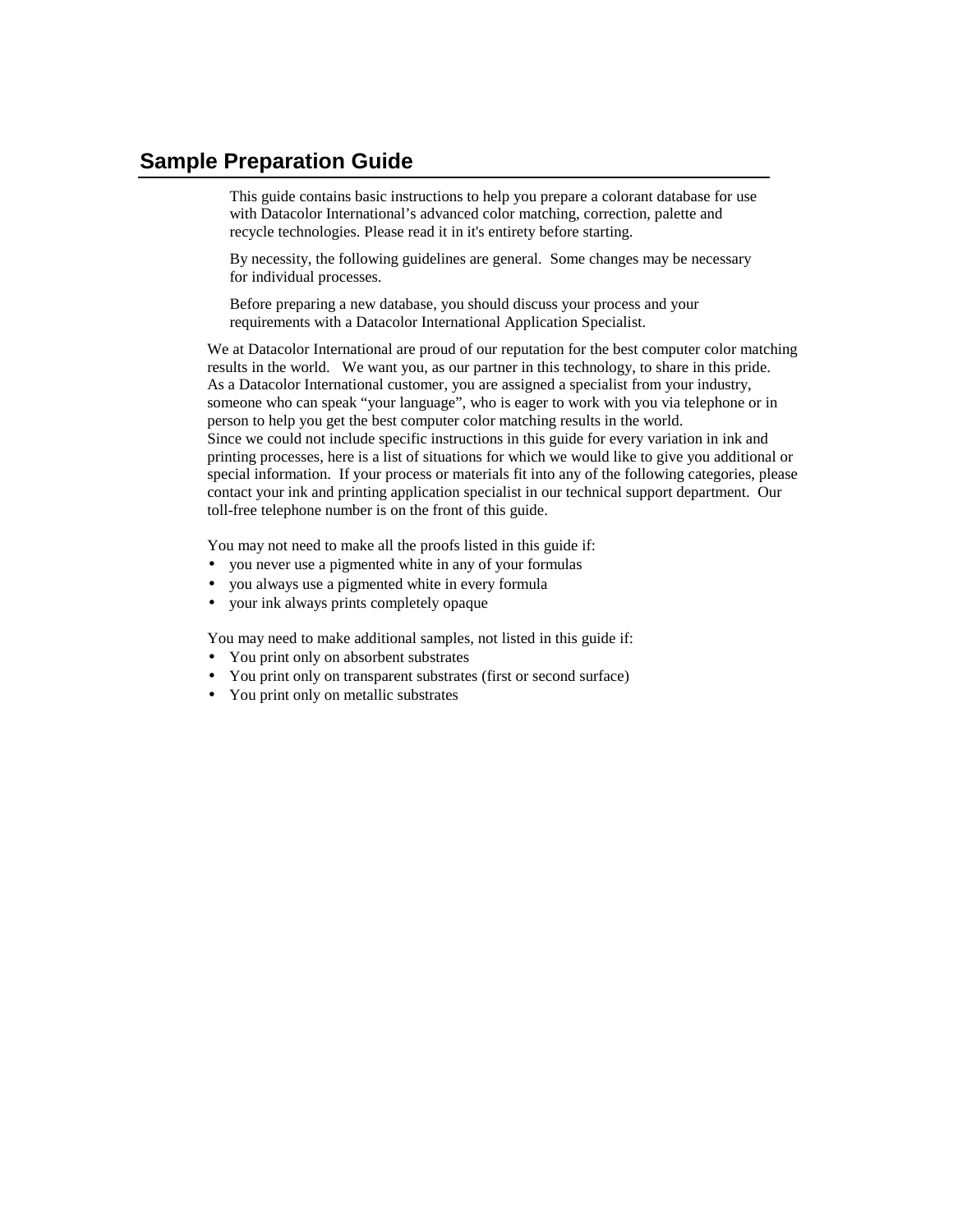### **Introduction**

These instructions will help you to prepare a set of proofs which represent your primary colorants to a Datacolor International computerized color formulation system. If you have any questions, please contact DCI to speak to an ink and printing industry specialist.

### **Before You Begin**

Your ability to repeatedly produce the same color from a given formula is vital to your success in computer color matching. Before reading any further, look around your laboratory and production area for sources of variation. Your proofers, scales, mixers, viscometers and procedures all contribute to variations in your final proofs.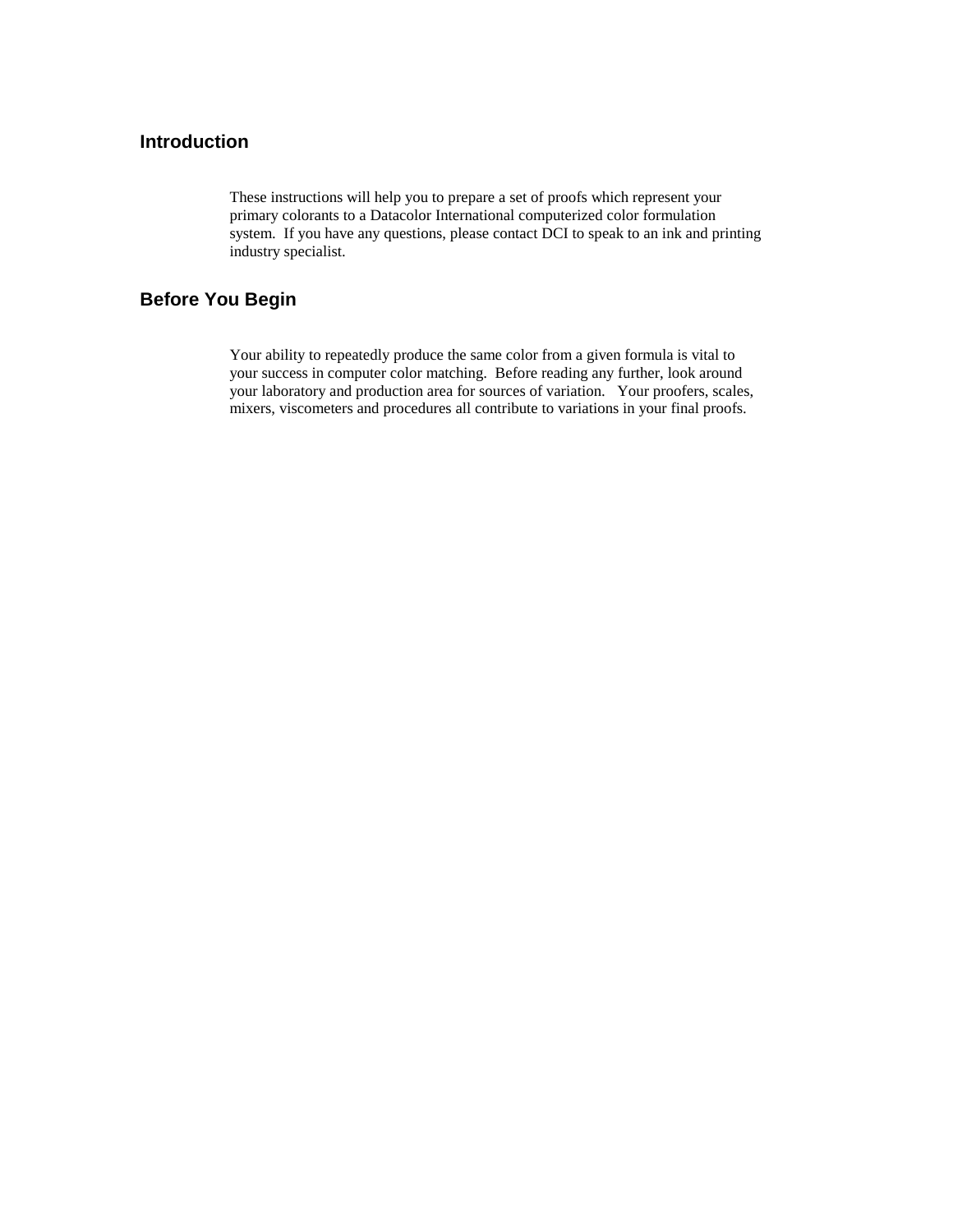### **What You Will Need**

#### **Raw Materials:**

- You will want to collect standard lots of all your raw materials. That includes inks, pigments, resins, varnishes, extenders, solvents, overprints, additives...anything that will be in your final product. If you cannot get "standard" lots, try to identify lots or batches that represent the materials most commonly used in production.
- Standard lot samples of your most commonly used substrate
- Some black and white contrast ratio charts

*Important Tip: Be sure the contrast ratio charts do not contain optical (fluorescent) brightners and that they do not absorb your ink.* 



#### **Equipment:**

- Accurate scales for weighing inks and extenders
- A density cup for measuring weight per volume
- For fluid inks: an accurate viscometer
- A repeatable proofer

*Tip: A list of equipment suppliers is in back of this guide.* 

### **Terms Used In This Guide**

The following words have specific meanings when used in this guide and in Datacolor programs. Even though The programs allow you to change these default names, in this guide we will use the following names.

**Ready to Print** - Nothing needs to be added to the ink before printing.

**Density** - A measure of weight per volume. Common units are pounds per gallon or grams per liter. Rather than specific gravity, try to use weight and volume units common in your process. For example, if you buy ink by the gallon and your scales read in pounds, use lb./gal as your measure of density. Here, density does *not* refer to colorimetric or printing density.

**Contrast Ratio Chart -** A type of substrate that has both a white and a black area. It is used to measure the opacity (light scattering) of ink films. You should select a type of black and white stock which absorbs your ink as little as possible.

**Component** -A raw material. The program can provide predicted formulas with colorants and extender amount broken down into their component raw materials. You must provide the "component recipe" for individual colorants.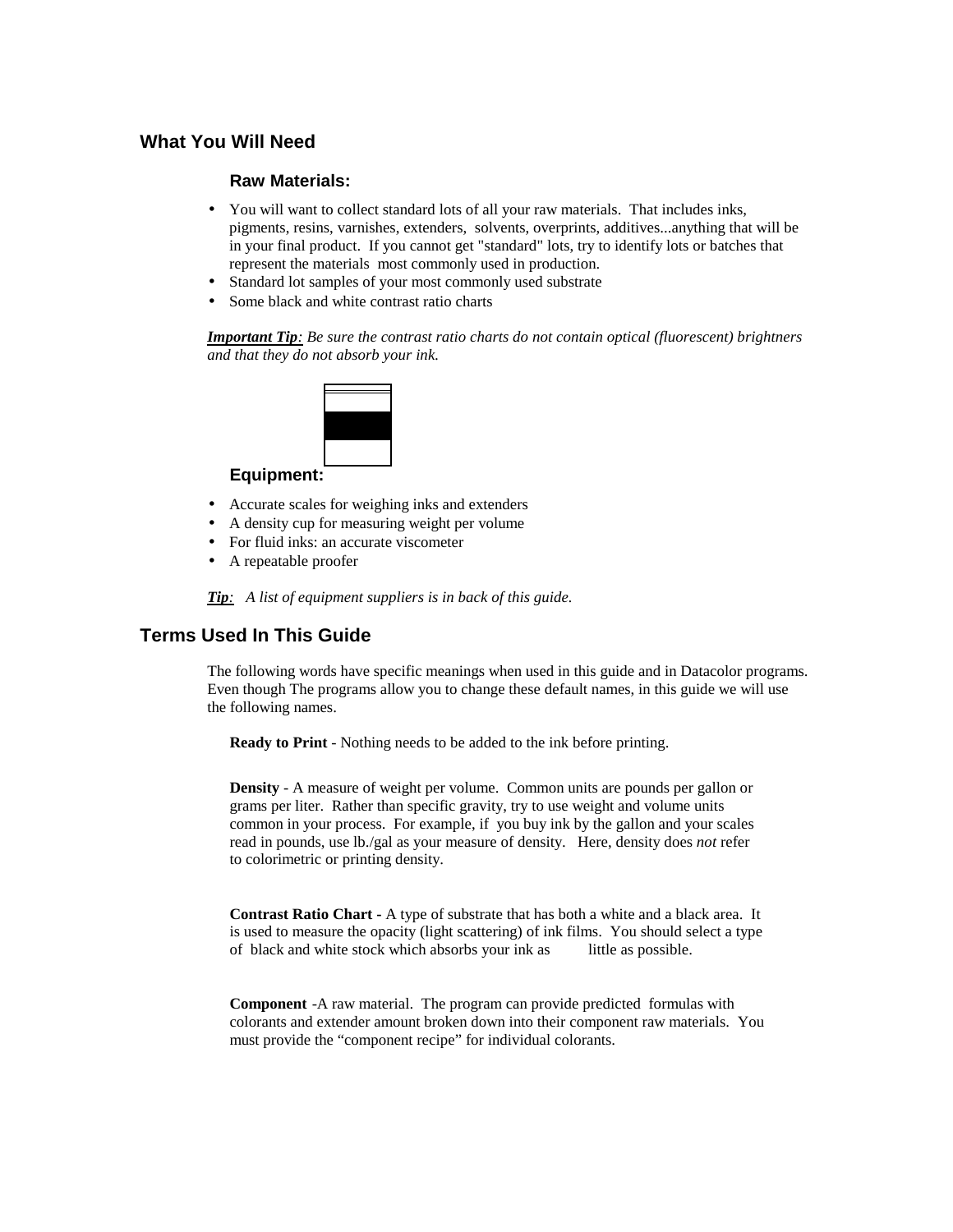*An example:* A ready-to-print white ink is made of 500 grams of a concentrated white base plus 700 grams of clear resin, 200 grams of thinner (water) and 100 grams of a wax compound.

The concentrated white base, the resin, the water and the wax are components of the white colorant.

| <b>Ready to Print Formula</b> |     | <b>Expanded Formula</b>        |      |
|-------------------------------|-----|--------------------------------|------|
| White                         | 50  | <b>Concentrated White Base</b> | 33.3 |
| Extender                      | 50  | Clear Resin                    | 46.7 |
| Total                         | 100 | Water                          | 13.3 |
|                               |     | Wax                            | 6.7  |
|                               |     | Extender                       | 50.0 |
|                               |     | Total                          | 100  |

### **How To Begin**

- First you must choose your standard press-ready conditions. For some, this is easy -- their inks are ready to use as they buy them. Others will need to choose a standard press viscosity or tack.
- Once you know what your standard press-ready conditions are, take your colorants, one at a time, and make them into a ready-to-print ink. To each colorant, add whatever components are necessary to turn it into a finished ink -- completely ready to print. Add whatever vehicle, solvent, wax, thinner, drier... to bring it to press-ready viscosity or tack. Do the same thing with your extenders or clears.
- While you are mixing your colorants, and components, you must carefully record the weight of each component in the mixture.
- After your colorants and extenders are press-ready, you should measure the density (weight per volume) of each as accurately as possible and record the number. You must also know the density (weight per volume) of each component.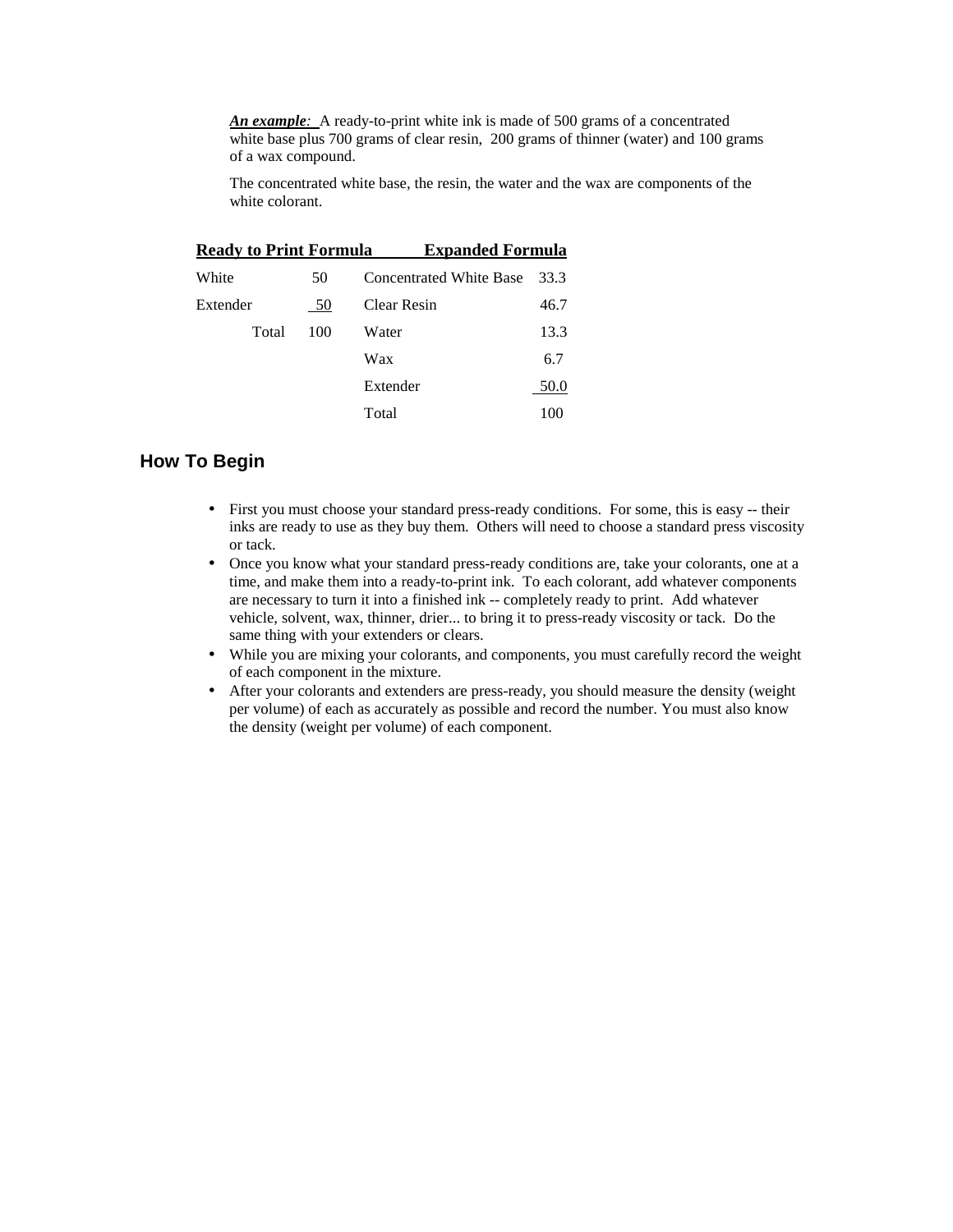

Starting with a known weight of a blue concentrate, we add the minimum amount of resin needed to make it printable. In this case, 150 grams of clear vehicle are required. Next, we add enough solvent to bring the ink to our standard press-ready viscosity. In this case, it takes 50 grams of solvent. After mixing the press ready ink, we measure its density at 7.12 lb./gal.

The worksheets on the following pages will help you remember and record the appropriate information for each colorant and component. COLORANT PROOFS After each colorant and extender is brought to press-ready, you are ready to begin making and collecting your proofs. From here on, in this guide all references to any colorant or extender refer to the press-ready mixtures you made in the previous steps. Use the worksheets on the next pages to help you keep track.

**SUBSTRATES:** You will need two types. First, a commonly used production substrate and second a non-absorbing, non-optically-brightened, black and white substrate. We use the black and white substrate for measuring the opacity of your inks. It is important that you select a type of contrast ratio chart into which your inks will NOT absorb.

**EXTENDER:** You will need proofs of your extender by itself on both types of substrates depending on the clear's optical properties.

WHITE: One print of your white is required on your contrast ratio charts. We suggest making three additional prints at various loadings. First your press-ready white by itself and then mixed with additional press-ready extender. Select a range of typical extender loadings to cover the range of white percentages you normally use in production.

**BLACK:** You may make up to twenty black mixtures. Some must be on black and white substrate (Contrast Ratio) while others may be on your production substrate(s). Select a range of black and extender loadings to cover your typical production use.

- Up to ten (10) mixes of black and extender on a typical production substrate.
- Up to ten mixes of black and white on Contrast Ratio Charts.

**ALL OTHER COLORANTS**: You may make up to twenty colorant mixtures. Mixes with black and white must be on a black and white substrate. Mixes with extender may be proofed on a typical production substrate.

• Up to ten (10) mixes of colorant and extender on a typical production substrate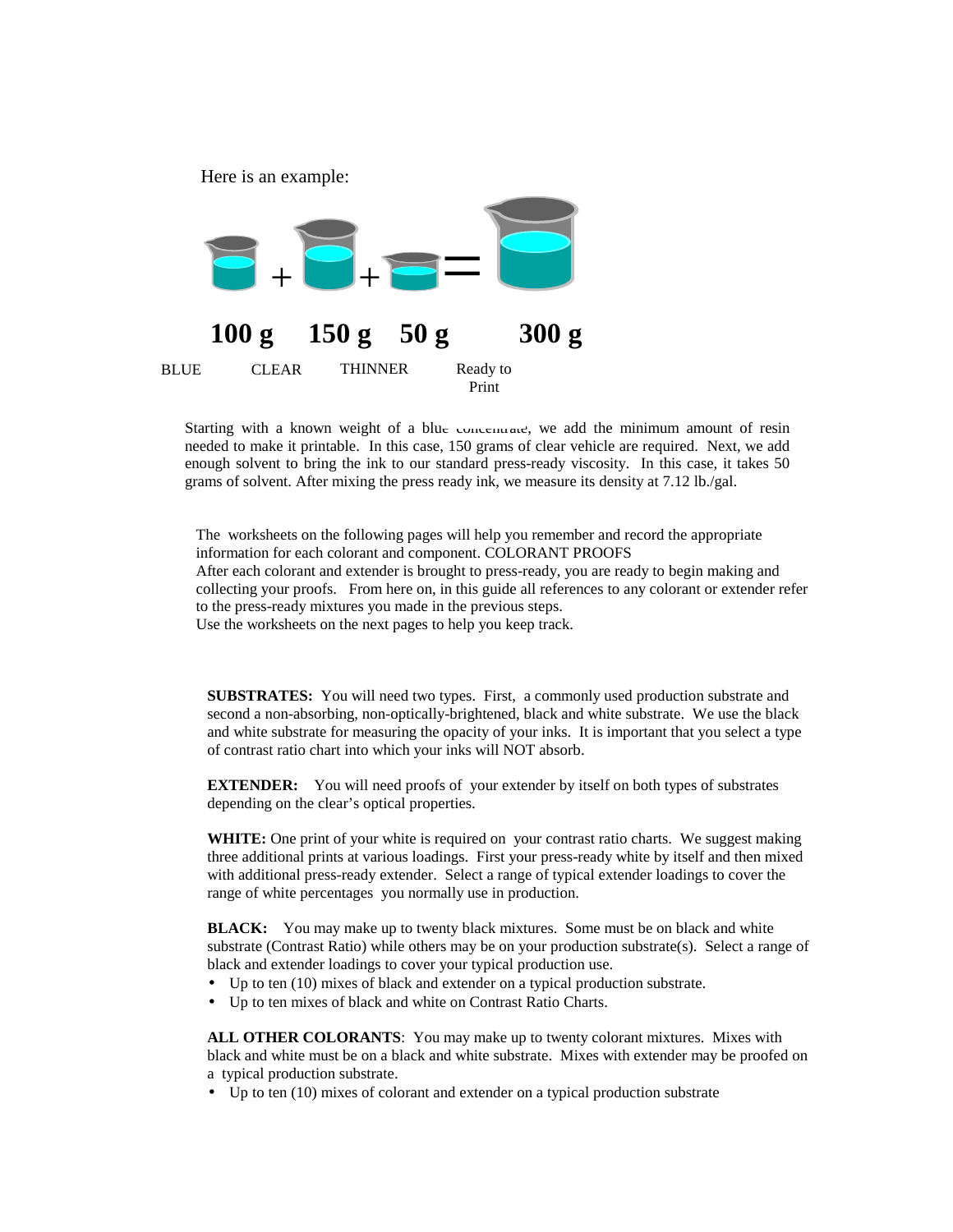- One mix of colorant and black on Contrast Ratio Charts
- Up to nine (9) proofs of colorant mixed with white on Contrast Ratio Charts

*\*Important Tip You will not improve your color matching results by weighing suggested percentages exactly. You will improve your results by accurately weighing what you do use. To speed things up, just get close to these percentages and then record the weighed amount on the following worksheets as accurately as you can.*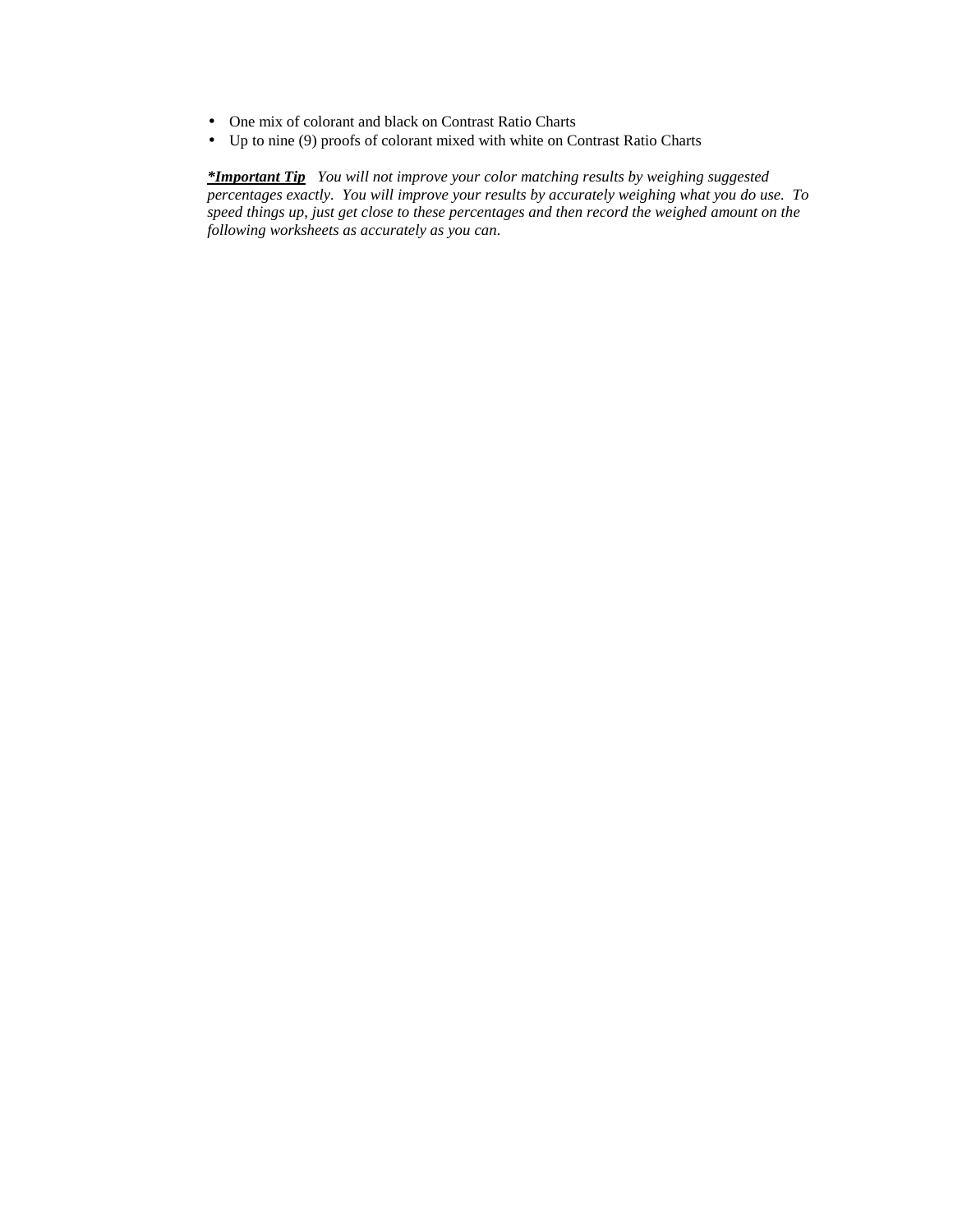# **Ink Sample Preparation Worksheet #1**

Complete the Substrate, Extender and Components charts once for each colorant data file.

### **Substrates:**

| <b>Sample</b> | <b>Substrate Name</b> | <b>Description</b>                  |
|---------------|-----------------------|-------------------------------------|
|               |                       | Contrast Ratio (Black&White)        |
|               |                       | <b>Typical Production Substrate</b> |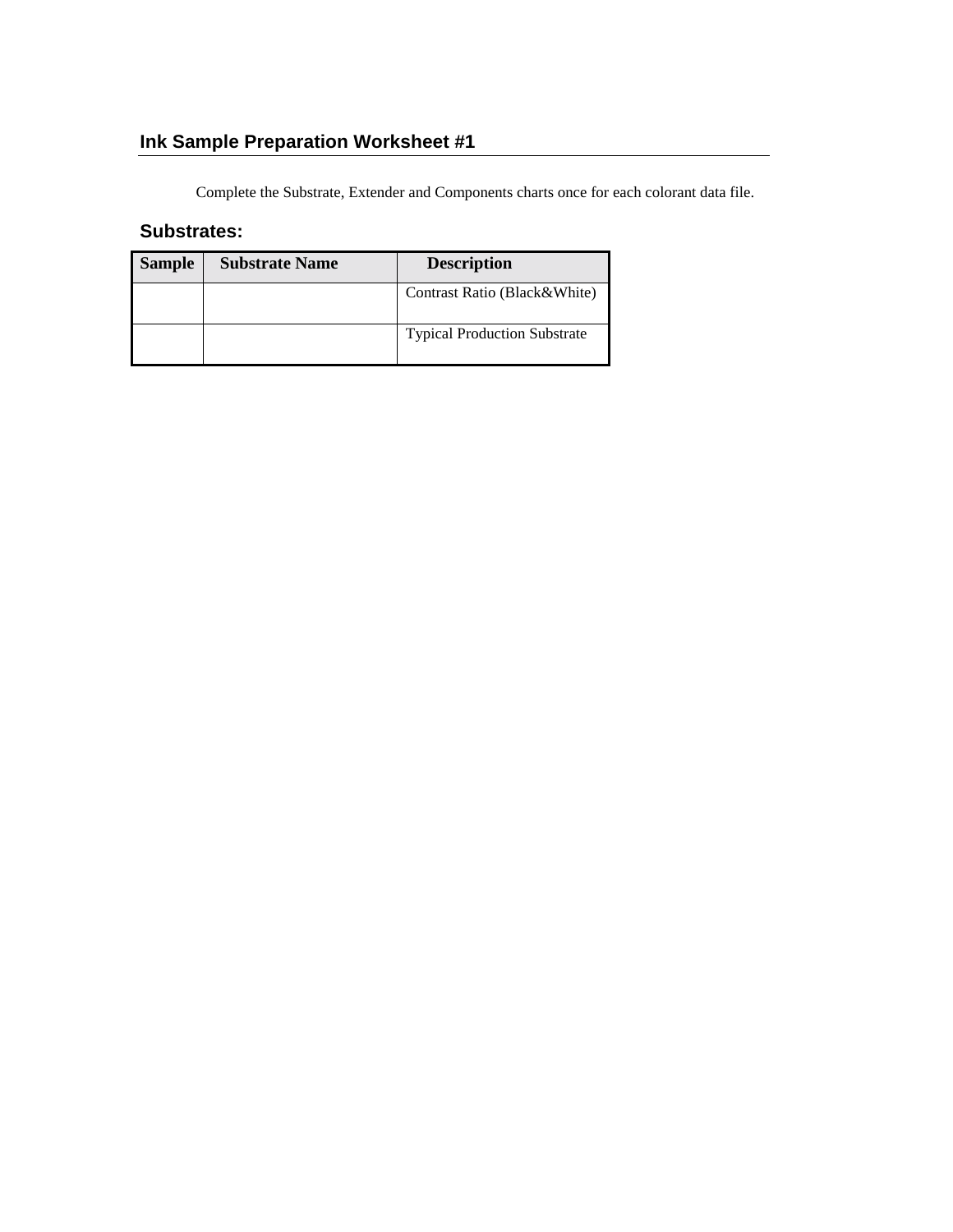## **Ink Sample Preparation Worksheet #1**

## **Extender:**

| <b>Extender Name</b>                                       | <b>Other</b><br>(Visc/Tack) | <b>Density</b><br>(Wt/Vol) | Cost |
|------------------------------------------------------------|-----------------------------|----------------------------|------|
|                                                            |                             |                            |      |
| <b>Extender Proofs</b>                                     |                             |                            |      |
| <b>Proof on Typlical</b><br>production<br><b>Substrate</b> |                             |                            |      |
| <b>Proof on contrast</b><br>ratio (black&white)            |                             |                            |      |
| <b>Extender</b><br><b>Components</b>                       | <b>Amount</b>               | <b>Density</b>             | Cost |
|                                                            |                             |                            |      |
|                                                            |                             |                            |      |
|                                                            |                             |                            |      |
|                                                            |                             |                            |      |
|                                                            |                             |                            |      |
|                                                            |                             |                            |      |

## **Ink Sample Preparation Worksheet #1**

## **Other Components: (Thinner, Wax, Drier..)**

| <b>Other Components</b><br><b>Names</b> | <b>Other</b><br>(Visc/Tack) | <b>Density</b><br>(Wt/vol) | Cost |
|-----------------------------------------|-----------------------------|----------------------------|------|
|                                         |                             |                            |      |
|                                         |                             |                            |      |
|                                         |                             |                            |      |
|                                         |                             |                            |      |
|                                         |                             |                            |      |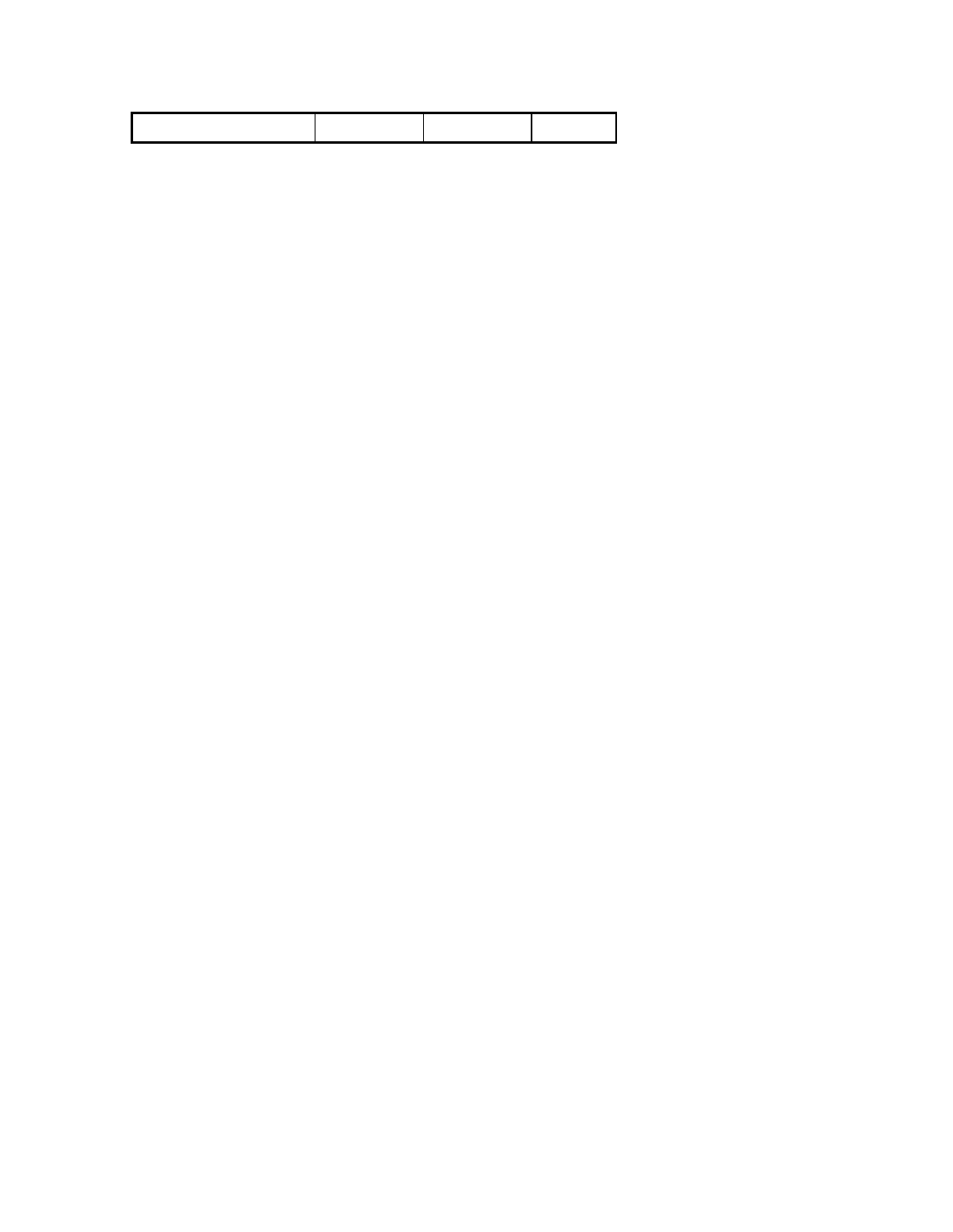## **Ink Sample Preparation Worksheet #2**

Complete this chart for each colorant data file.

## **White Primary: (Calibrating White)**

| <b>White Name</b>                                                          | <b>Other</b><br>(visc/Tack)   | <b>Density</b><br>(Wt/vol)       | Cost         |
|----------------------------------------------------------------------------|-------------------------------|----------------------------------|--------------|
|                                                                            |                               |                                  |              |
| <b>White Components</b>                                                    | Amount                        | <b>Density</b>                   | Cost         |
|                                                                            |                               |                                  |              |
|                                                                            |                               |                                  |              |
|                                                                            |                               |                                  |              |
|                                                                            |                               |                                  |              |
|                                                                            |                               |                                  |              |
| <b>White Proofs on Contrast</b><br><b>Ratio Substrate</b><br>(White&Black) | <b>White</b><br><b>Amount</b> | <b>Extender</b><br><b>Amount</b> | <b>Units</b> |
| 100% White on CR Substrate                                                 |                               |                                  |              |
| About 80% White 20%<br><b>Extender on CR</b>                               |                               |                                  |              |
| About 50% White 50%<br>Extender on CR                                      |                               |                                  |              |
| About 20% White 80%<br><b>Extender on CR</b>                               |                               |                                  |              |
|                                                                            |                               |                                  |              |
|                                                                            |                               |                                  |              |

## **Ink Sample Preparation Worksheet #3**

Complete this chart for each colorant data file.

## **Black Primary: (Calibrating Black)**

| <b>Black Name</b>       | <b>Other</b><br>(visc/Tack) | <b>Density</b><br>(Wt/vol) | Cost |
|-------------------------|-----------------------------|----------------------------|------|
|                         |                             |                            |      |
| <b>Black Components</b> | Amount                      | <b>Density</b>             | Cost |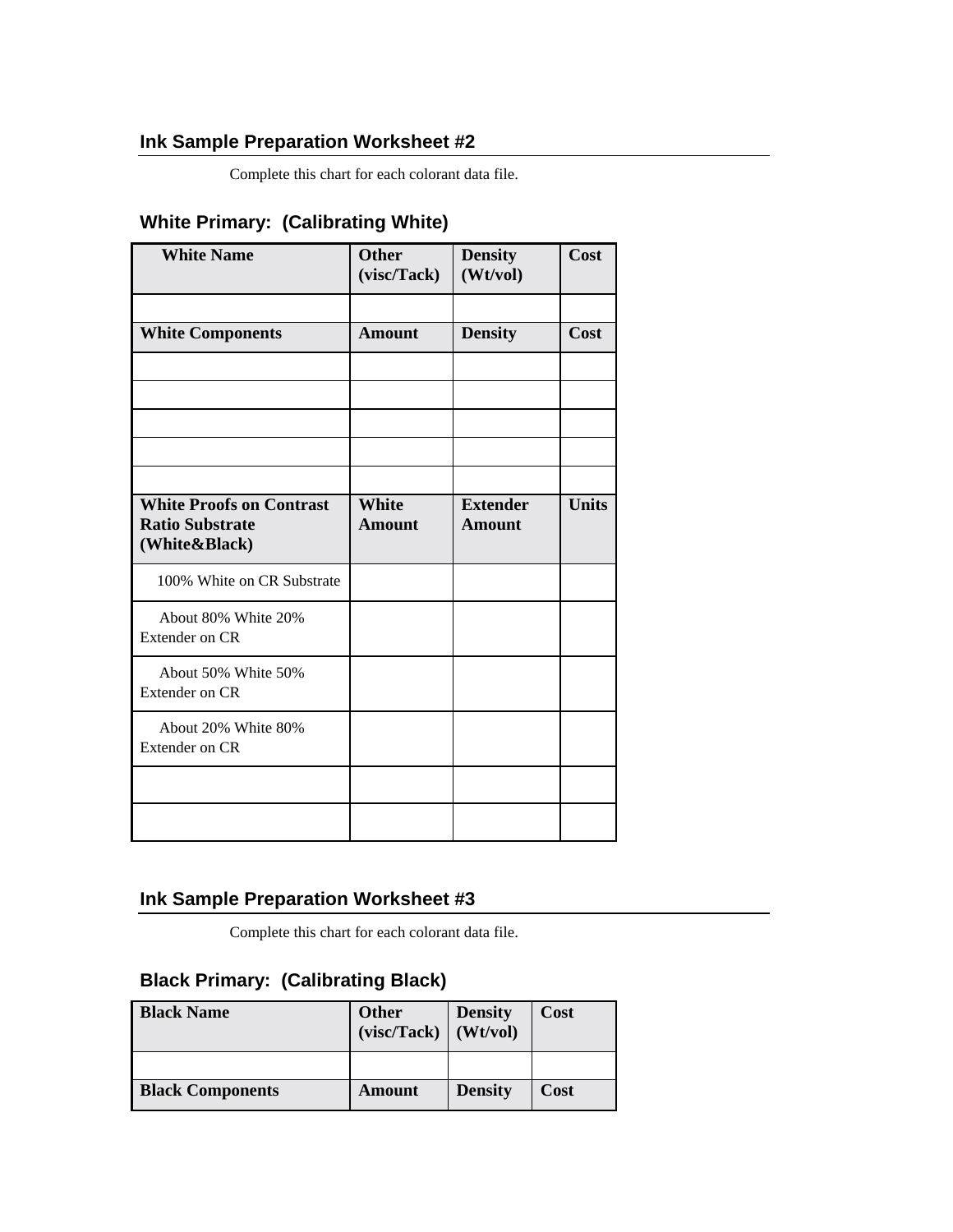| <b>Black Proofs</b>                   | <b>Black</b><br><b>Amount</b> | <b>Extende</b><br>r<br><b>Amount</b> | <b>White</b><br>Amount |
|---------------------------------------|-------------------------------|--------------------------------------|------------------------|
| 100% Black on CR                      |                               |                                      |                        |
| About 80% Black 20%<br>White on CR    |                               |                                      |                        |
| About 50% White 50%<br>Extender on CR |                               |                                      |                        |
| About 20% Black 80%<br>White on CR    |                               |                                      |                        |
| About 10% Black 90%<br>White on CR    |                               |                                      |                        |
| About 5 Black 95% White<br>on CR      |                               |                                      |                        |

| 100% Black on Production<br>Substrate        |  |  |
|----------------------------------------------|--|--|
| About 80% Black 20%<br><b>Extender on PS</b> |  |  |
| About 60% Black 40%<br>Extender on PS        |  |  |
| About 40% Black 60%<br>Extender on PS        |  |  |
| About 20% Black 80%<br>Extender on PS        |  |  |
| About 10% Black 90%<br>Extender on PS        |  |  |
| About 5% Black 95%<br><b>Extender on PS</b>  |  |  |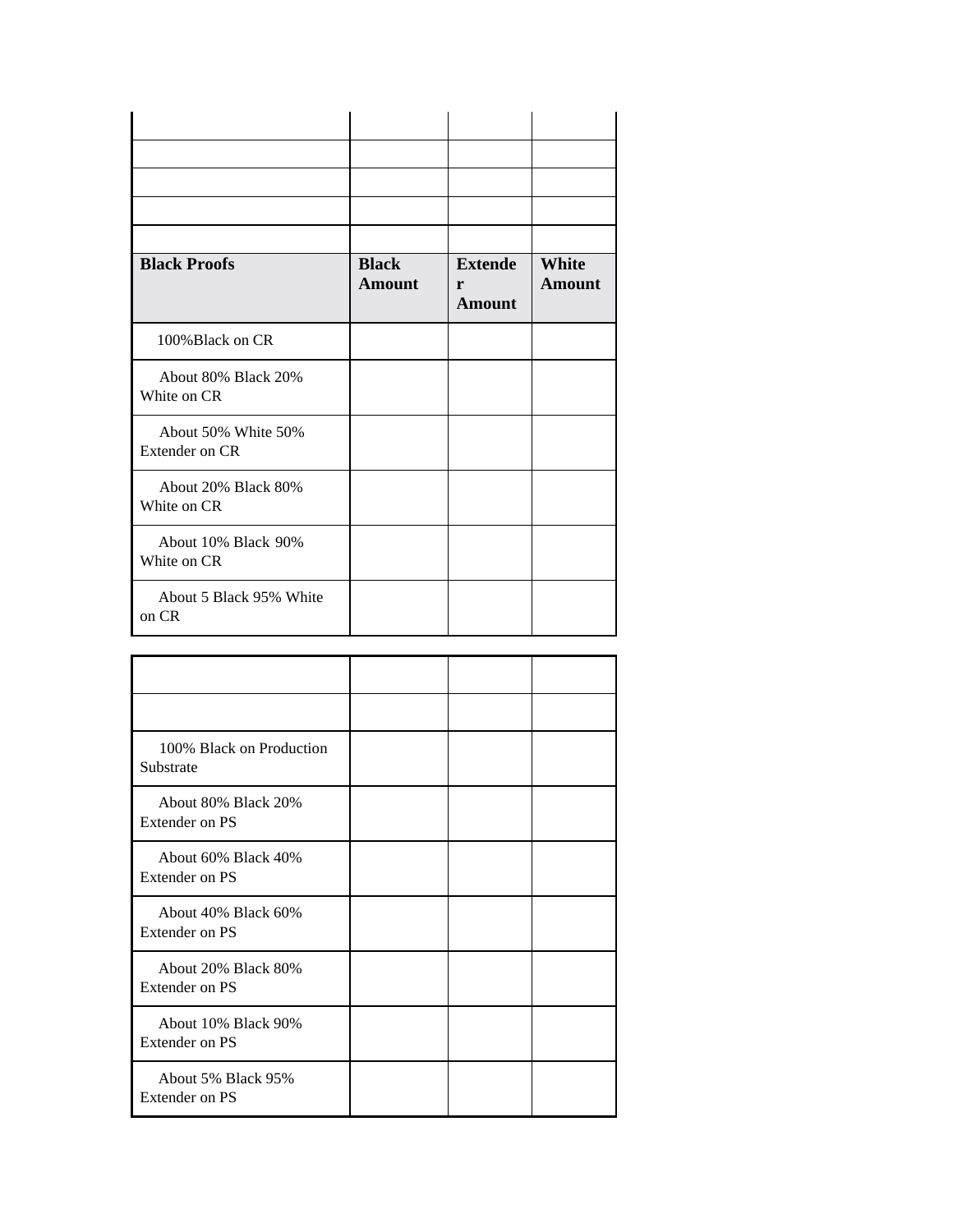| About 2% Black 98%<br>Extender on PS     |  |  |
|------------------------------------------|--|--|
| About 1% Black 99%<br>Extender on PS     |  |  |
| About 0.5% Black 99.5%<br>Extender on PS |  |  |

## **INK SAMPLE PREPARATION WORKSHEET #**

Complete this chart once for each additional colorant.

## **Colorants:**

| <b>Colorant Name</b>                        | <b>Other</b><br>(visc/Tack)      | <b>Density</b><br>(Wt/vol)           | Cost                          |
|---------------------------------------------|----------------------------------|--------------------------------------|-------------------------------|
|                                             |                                  |                                      |                               |
| <b>Colorant Components</b>                  | <b>Amount</b>                    | <b>Density</b>                       | Cost                          |
|                                             |                                  |                                      |                               |
|                                             |                                  |                                      |                               |
|                                             |                                  |                                      |                               |
|                                             |                                  |                                      |                               |
|                                             |                                  |                                      |                               |
| <b>Colorant Proofs</b>                      | <b>Colorant</b><br><b>Amount</b> | <b>Extende</b><br>r<br><b>Amount</b> | <b>White</b><br><b>Amount</b> |
| 100% Colorant on CR                         |                                  |                                      |                               |
| About 95% Colorant 5%<br><b>Black on CR</b> |                                  |                                      | <b>Black</b>                  |
| About 80% Colorant 20%<br>White on CR       |                                  |                                      |                               |
| About 50% Colorant 50%<br>White on CR       |                                  |                                      |                               |
| About 20% Colorant 80%                      |                                  |                                      |                               |
| White on CR                                 |                                  |                                      |                               |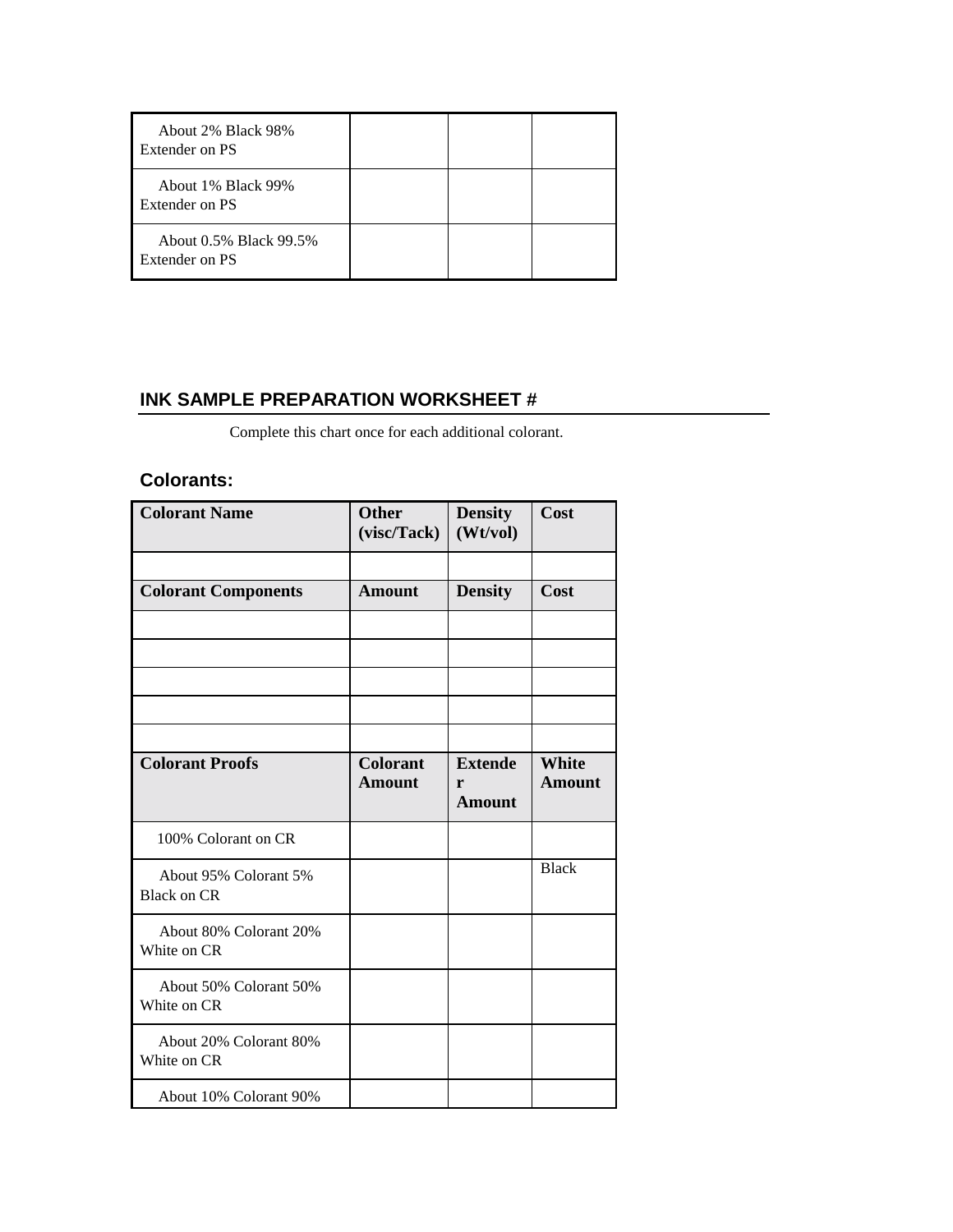|  | <b>CR</b><br>White on C |
|--|-------------------------|
|--|-------------------------|

| About 5% Colorant 95%<br>White on CR               |  |  |
|----------------------------------------------------|--|--|
|                                                    |  |  |
| 100% Black on Production<br>Substrate              |  |  |
| About 80% Colorant 20%<br><b>Extender on PS</b>    |  |  |
| About 60% Colorant 40%<br>Extender on PS           |  |  |
| About 40% Colorant 60%<br><b>Extender on PS</b>    |  |  |
| About 20% Colorant 80%<br><b>Extender on PS</b>    |  |  |
| About 10% Colorant 90%<br>Extender on PS           |  |  |
| About 5% Colorant 95%<br><b>Extender on PS</b>     |  |  |
| About 2% Colorant 98%<br>Extender on PS            |  |  |
| About 1% Colorant 99%<br><b>Extender on PS</b>     |  |  |
| About 0.5% Colorant 99.5%<br><b>Extender on PS</b> |  |  |

## **PREPARING FOR A DCI USERS COURSE**

During an Ink and Printing Users' Course at Datacolor International, you will use the proofs you have made to build a small database of primary colorants. You do not need to make proofs of all your colorants, but you will need to make samples for at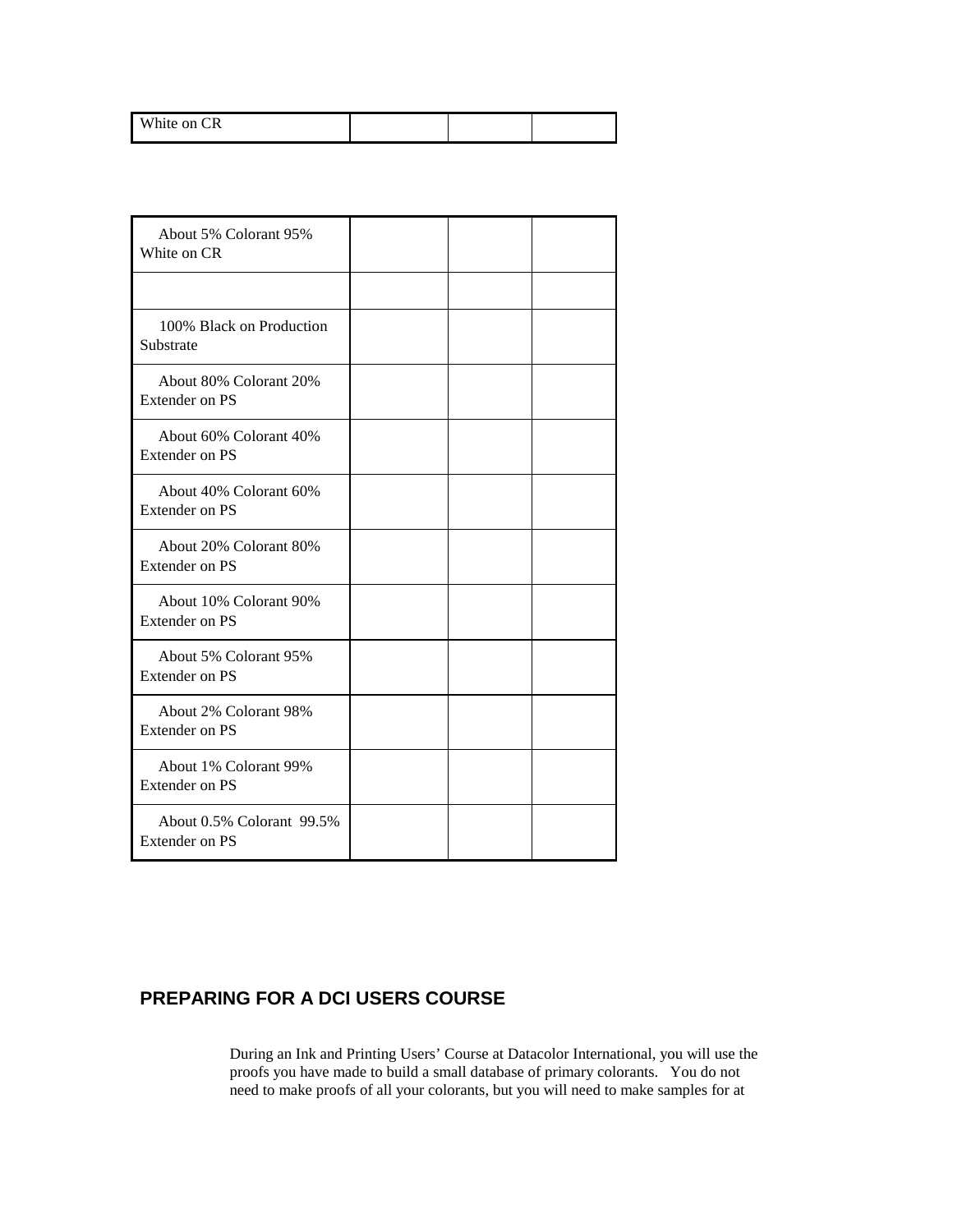least three colorants. We recommend that you select your most commonly used RED, YELLOW and BLUE colorants in addition to WHITE, BLACK and EXTENDER.

Since you cannot bring your wet inks and laboratory with you to class, to test your new database, you will use the following "known formulas" . You will also use formulas 9 and 10 to determine the variation in your weighing, mixing and proofing processes.

#### **WHAT TO DO:**

- Weigh and proof known mixes 1 thru 8 one time each.
- Weigh known mix 9 once but make five proofs.

• Weigh known mix 10 three times and make one proof of each weighing (three proofs).

| Known<br><b>Mix</b> | 1            | $\overline{2}$ | 3            | $\overline{\mathbf{4}}$ | 5              | 6  | 7  | 8  | 9  | 10             |
|---------------------|--------------|----------------|--------------|-------------------------|----------------|----|----|----|----|----------------|
| <b>Black</b>        | $\mathbf{1}$ | 2              | $\mathbf{1}$ |                         |                | 1  | 2  | 5  |    |                |
| Red                 | 4            | 10             |              | 3                       | 15             | 5  | 40 |    | 5  | 10             |
| Yellow              | 15           |                | 30           | 12                      | $\overline{2}$ | 10 |    | 40 | 10 | 20             |
| Blue                |              | 13             | 4            | 10                      | 3              |    | 40 | 10 | 20 | $\overline{2}$ |
| White               | 80           | 75             | 50           | 70                      | 75             |    |    |    |    |                |
| Extender            | $\theta$     | $\Omega$       | 15           | 5                       | 5              | 84 | 18 | 45 | 65 | 68             |
| Substrate           | cr           | cr             | cr           | cr                      | cr             | tp | tp | tp | tp | tp             |

 $CR =$  Contrast Ratio Chart;  $TP =$  Typical Production Substrate

### **A Users Course check list**

Before coming to an ink users' course be sure you have all this ready:

- A completed copy of Worksheet #1 A completed copy of Worksheet #2 A completed copy of Worksheet #3 A completed Worksheet for RED A completed Worksheet for BLUE A completed Worksheet for YELLOW  $\Box$  Two (2) substrate samples  $\Box$  A set of four (4) White proofs A set of sixteen (16) Black Proofs A set of seventeen (17) Red Proofs A set of seventeen (17) Yellow Proofs  $\Box$  A set of seventeen (17) Blue proofs  $\Box$  One (1) proof each of Known Mixes 1, 2, 3, 4, 5, 6, 7 and 8 Five  $(5)$  proofs of Known Mix 9 (weighed one time)
- Three (3) proofs of Known Mix 10 (re-weighed three times)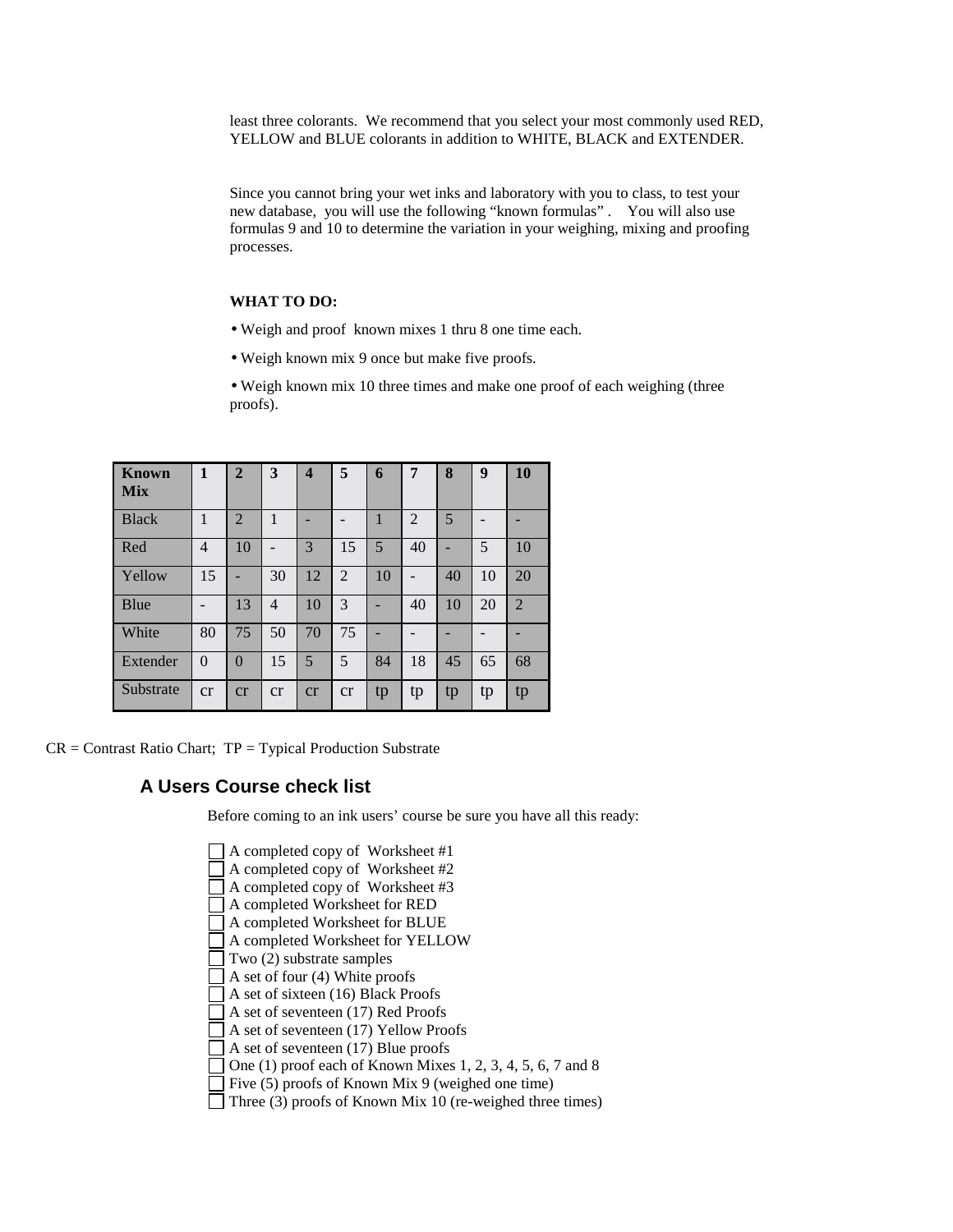### **Special Situations**

*SURFACE EFFECTS* Bronzing, haze, dry-hide, reflex . . are names used to describe surface effects caused by high (or over) pigmentation. If not properly identified and controlled, your color-matching results will suffer. We recommend over-printing (varnishing) the bronzed prints with your extender. An example of bronzing is the red cast seen at the surface of a reflex blue.

*METALLIC/PEARLESCENT PIGMENTS* If you routinely use metallic or pearlescent flake pigments in your inks, we have a number of special application techniques and options you can use to insure good color matching results. Please call us toll-free at the technical support number listed on the front of this guide to speak with an ink and printing industry specialist.

*NATURAL KRAFT PAPER* If you routinely use colored, very absorbent paper or carton stock as a substrate, please call our technical support line to discuss sample preparation with an ink and printing industry specialist before you begin.

### **Proofers**

Using more consistent proofers, you can achieve better color matching results. Usually, the more automated the proofer, the better. If you must use a manual proofing device, please call Datacolor Technical Support to discuss techniques to improve repeatability.

**Anilox Not recommended** Hand held proofer, is convenient but extremely operator dependent.

**Geiger -Fair** Acceptable for gravure with proper technique. Printing from an engraved cylinder gives fair short-term and better long-term repeatability. Requires a relatively large (4 oz) ink sample. Clean up is time consuming.

**K-Coater Good** for gravure, flexo or coatings. Wire-wound bars, mechanically driven make for easy cleaning. Short-term repeatability is good. Longer-term repeatability degrades as bars age. The etched-plate gravure attachment gives worse short-term and better long-term repeatability. Determining bar speed and pressure to match production film thickness requires some experimentation.

**Quick Peek Not Recommended** In this extremely operator-dependent technique, roughly measured ink is hand rolled and transferred to substrate via the roller.

**Little Joe Fair** Acceptable for offset depending on inking technique. A etched wedge plate and accurate pipette is required for best results. Special techniques are required to obtain the best batch correction results.

**Prufbau Very Good** For offset inks the Prufbau delivers excellent short and long-term repeatability. This expensive proofer is very reliable and delivers high-quality prints. Clean-up time, while longer is not excessive.

**Reprotest Very Good** for offset, gravure and flexo. The basic model is gravity driven. An inking unit (and its clean up) is required for paste inks. For fluid inks, the gravure and flexo models provide moderately easy cleaning and good reproducibility. This proofer delivers good quality gravure and flexo proofs.

**Saueressig Good** for gravure or flexo. Hand or electrically powered, it prints from an engraved cylinder onto a flat bed in 3.5 and 7 inch widths. Good reproducibility with fairly easy cleanup.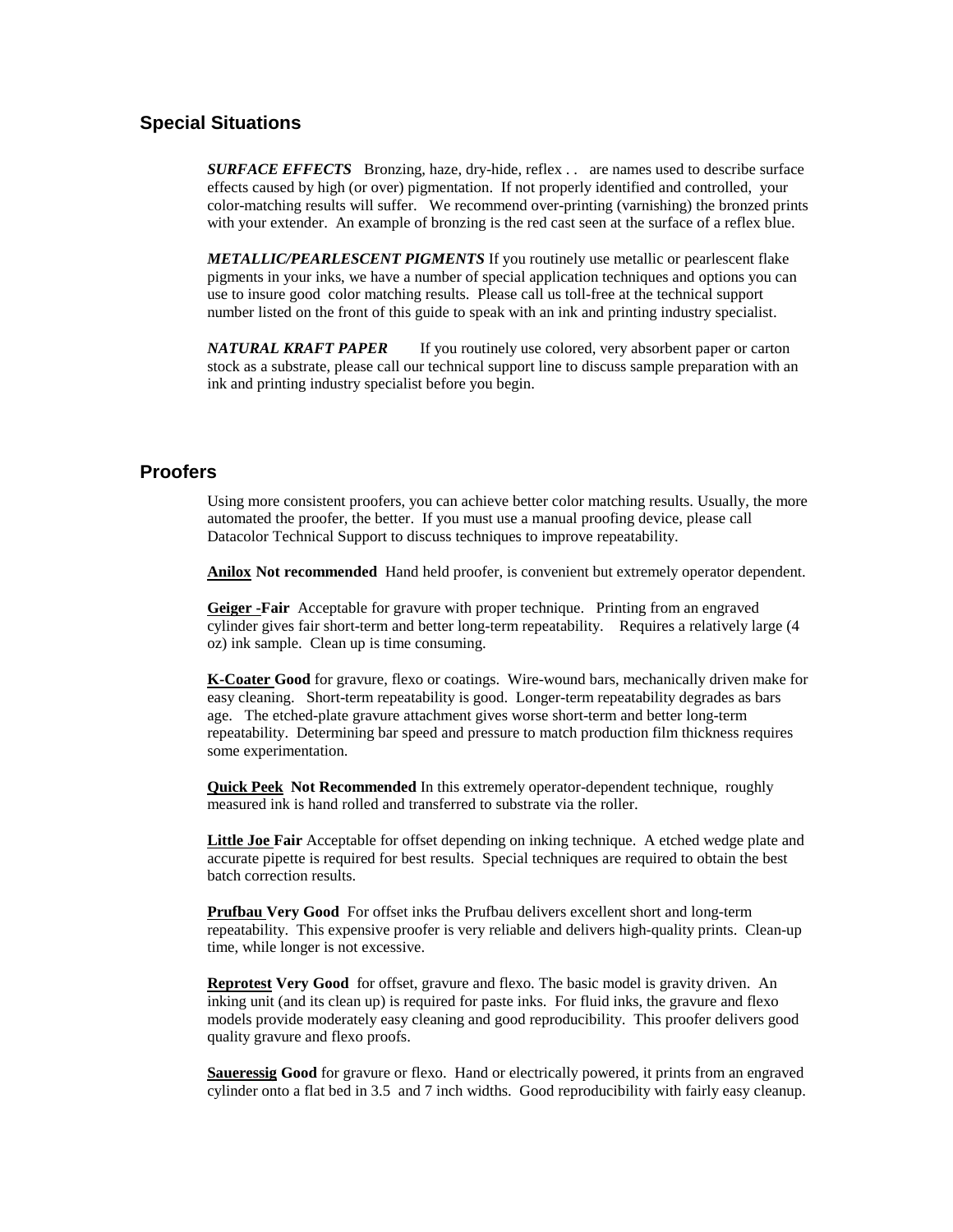**Wire Bars Not Recommended** Draw downs from hand held, wire-wound bars are extremely user dependent.

**Precision Proofer Very Good** for flexo. A mechanical arm moves a hand-held Anilox roller. Easy to operate with quick clean-up.

### **Suppliers**

#### **K-Coater**

McCullough & Benton, PO Box 29803, Atlanta, GA 30359, Tel#: (404) 325-1606

Testing Machines Inc. (TMI) 400 Bayview Ave.,Amityville, NY 11701, Tel#: (516) 842-5400

#### **Little Joe**

Little Joe Color Swatcher, Inc, Building 6, Unit 15, Ilene Court Belle Mead, NJ 08502, Tel#: (908) 526-5320

Precision Gauge and Tool, 28 Volkinand Ave., Dayton, OH 45435

**Saueressig** Detweiler, 310 Oser Ave., Hauppauge, NY 11788

**Geiger** Geiger Tool & Mfg Co, 50 Liberty Street, Passaic, NJ 07055

**SA Lab Screen Press** Systematic Automation, 109 West Dudley Town Road, Bloomfield, CT 06002, Tel#: (203) 242-2922

**Precision Proofer** Pamarco, 209 East 11th Avenue, Roselle, NJ 07203 Tel#: (908) 241-4009

**Contrast Ratio Charts** The Leneta Company, P.O. Box 86, Ho-Ho-Kus, NJ 07423, Tel#: (201) 825-7855

**Density/Spec. Gravity Cup** Comsler Scientific Design. P.O. Box 1084 Oldsmar, FL 33557, Tel#: (813) 855-5736

Datacolor International makes no claim or warranty as to the above suppliers or their products. This list is provided as a service to our customers.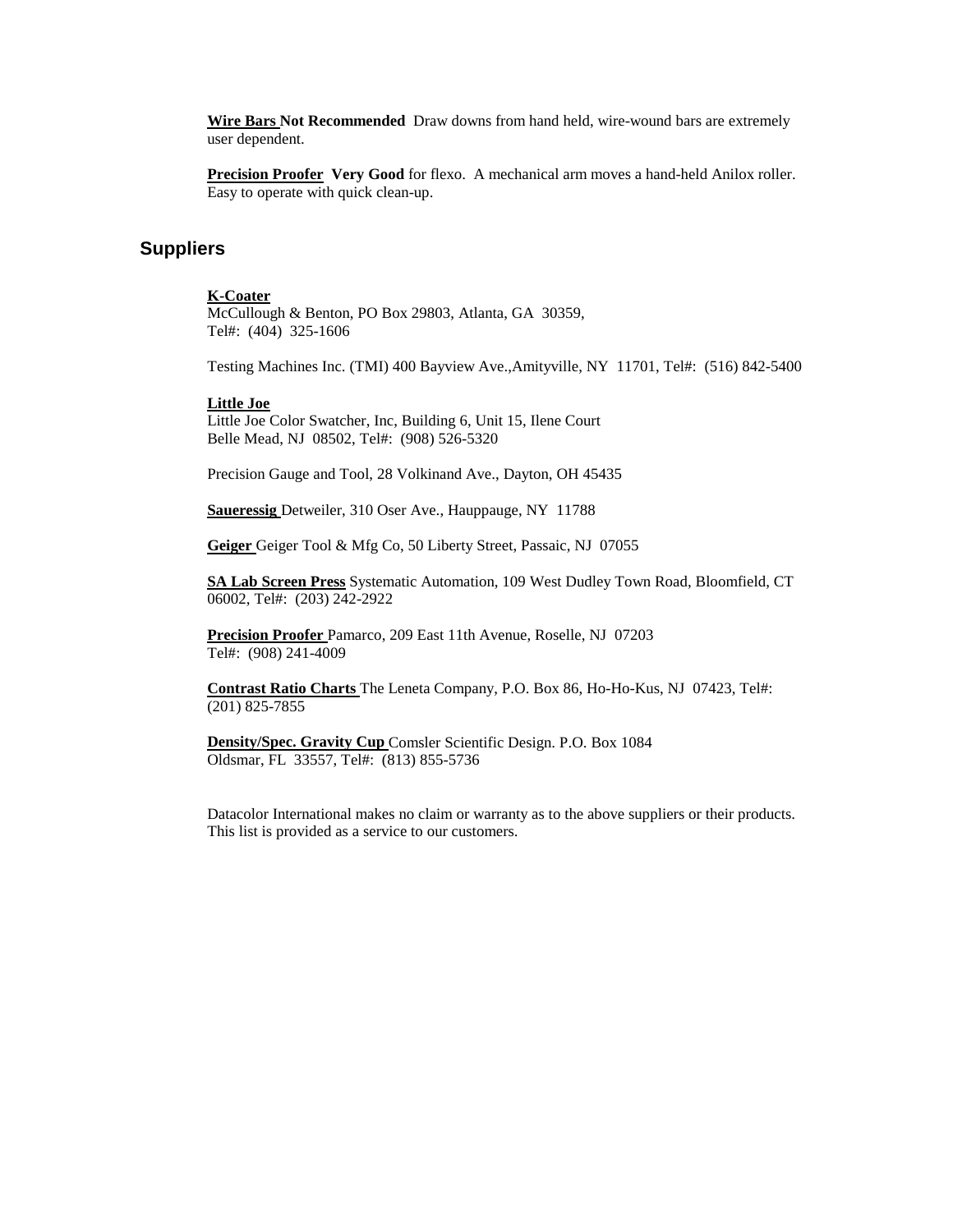#### **How can differences in film thickness produced by different printing methods be quantified?**

Proofing the same ink by different methods or on different equipment should yield proofs which can be evaluated for strength differences. For transparent ink, the difference in strength from proof to proof may be assumed to be equal to the film thickness differences.

The more transparent the ink films the more valid this assumption. The greater the number of proofs evaluated, the more statistically accurate the film thickness correlation becomes.

#### **What problems can be caused by film thickness variation between proofs in a colorant file?**

For Transparent Colorant Sets (without white), each proof is converted to K/S independently of any other proof. To determine a relationship of K/S to concentration we must assume that the only variable affecting a proof's color strength is the concentration of colorant present.

Film thickness variability can have the same result as colorant strength variability. If film thickness varies, K/S values will be attributed to concentration which are actually the result of BOTH concentration and film thickness combined.

For example, two proofs of rubine red at 40% and at 50% concentration are prepared. The 50% proof is 25% stronger than the 40% proof so long as they are proofed at equal film thickness. However, if the 50% concentration is proofed at 1.2 times the film thickness of the 40% concentration, the 50% proof appears 50% stronger (assuming transparency).

Reducing the 40% proof film by 20% is even worse; the 50% then appears 56% stronger.

Randomly varying film thickness across a Transparent Colorant Set (single constant), therefore has the same effect as randomly varying the concentrations. The system never gets an accurate description of the concentration which corresponds to each proof. The more opaque the Colorant Set, the less this effect. If every proof is opaque, film thickness is irrelevant (and an Opaque Set should be used).

Film thickness variation in a Translucent Colorant Set (with white) presents a different problem. Assuming that one can print a consistent film over black and white for each concentration, film thickness differences between concentrations have no effect. As long as corresponding over light and over dark prints are at the same film thickness, separate proofs can vary. The "important" print is the calibrating white.

The "standard" film thickness for a Translucent Colorant Set (with white) is determined by the calibrating white proof. All other colorants are calibrated "relative" to this proof. To change the unit film thickness, one needs only to change the white proof and re-calibrate the file. It is not necessary to re-proof the Set at a different film thickness.

The more opaque the ink film, the less important film thickness and substrate color/absorption variations become.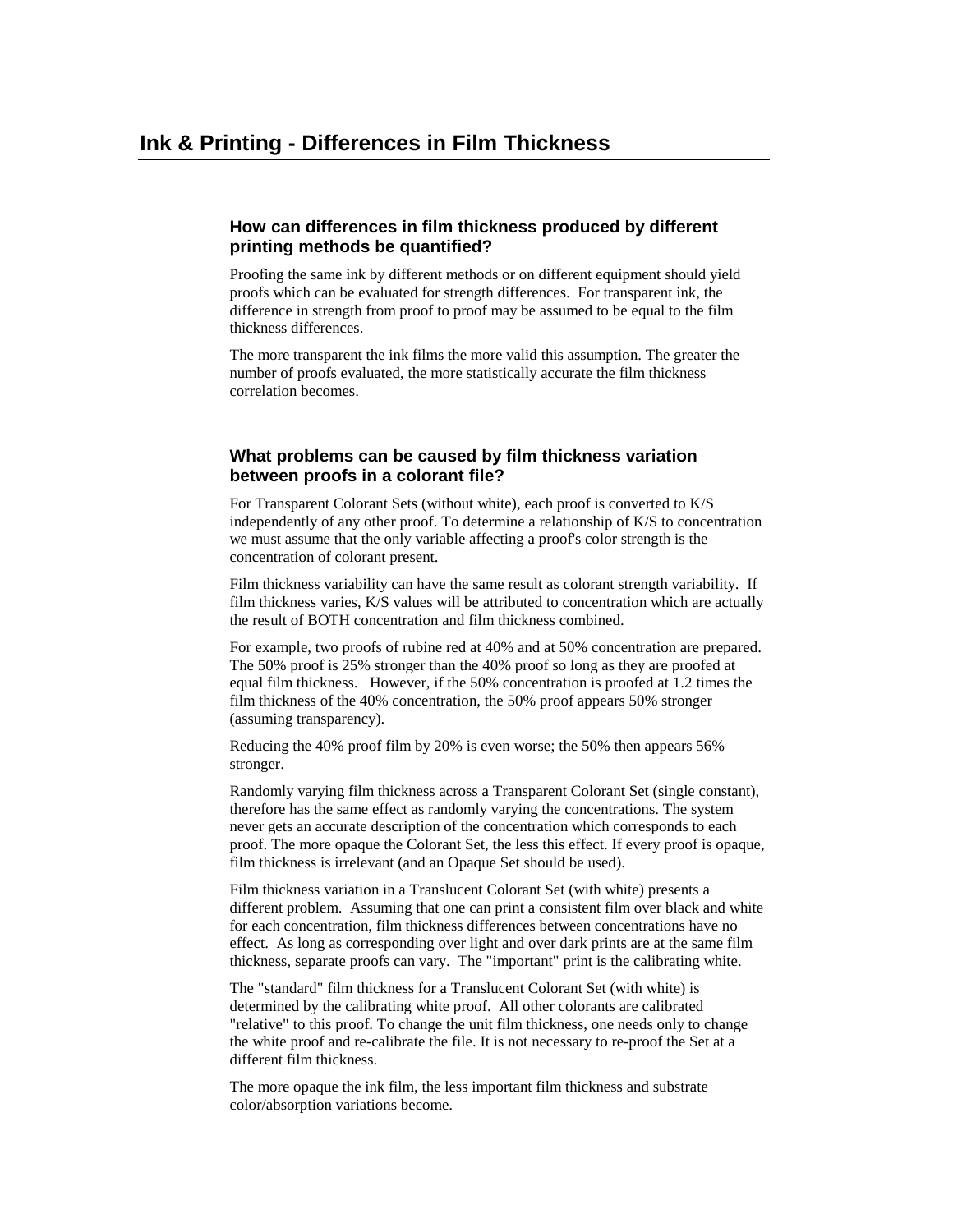#### **What is bronzing?**

Bronzing is the term given to a surface effect which cause the perceived color or a sample to differ with the angle viewed. Some pigment particles are not completely surrounded by resin.

The sample may be generally over-pigmented, or particle-size distribution in the sample may be such that small particles "float" to the surface of the wetfilm, increasing the pigment concentration and violating the critical pigment-to-binder ratio, at the surface.

Bronzing is common in some pigments. Reflex blue or rubine red will bronze in relatively low concentrations, although any pigment will show the effect at high enough concentration.

#### **Why is bronzing a problem?**

The problem is because the instrumental analysis, using an integrating sphere, of bronzed color will not agree with visual assessment. If we view a bronzed sample at a single angle, the color we see might not be influenced by the bronzed surface. The sphere instrument illuminates the sample at all angles simultaneously, so that the bronzed color affects the instruments measurement more than our visual assessment. In other words a bronzed blue appears much more red, inside the integrating sphere than outside of it.

#### **What problems will bronzing cause in a Colorant Set?**

The amount of bronzing effect present on a proof seems to depend mostly on pigment concentration. Whether the bronzing is present at all pigment concentrations or if there exists some "threshold concentration" below which no bronzing occurs, depends on pigment chemistry, particle size distribution, resin/solvent solubility, etc..

In any case, the portrait of a bronzed colorant would generally include a specular value lower than the rest of the Colorant Set, and reflectance curves of higher pigment concentrations which are at some points higher than reflectance curves of lower concentrations. A K/S vs. concentration plot, at absorbing wavelengths of a bronzed colorant, would have a negative slope in the higher concentrations. This "negative K/S build" will be more pronounced at some wavelengths than others. Generally, the wavelength of maximum absorption for the lower concentrations, is considered the proper wavelength for this evaluation.

In Transparent Colorant Sets (without white), the system will not use concentrations lying on the "negative build" portion of the K/S vs. concentration plot. Attempts to match standards containing high concentrations of the bronzed pigment will fail, or result in metameric matches, as the system tries to reproduce the bronzed pigment with combinations of other colorants.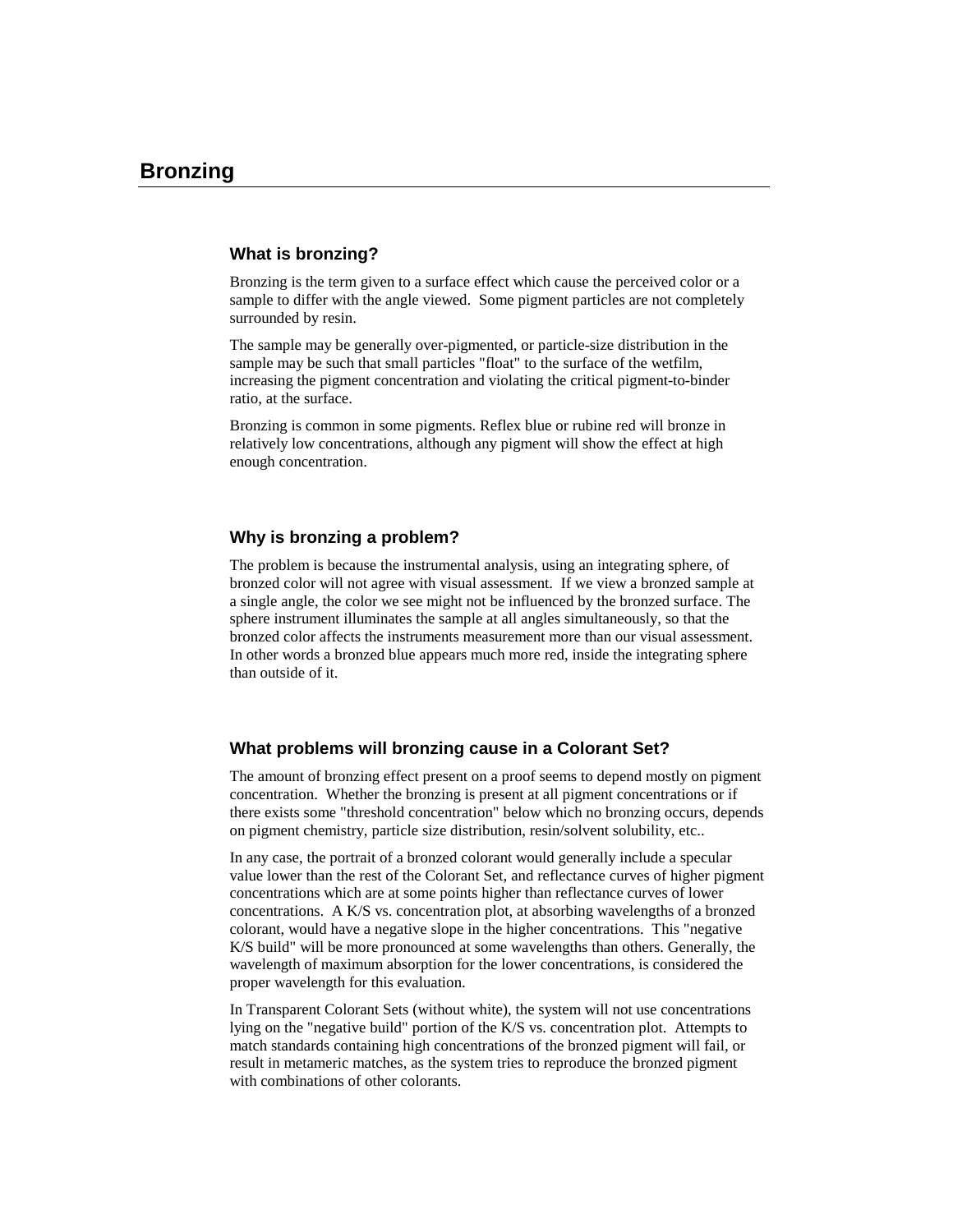For Opaque and Translucent Colorant Sets (with white), bronzing is more difficult to diagnose. In addition to a lower than normal specular value, the bronzed colorants' wavelength of maximum absorption might be different for its mix with white than for its mix with black.

#### **How is bronzing eliminated?**

Overprint the bronzed proofs. The problem is caused by pigment particles which are not completely surrounded by resin or "wet". Adding more resin wets the dry pigment and removes the effect of bronzing, at least at the surface.

The exact nature of the resin to be used for overprinting is a matter of debate. Some suggest the most transparent, colorless resin available. Some suggest using the same resin in the bronzed proof. Theoretically, specular reflections should depend on the resin system and not the pigment. The bronzed proof does not have a smooth, resin surface but a surface more like sand-paper with pigment particles sticking through the resin film. To avoid trapping small air bubbles, and possible internal optical interfaces, using the same resin seems to be the best suggestion.

#### **How can I match to a bronzed standard?**

Wet the pigment causing the bronzing. Overprint with resin. If the samples cannot be treated in this manner, one may try an evaporating oil or water. However, one should not expect the best results from these methods. Specular excluded measurements (on a sphere instrument) agree more closely to visual assessment of bronze samples than specular included measurements but do not eliminate the problem.

Ink fan decks are notorious for bronzing. Overprinting an entire book and measuring that book only is a widely recommended practice. If one has available the same pigments as those in the bronzed proof, it is likely that if the overprinted colors match, the non-overprinted color will also match. If one does not have the same pigments available, it is unlikely that one would be able to reproduce the bronzed color anyway.

## **Matching with Metallic/Pearlescent Pigments**

#### **How can I make formulations with metallic or pearlescent pigments?**

Generally, if one uses a single metallic or pearlescent grade in color matches, the colorant set preparation and formulation using these pigments is straightforward. If one uses a number of different colored metallic or pearlescent primaries, the following recommendations do not apply.

Metallic and pearlescent flake pigments in an ink film have similar effects on light. Like white pigments, they have relatively low absorption and relatively high scattering values. Unlike white pigments, the scattering they posses is highly directional. The color perceived from the sample depends very much on the angle at which the sample is viewed.

Those who work with metallic and pearlescent grade pigments frequently use the terms "face color" and "flop color" to describe this geometric phenomenon. The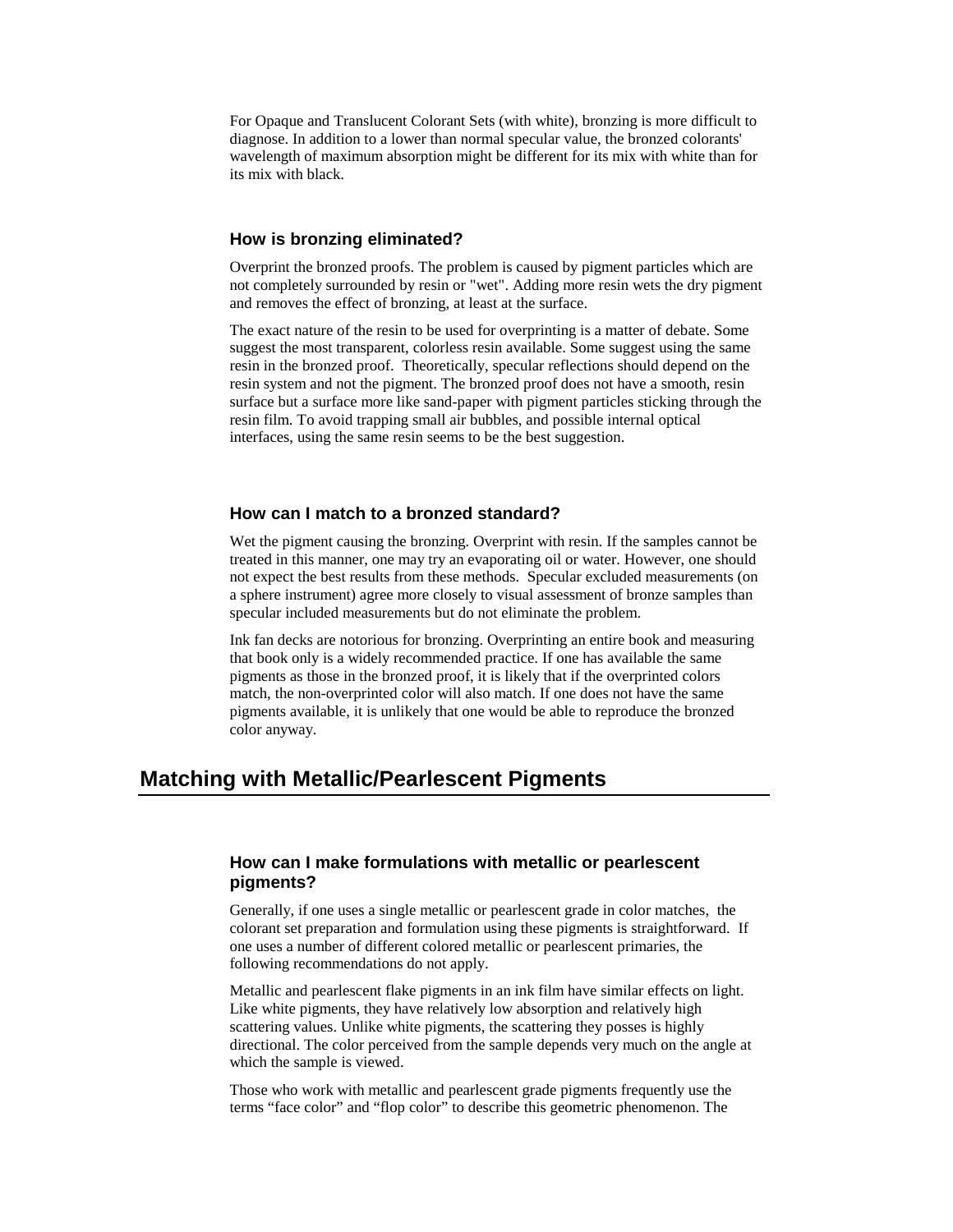magnitude of this geometric effect is influenced by the size of the pigment flakes and their "flatness" (orientation) in the ink film. Different grades of aluminum, bronze, and pearl flakes are available and different printing processes impose different limits on the particle sizes which can be used.

To prepare a Translucent Colorant Set containing metallics or pearls, two methods are suggested, as follows:

1. Store the metal/pearl as an alternate white.

Proof a press-ready metal/pearl ink on a contrast ratio chart. Store the proof as a "white", and use this white during formulation. A disadvantage of this method is that it seldom works well if the calibrating white is not also a similar metal or pearl pigment.

2. Store the metal/pearl as a calibrating white.

Prepare a press-ready metal/pearl ink and make mixes of metal/pearl and colorants. Store and calibrate the file normally. Use the metal as white in formulation. Once this file is built, one can add additional grades of flake pigment as alternate whites.

To prepare a Transparent Colorant Set containing metallics or pearls, the following is suggested:

1. Store the flake pigment as an extender. Prepare let-downs of each (press-ready) colorant in (press- ready) metal/pearl ink. Store a proof of the 100% press-ready metal/pearl as the calibrating substrate. In formulation, when the system calls for extender it will really be calling for the metal/pearl ink.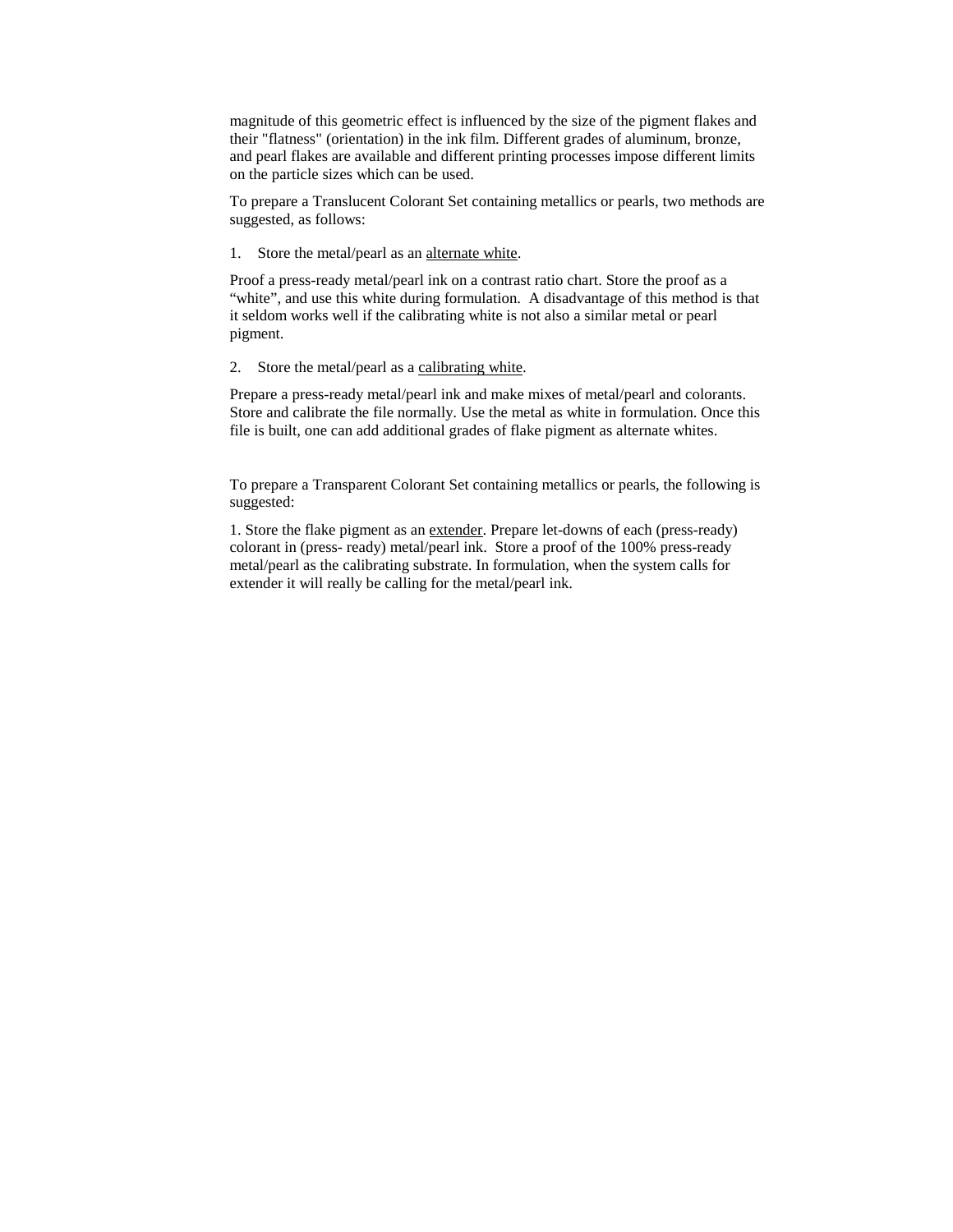## **Gloss Compensation**

Gloss Compensation is a proprietary technology incorporated in Datacolor color control software for pigment using industries. It offers Paint, Ink and Plastics users the ability to more accurately match, correct, and control color, even as the glos**s** of standards and products differ.

Color control systems employ spectrophotometers to measure light reflecting materials. These spectrophotometers usually use the Integrating Sphere-Specular Included optical geometry, though a few utilize 45/0, or Integrating Sphere-Specular Excluded**.** Each geometry has advantages and disadvantages, but none can fully determine both the color and gloss of a sample. Thus, color difference calculations and formulations can be less accurate than desired, particularly when sample and product gloss are different.

Datacolor Gloss Compensation systems more accurately "measure" samples by measuring both with Specular included and excluded. Then, by applying calibration and mathematical models, the following information is yielded:

- A Specular Included measurement.
- A calculated Gloss measurement.
- A calculated Visual (45/0) measurement.

By knowing all 3 functions, the Datacolor software can generate the best matches for, and most meaningful analysis of, all possible color and gloss combinations.

### **Surface Reflection**



*A matte sample - with a rough surface, the surface reflection occurs equally at all angles.* 

The reflection of light at the surface of a sample is the appearance effect that causes the gloss sensation. This surface reflection is also the effect that causes the failure of spectrophotometers to completely characterize both color and gloss.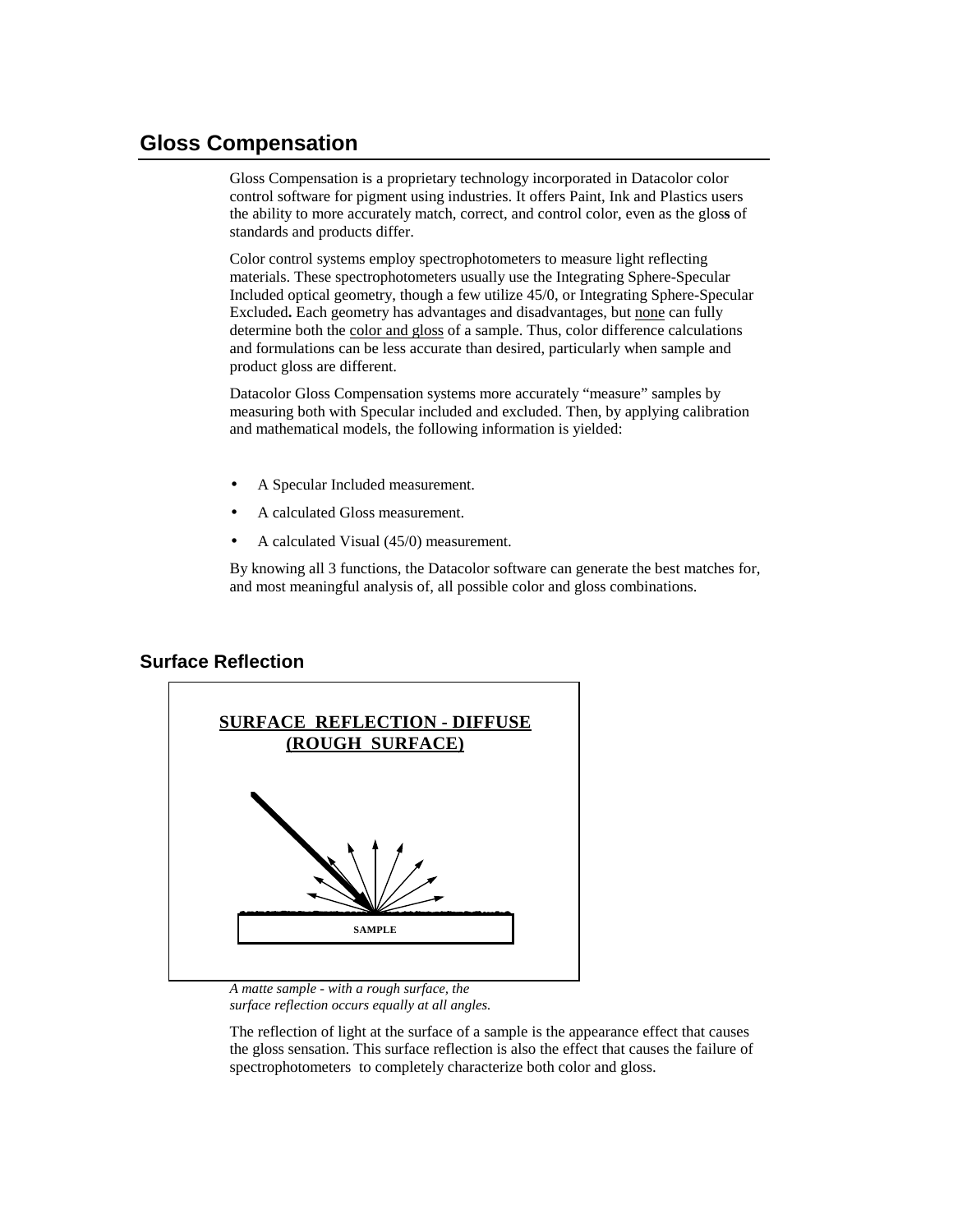In color applications, light travels through air and then is incident upon an object (sample).The index of refraction of air is 1.0, and the index of refraction of the sample might typically be about 1.5.

Whenever light travels from one medium to another (with different refraction indices), some light is reflected at the sample surface, thus never entering the sample. For most color applications, this surface reflection is about 4% of the incident light.

### **Spectrophotometer Optical Geometries**



*A high gloss sample - with a smooth surface, all surface reflection occurs at the Specular (mirror) angle.* 

Color spectrophotometers typically have either integrating sphere or 45/0 optical geometries.

Integrating sphere models either illuminate samples at all angles, and view them at an angle 8 degrees from the normal to the sample, or illuminate at the 8 degree angle, and view at all angles. These two measurement conditions, d/8 and 8/d respectively, are considered equivalent. The integrating sphere models usually can measure with either the Specular (gloss) included, or excluded.

45/0 models measure the same as 0/45, excluding the Specular reflection. These spectrophotometers simulate typical industrial color viewing conditions.

Sample surface reflection is sensed differently by the d/8 Specular included, d/8 Specular excluded, and 45/0 optical geometries.

#### **45/0 or 0/45**

- Illuminates the sample at 45 degree angles.
- Specular surface reflection is excluded.
- Diffuse surface reflection is included.
- Poor repeatability, sensitive to sample surface variability and imperfections
- Simulates visual assessment.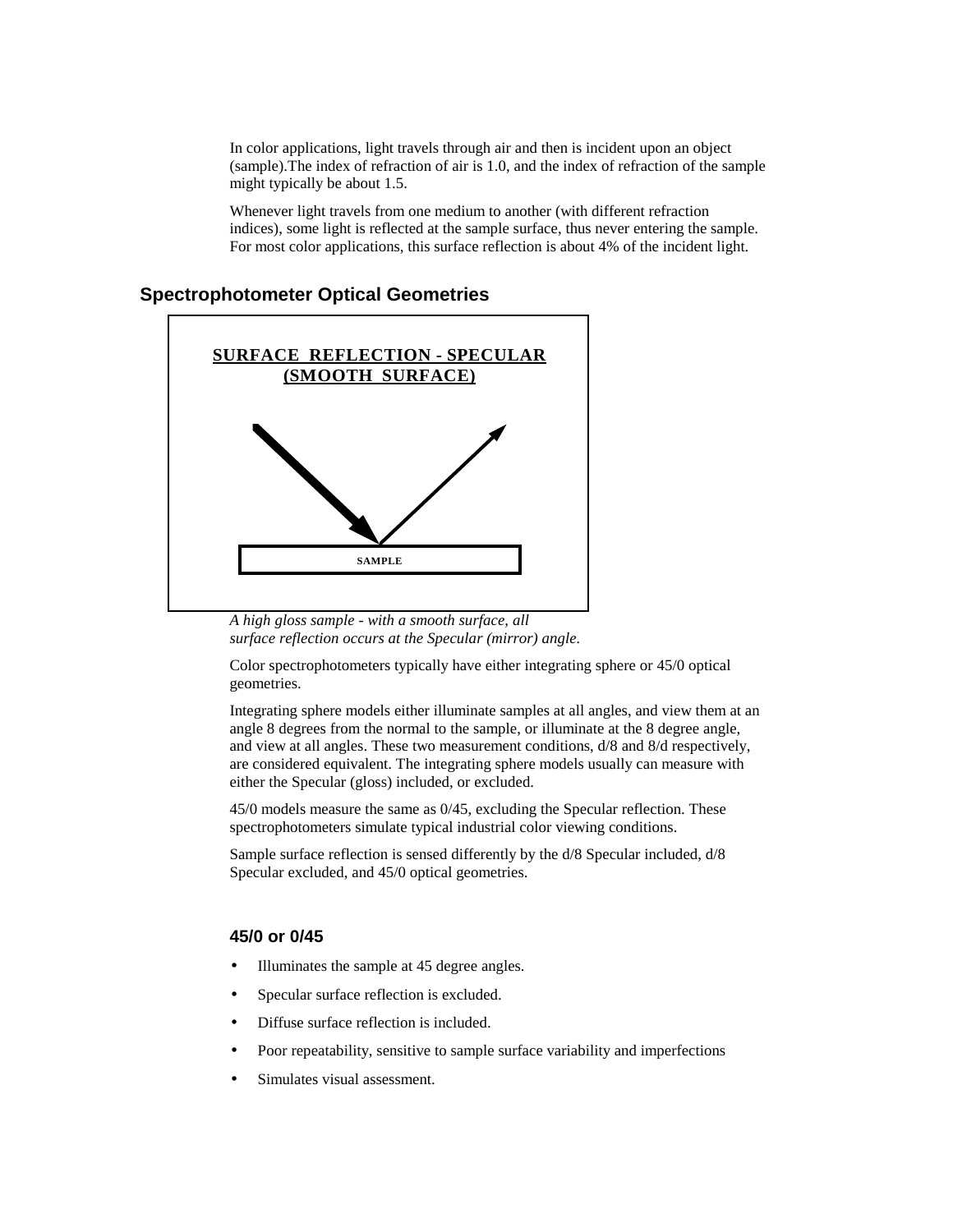

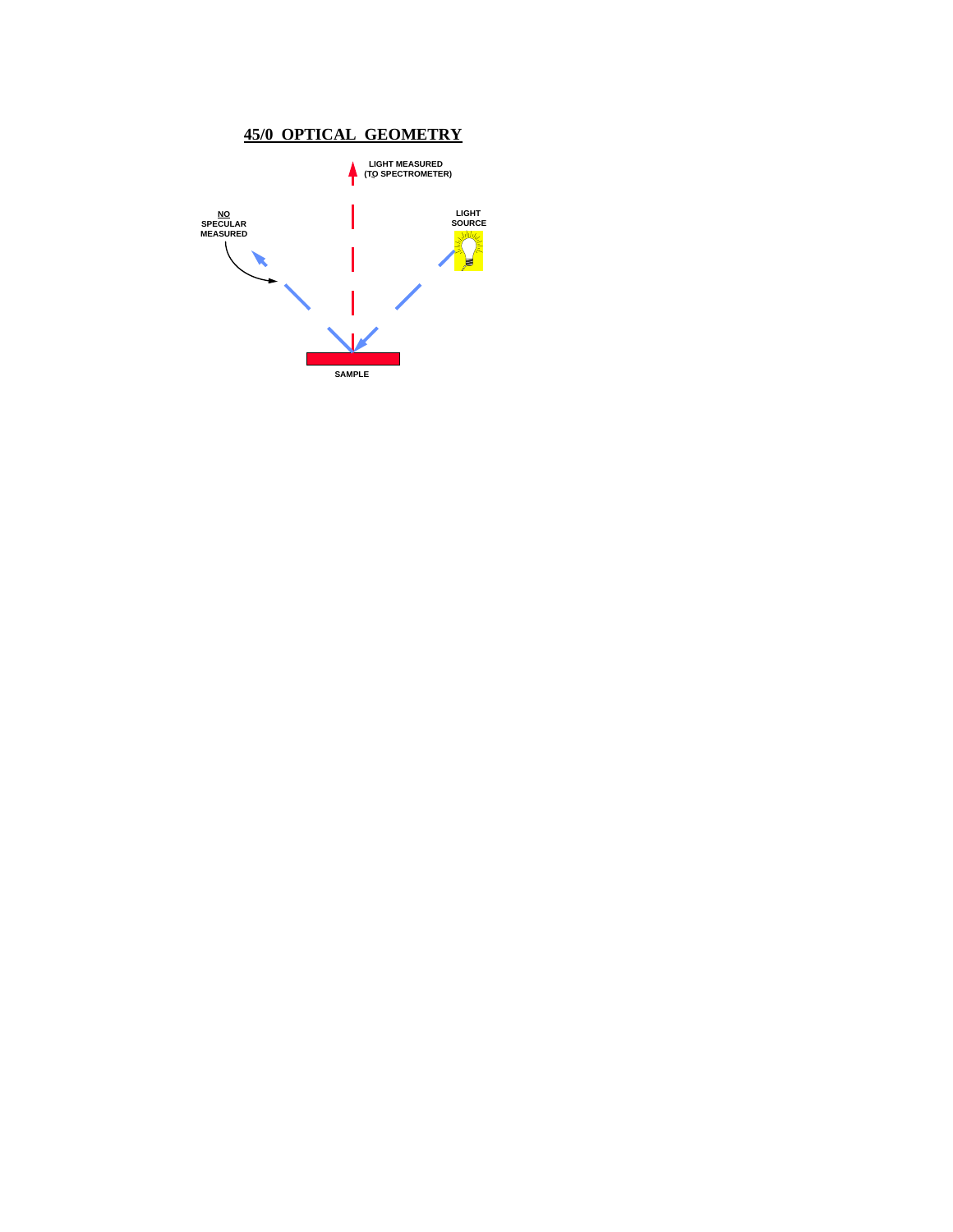### **Sphere-Specular Included**

- Illuminates the sample equally at all angles.
- All the surface reflection is included.
- Good repeatability, not sensitive to sample surface variability and imperfections
- Does not sense sample gloss differences.
- Does not simulate visual assessment.

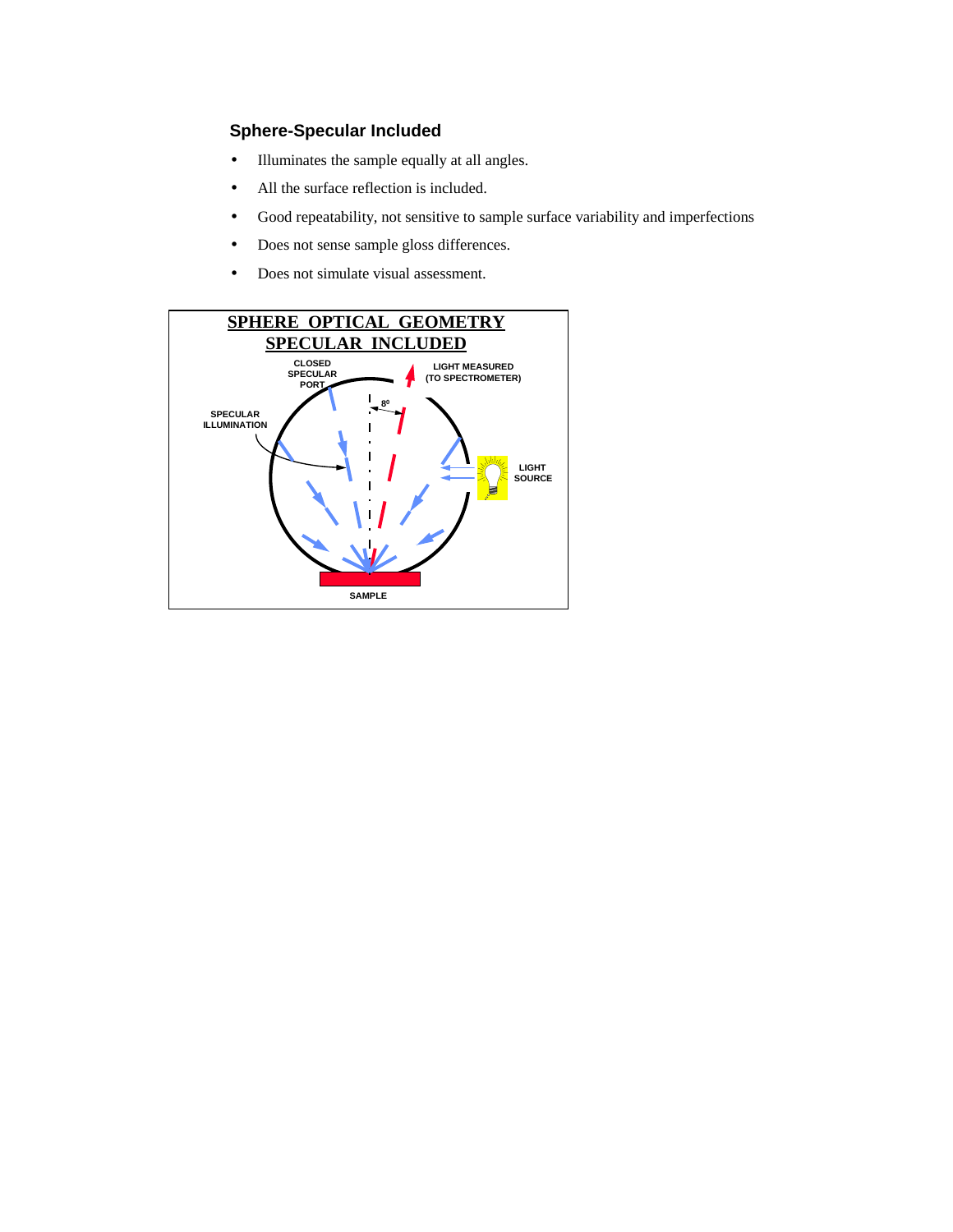#### **Sphere-Specular Excluded**

- Illumination quality at all angles, except no illumination at near-Specular angles
- Specular surface reflection is excluded, though usually not completely
- Diffuse surface reflection is included.

Medium repeatability, somewhat sensitive to surface variability and imperfections



### **Gloss Compensation: why? and when?**

Gloss Compensation is needed because the integrating sphere spectrophotometers used for most color work "see" the surface reflection of samples differently than how we view these samples. This can be described as follows:

- 1. Most color formulation and correction software programs utilize Sphere-Specular Component Included measurements. These measurements include the total amount of surface reflection, not being able to tell whether this surface reflection is all in one direction (gloss=100), diffuse (gloss=0), or at some gloss level inbetween the extremes.
- 2. When making visual color evaluations, samples are usually viewed under conditions where Specular surface reflections are excluded. These optical conditions, standardized in light booths, are usually specified to be at 45/0 or 0/45 angles.
- 3. Spectrophotometer measurements made with 45/0 geometry will include that portion of the surface reflection that is reflected at the 0 degree angle. For typical paint, plastics, and ink high gloss samples, there will be little or no surface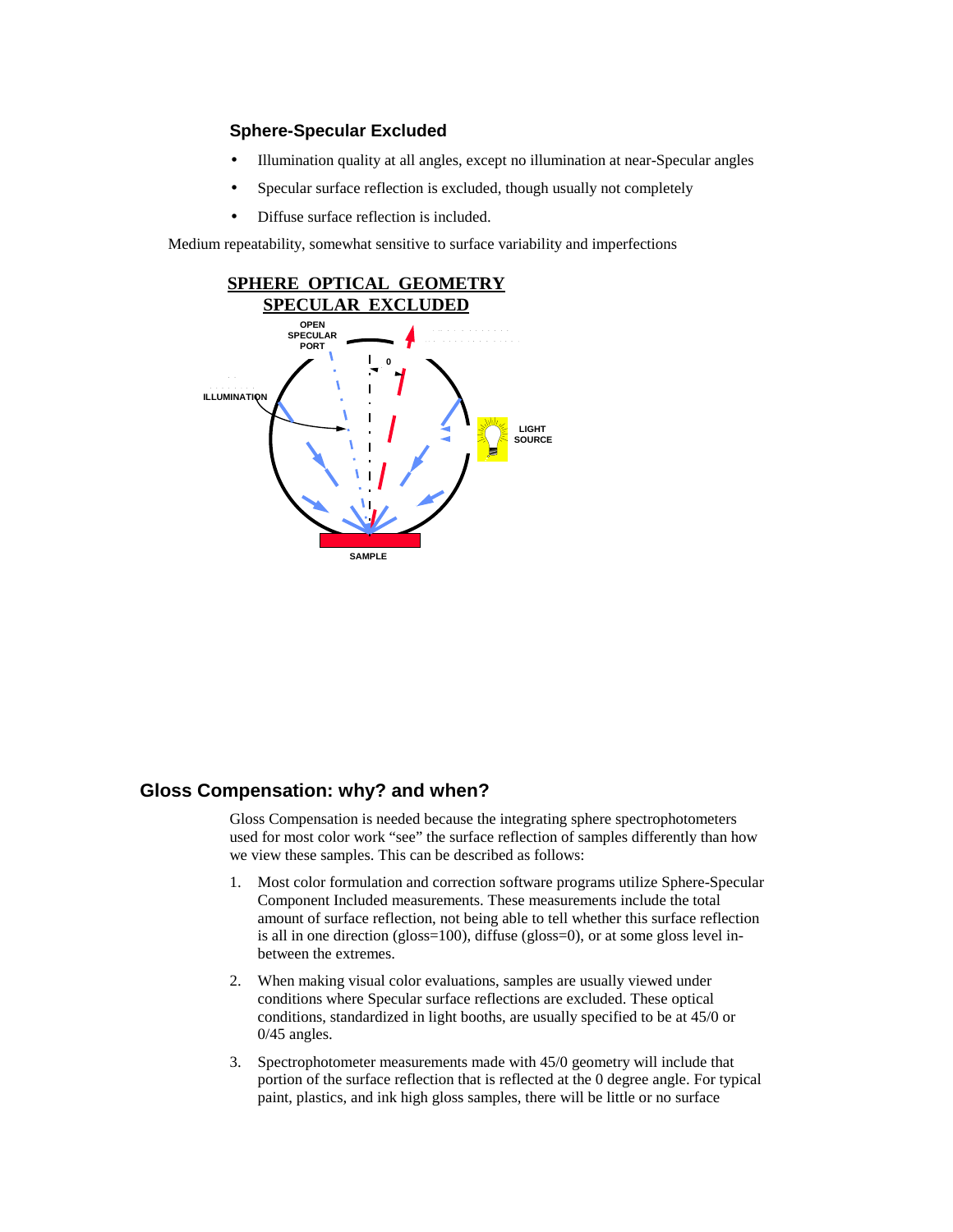reflection included. For typical highly diffuse samples, the spectrophotometer will measure about 4% reflection. These measurements agree with visual assessments, but are also sensitive to gloss variations, and often not very repeatable.

4. If two samples of the same gloss are being compared, for formulation or quality control purposes, then there is no need for Gloss Compensation. The Sphere-Specular Included measurements are ideal in these situations, as they are immune to sample surface variations.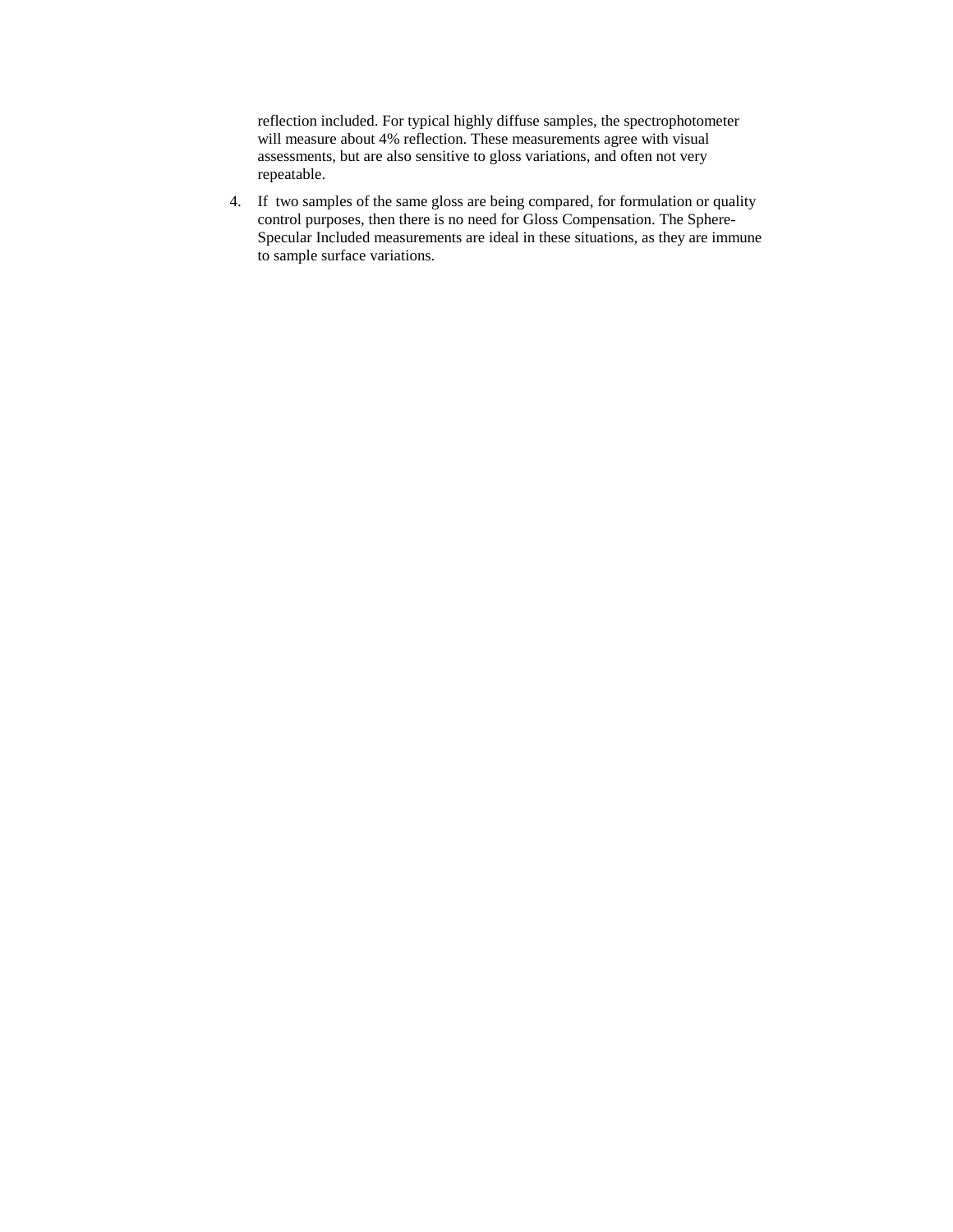- 5. For production color correction purposes, Sphere-Specular Included measurements are usually used, as the standard will have the same gloss as the final product. Even if the sampled batch has slightly different gloss than the final product, Sphere-Specular Included measurements will ignore production gloss variability, thus correcting the color properly. Gloss Compensation is not used for production color corrections, unless the standard and product have different gloss levels.
- 6. For formulation and quality control purposes, if the batch and standard have different gloss, then the Sphere-Specular Included measurements will not agree with (45/0) viewed assessment. Gloss Compensation is used in these cases to adjust the sphere measurements as if the were made in visual space.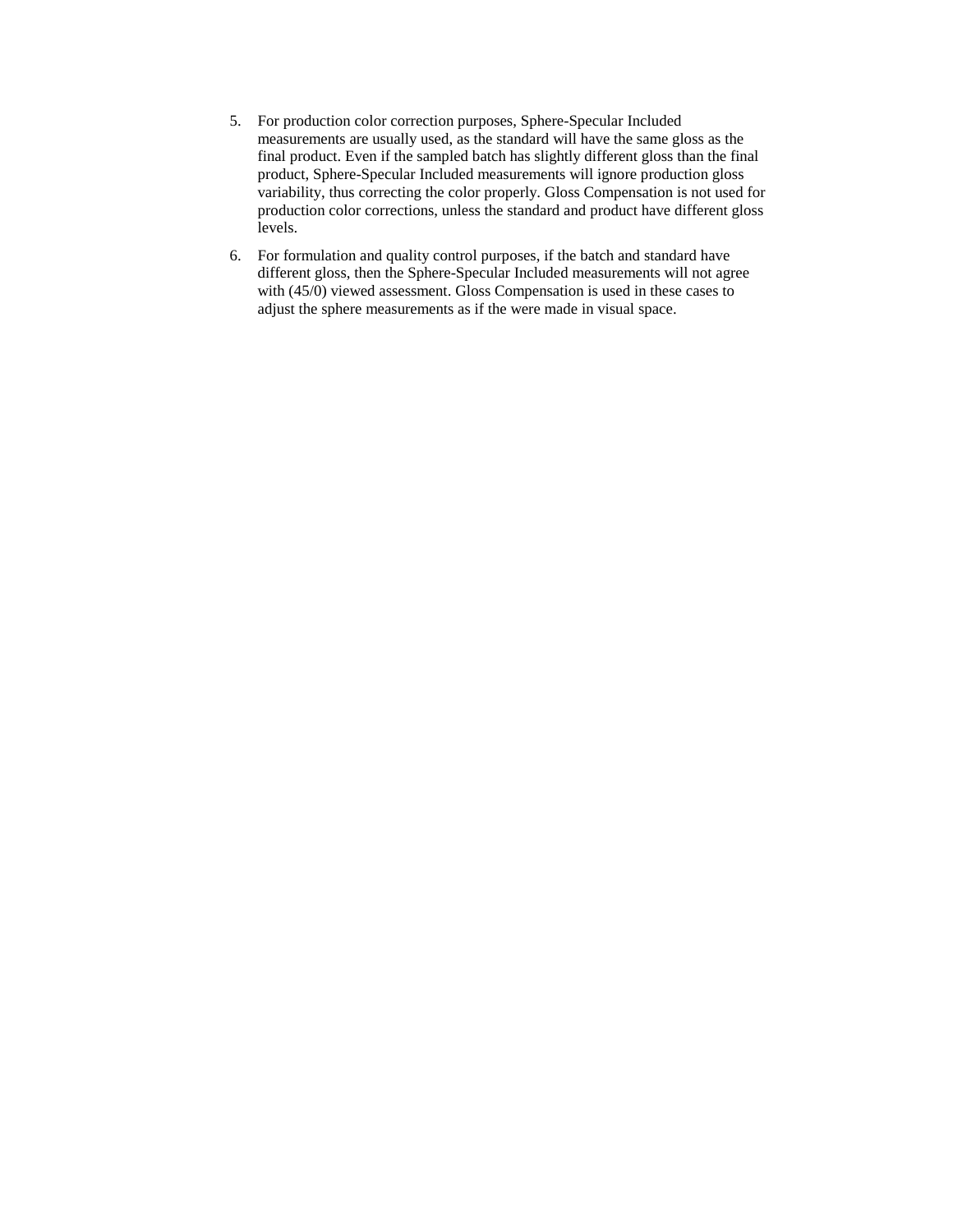## **Datacolor Gloss Compensation Summary of Use Conditions**

### **When To Use Gloss Compensation**

| <b>Quality Control</b>       | Batch gloss different than<br>gloss of standard   |
|------------------------------|---------------------------------------------------|
| <b>Formulation</b>           | Batch gloss different than<br>gloss of standard   |
| <b>Production Correction</b> | Product gloss different than<br>gloss of standard |

#### **When To Not Use Gloss Compensation**

| <b>Quality Control</b>       | Batch gloss the same as gloss<br>of standard   |
|------------------------------|------------------------------------------------|
| <b>Formulation</b>           | Batch gloss the same as gloss<br>as standard   |
| <b>Production Correction</b> | Product gloss the same as<br>gloss of standard |

#### **An example: matte and glossy black**

As an example of Gloss Compensation, a black plastic material was molded into a sample with glossy, semigloss, and matte surfaces. These samples were measured and color differences calculated for the following conditions:

- Sphere- Specular Included
- Visual (45/0) space, with Gloss Compensation

The samples were also evaluated using a light booth designed for industrial applications.

The results:

- The Sphere-Specular Included measurements resulted in CIELAB color differences of nearly zero, between the gloss, semigloss, and matte sample surfaces.
- The visual space data resulted in CIELAB color differences agreeing very well with visual assessment. The semigloss surface measured about 3.0 dE (lighter) than the glossy surface. The matte surface measured about 13.0 dE (lighter) than the gloss surface.

Comment: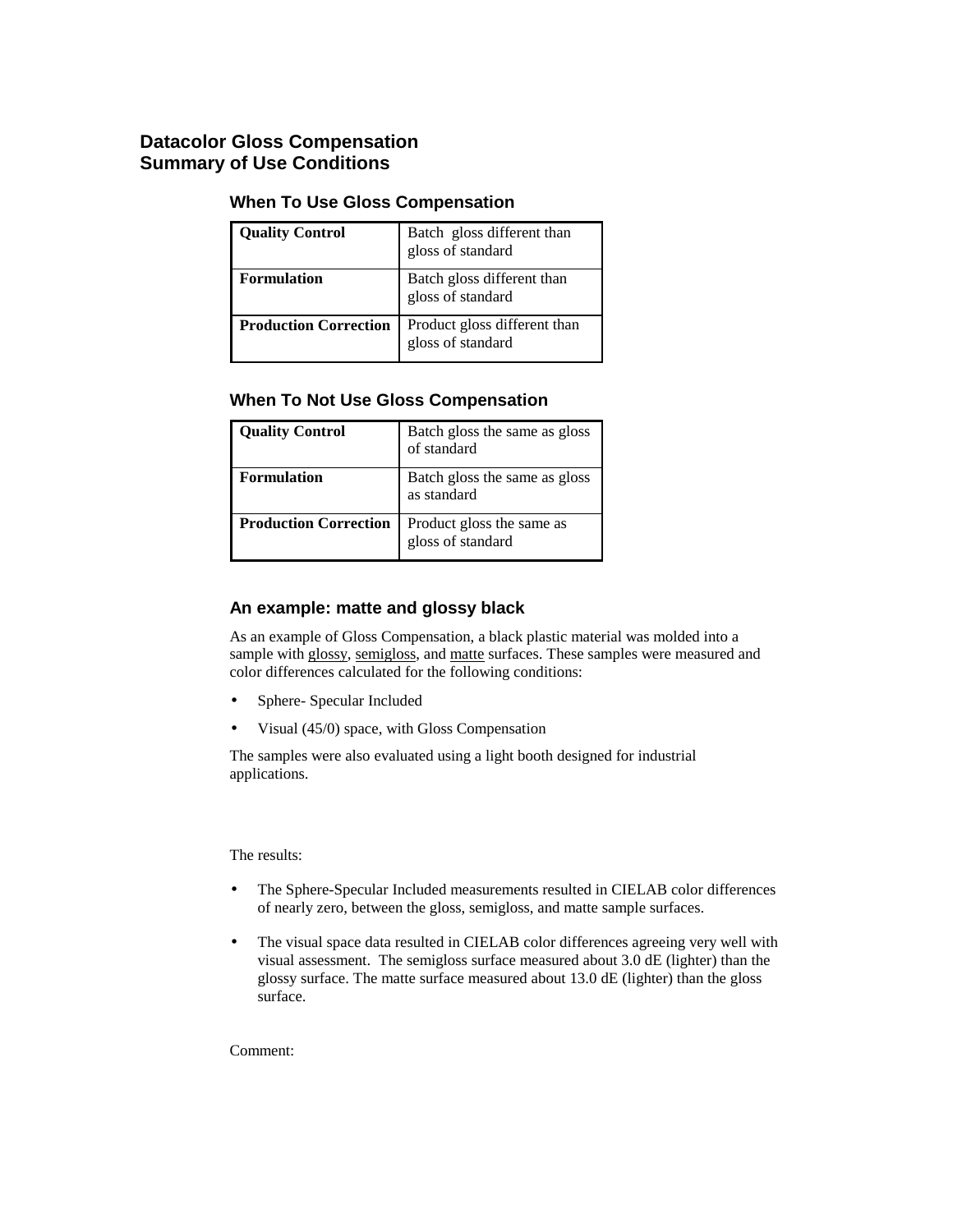Gloss Compensation has proven an effective tool for all colors where gloss is different between standard and batch samples. The greatest effect is for darker colors (like the black example).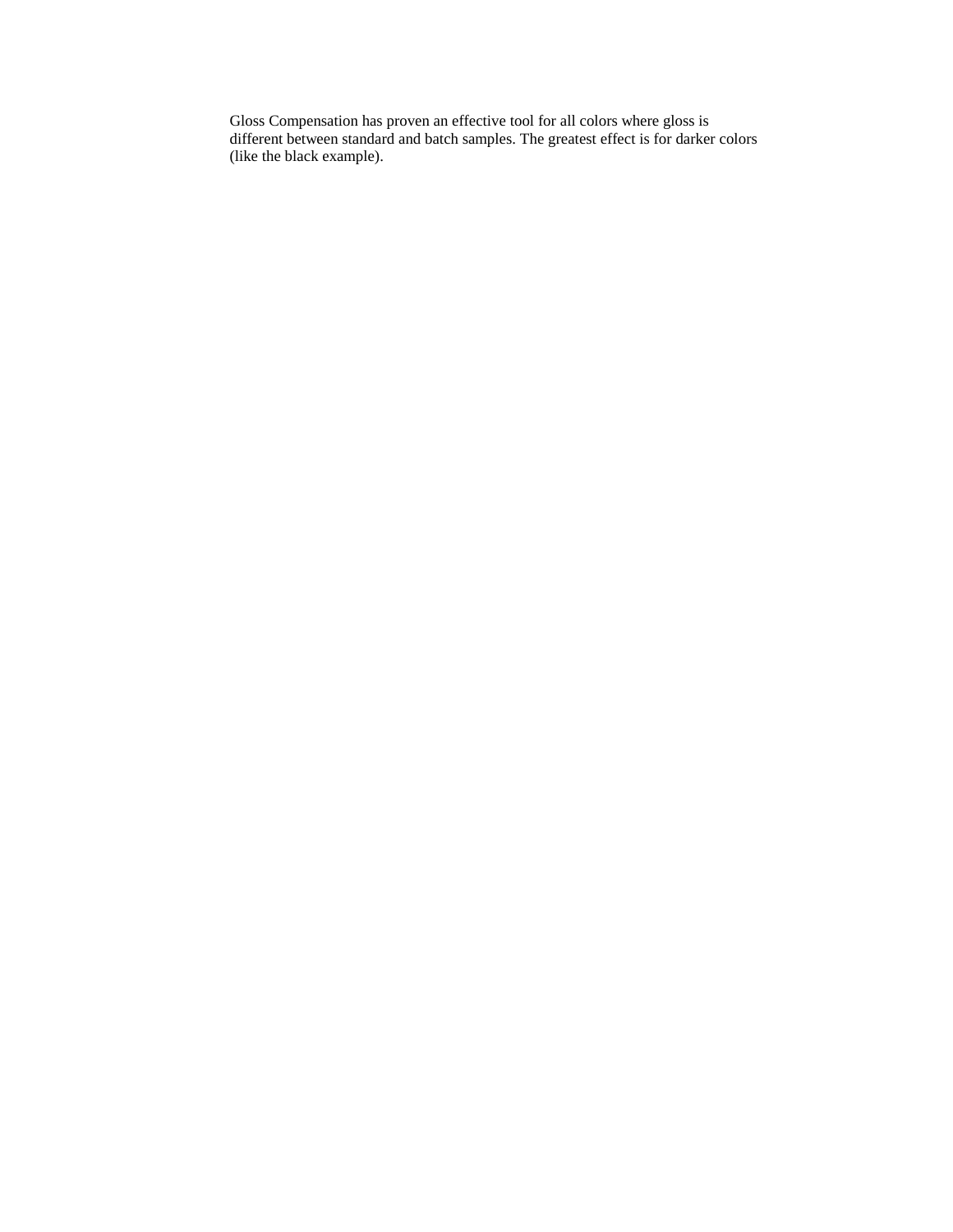| <b>CIELAB Difference</b><br>------------------------   |  |                                           | DF100 SAV/SCI D/8<br>D65 / 10 degree |  |
|--------------------------------------------------------|--|-------------------------------------------|--------------------------------------|--|
| Std: BLACK-GLOSS                                       |  |                                           |                                      |  |
|                                                        |  | DE* DL* Da* Db* DC* DH*                   |                                      |  |
| BLACK-SEMIGLOSS  0.12  0.02  -0.03  0.11  -0.11  -0.04 |  |                                           |                                      |  |
| <b>BLACK-MATTE</b>                                     |  | $0.21 - 0.19 - 0.07 - 0.06 - 0.06 - 0.07$ |                                      |  |
|                                                        |  |                                           |                                      |  |

#### *Above:*

*CIE L\*a\*b\* data comparing black semigloss and matte samples, to glossy black. Sphere-Specular Included measurement data.* 

#### *Following:*

*CIE L\*a\*b\* data comparing black semigloss and matte samples, to glossy black. Gloss Compensation visual (45/0) space measurement data.* 

| ---------------------<br><b>CIELAB Difference</b><br> |                                    |  | D65 / 10 degree | DF100 SAV/GLOSS D/8 |  |
|-------------------------------------------------------|------------------------------------|--|-----------------|---------------------|--|
| <b>Std: BLACK-GLOSS</b><br>Gloss 49.0/60 <sup>0</sup> |                                    |  |                 |                     |  |
|                                                       | $DE^*$ $DL^*$ $Da^*$ $Db^*$        |  | DC*             | DH*                 |  |
| <b>BLACK-SEMIGLOSS</b><br>Gloss 20.0/60 <sup>0</sup>  | 2.94 2.88 -0.09 0.55 -0.54 -0.13   |  |                 |                     |  |
| <b>BLACK-MATTE</b><br>Gloss $4.1/60^{\circ}$          | 12.82 12.73 -0.03 1.57 -1.56 -0.15 |  |                 |                     |  |

## **Datacolor Gloss Compensation Summary of Measurements and Calculations**

| <b>Measurements</b>         | Samples are measured in both<br>Specular Included and Specular<br><b>Excluded Modes</b>                             |
|-----------------------------|---------------------------------------------------------------------------------------------------------------------|
| Gloss<br><b>Calculation</b> | Sample gloss is calculated for the<br>gloss geometry as specified by the<br>user                                    |
| Data Stored                 | At user direction, the sample<br>Specular included measurement<br>data, and the calculated gloss value<br>is stored |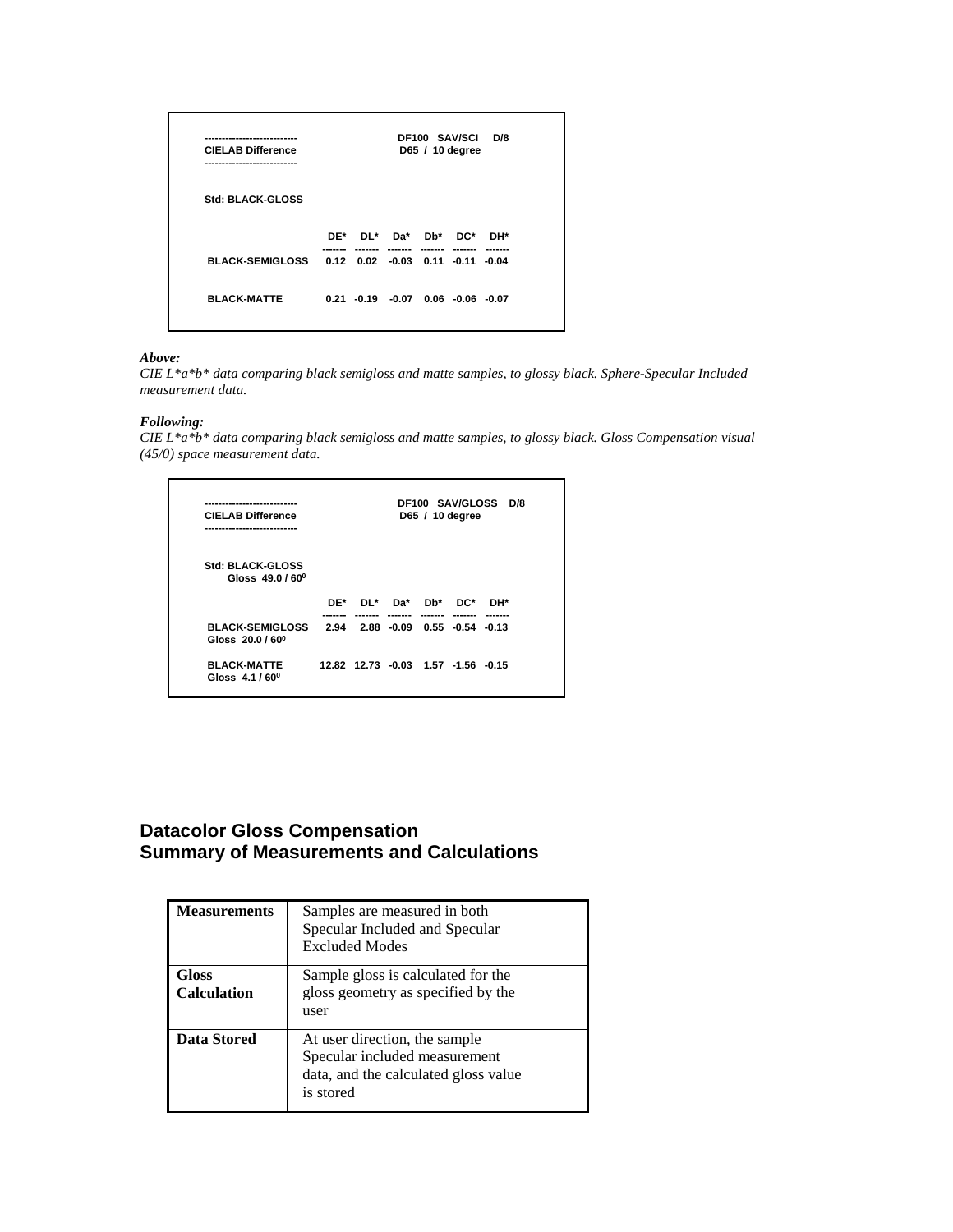| <b>Visual Space</b> | At user direction, a visual space (45/0)    |
|---------------------|---------------------------------------------|
| (45/0)              | measurement is calculated and available for |
| calculation         | use in color and formulation applications   |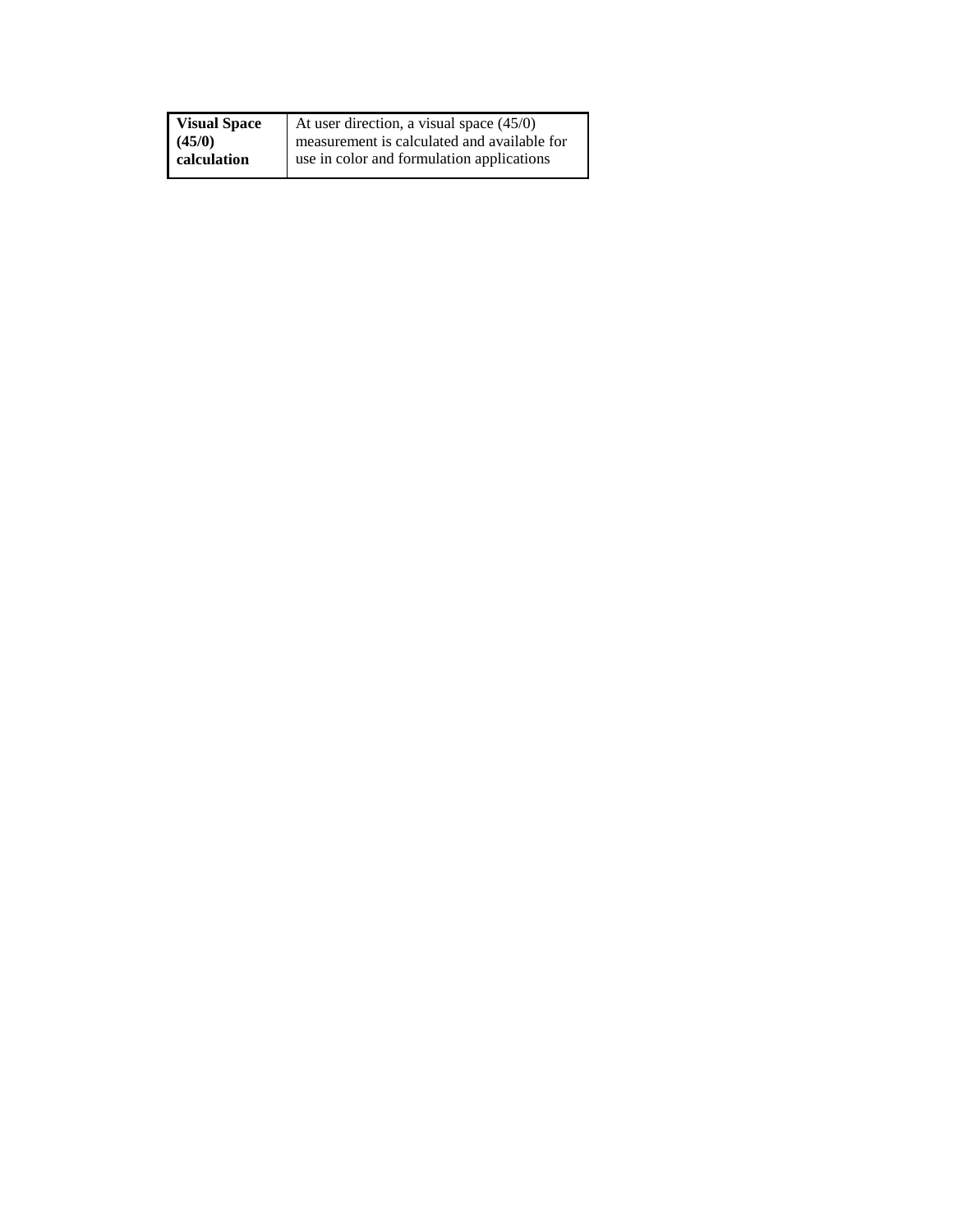## **Spectrophotometers, Tips for Optimal Performance**

Spectrophotometers designed specifically for the measurement of colored materials, are at the center of any modern color formulation, color production, or color quality control system. Although these color spectrophotometers are designed to measure samples both accurately and repeatably, they accomplish these measurements only within a range of applicable tolerances. Spectrophotometers are not perfect measuring devices, and how well they measure is often dependent upon factors under the control of the system operator.

The purpose of this document is to provide "tips" (recommendations) on how to better operate and control color spectrophotometers, so that their measurements are as accurate and repeatable as possible.

These tips are intended for those attempting to get the best possible measurement performance from their color measuring spectrophotometer(s). They do require an investment in time and care, and one must decide if implementing some (or all) of these tips is worth the effort.

These tips are suggested to those who are attempting to maximize the accuracy and repeatability of their color measurement operations. In many cases, failure to follow specific tips may have little or no effect on overall system performance, since correctable measurement errors may be much smaller than the color acceptability tolerances involved.

No matter how well the color spectrophotometer is maintained and operated, its performance is limited to its inherent capabilities. Therefore, it is best to:

- Purchase only from a reliable supplier with a history of producing quality instruments and satisfied customers.
- Purchase the model spectrophotometer that has the features and capabilities necessary to meet the needs of the specific application involved.

## **Summary of Color Spectrophotometer Tips**

- 1. Maintain the spectrophotometer according to manufacturer recommendations, including periodic testing and preventative maintenance, by qualified service personnel.
- 2. Operate the spectrophotometer in a temperature-controlled, clean environment**,**  and (if possible) leave it under power at all times**.**
- 3. Maintain the white and black calibration standards so that they are clean, and safe from potential damage.
- 4. Recalibrate more often, perhaps every 2 to 4 hours and immediately before important jobs, even if the manufacturer normally suggests that recalibration is necessary only every 8 (or more) hours.
- 5. Consider that almost all dyes and pigments change color as temperature changes**.**  Measure samples at the same temperature each time, if possible**.**
- 6. For samples that are not opaque; prepare them by increasing sample thickness**,** so that they are opaque (or nearly so), unless one is intentionally measuring over white and/or black backgrounds.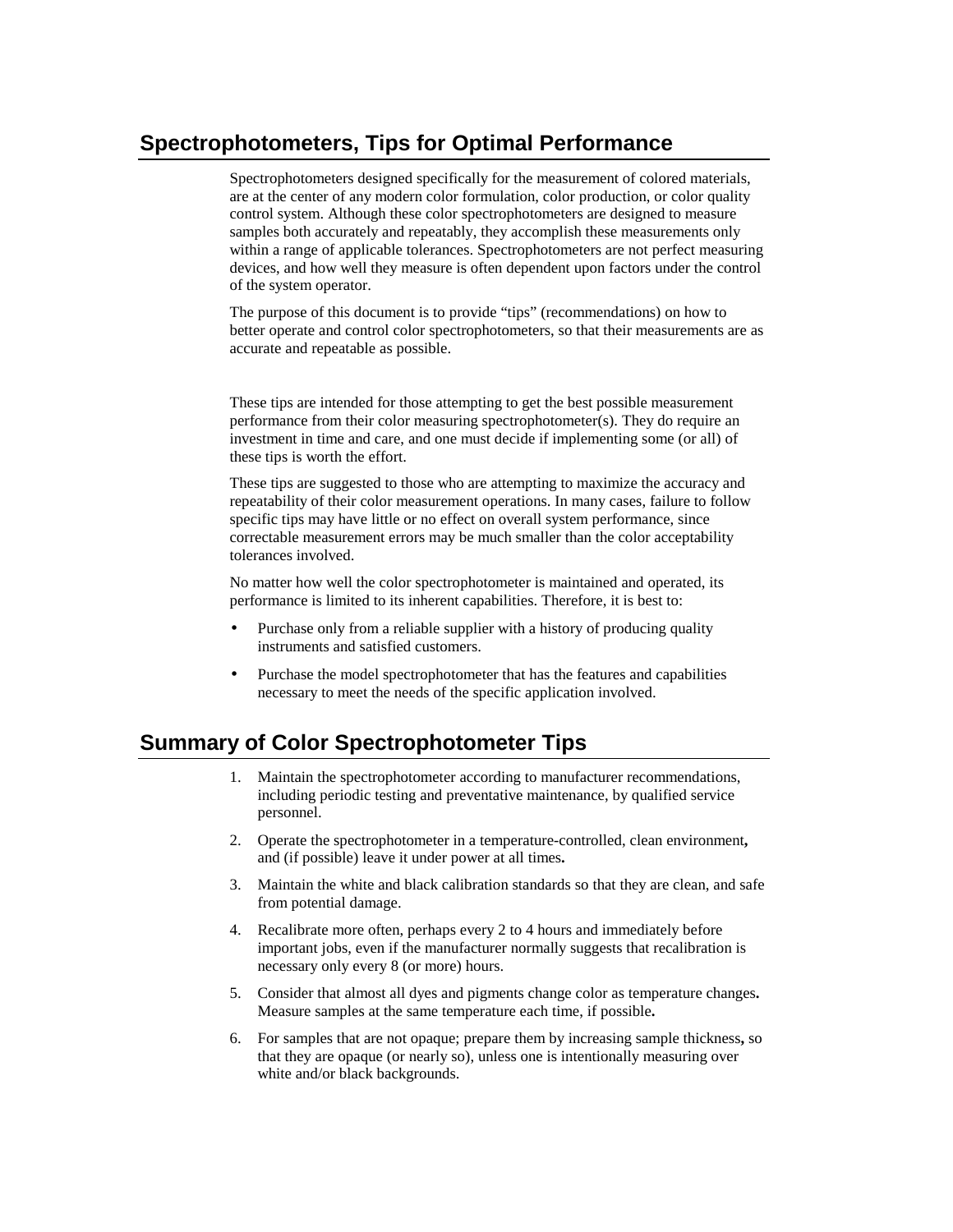- 7. For samples with directional surface orientation**;** measure them always at the same single orientation**,** or measure them at the same four (4) orientations (90 degrees apart) with data averaged.
- 8. For samples with inconsistent color and/or surface effects; measure them multiple times (moving the sample between reads to increase the effective area measured), with data averaged**.**
- 9. As practical, utilize the largest sample measuring area available (LAV, SAV, USAV), to achieve averaging over a larger sample area (see #10).
- 10. If possible**,** always measure standards and batches (of colors to be compared), using the same sample measuring area.
- 11. If possible**,** always measure standards and batches (of colors to be compared), using the same spectrophotometer, under the same conditions.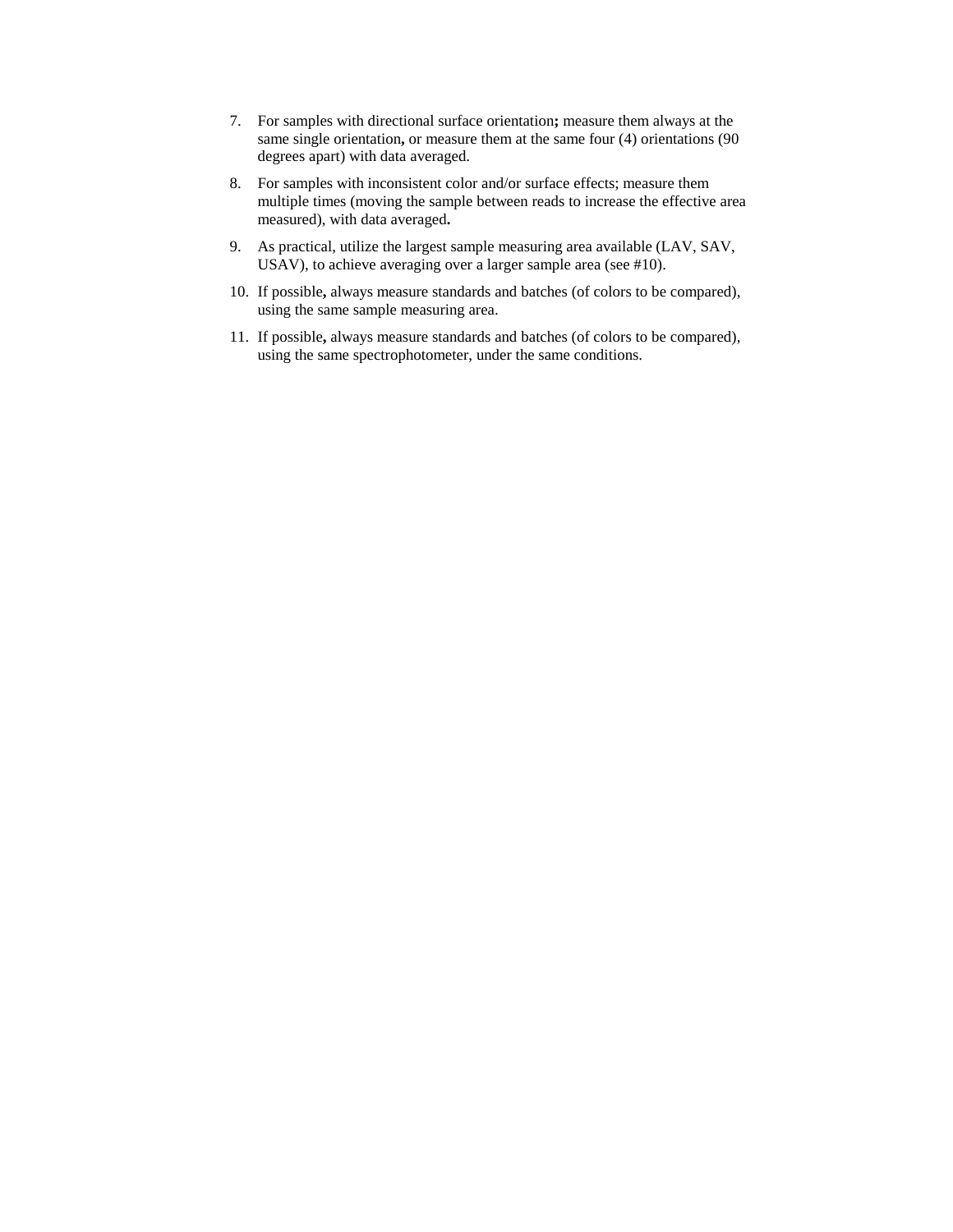### **More about the recommended tips:**

- 1. Qualified regular preventative maintenance will assure that the spectrophotometer's integrating sphere coating is within acceptable reflectance parameters, and that the instrument continues to operate within specification.
- 2. A constant temperature environment will eliminate measurement variability caused by thermal changes within the instrument. Therefore, it is best to maintain power to the spectrophotometer (to eliminate warm-up thermal drift), and to keep the room environment at nearly constant temperature**.** Maintaining a clean operating environment will extend the life of the sphere coating, and reduce the chance of long term drift caused by dirt accumulating in the instrument's optical components**.**
- 3. Maintain carefully the white and black standards**,** since the photometric scale (0 to 100%) of the spectrophotometer is calibrated to these standards. Handle and store the white tile so that it does not become soiled or scratched. If soiled, clean the tile using water (and if necessary a mild soap), drying with a clean nonabrasive, non-optically whitened paper towel or cloth. If dirt or dust enters the black trap, clean it using a compressed air flow.
- 4. Recalibrate more often because the photometric scale (0 to 100%) of any spectrophotometer may "drift" over time between calibrations, due to temperature, light source and/or photodetector factors. Any "drift error**"** is eliminated at calibration, and greatly reduced by recalibrating often.
- 5. The fact that pigments and dyes change their color properties as their **is**  temperature changes, potentially a major source of errors in any color measurement operations. Almost all colorants (except white and black and some blues) change color as their temperature changes. The color changes can be significant, and are typically in the range of about 0.6 to 1.1 dE CIELAB for most high chroma colorants, for a 10 degree C temperature change. If production samples (batches) must be measured at a temperature different from that when the standard was measured, then (if possible) remeasure the standard at the new temperature.
- 6. Non-opaque samples such as textile substrates, most papers, and many printing ink substrates, usually must be measured as if they were opaque, to meet particular color application needs. In these cases, it is best to increase sample opacity by increasing sample thickness, so that the color measurement will not be influenced adversely by the "show-through" of a black (or white) background. Textile cloth can be folded multiple times, yarns and threads wound in multiple layers, and papers stacked, to meet the desired opaque (or most nearly so) requirement. If multiple sample folds result in sample "billowing" into the sphere, then it is best to limit the thickness, and use a white sample background.
- 7. Optically directional samples **(**such as corduroy fabric, calendared vinyl, and card wound yarns and threads), typically measure differently in Diffuse/ $8^0$ spectrophotometers, as they are rotated in the sample port. The directional geometric properties of these samples can result in measurement errors, whenever the standard and batch are measured differently. The measurement errors can be virtually eliminated by always measuring with the same sample orientation, or by measuring the sample 4 times (at 90 degree intervals) and averaging the data.
- 8. Inconsistent (or irregular) samples can yield different measurements, depending upon what part of the sample is measured. This measurement variability can be virtually eliminated by measuring the sample multiple times and averaging the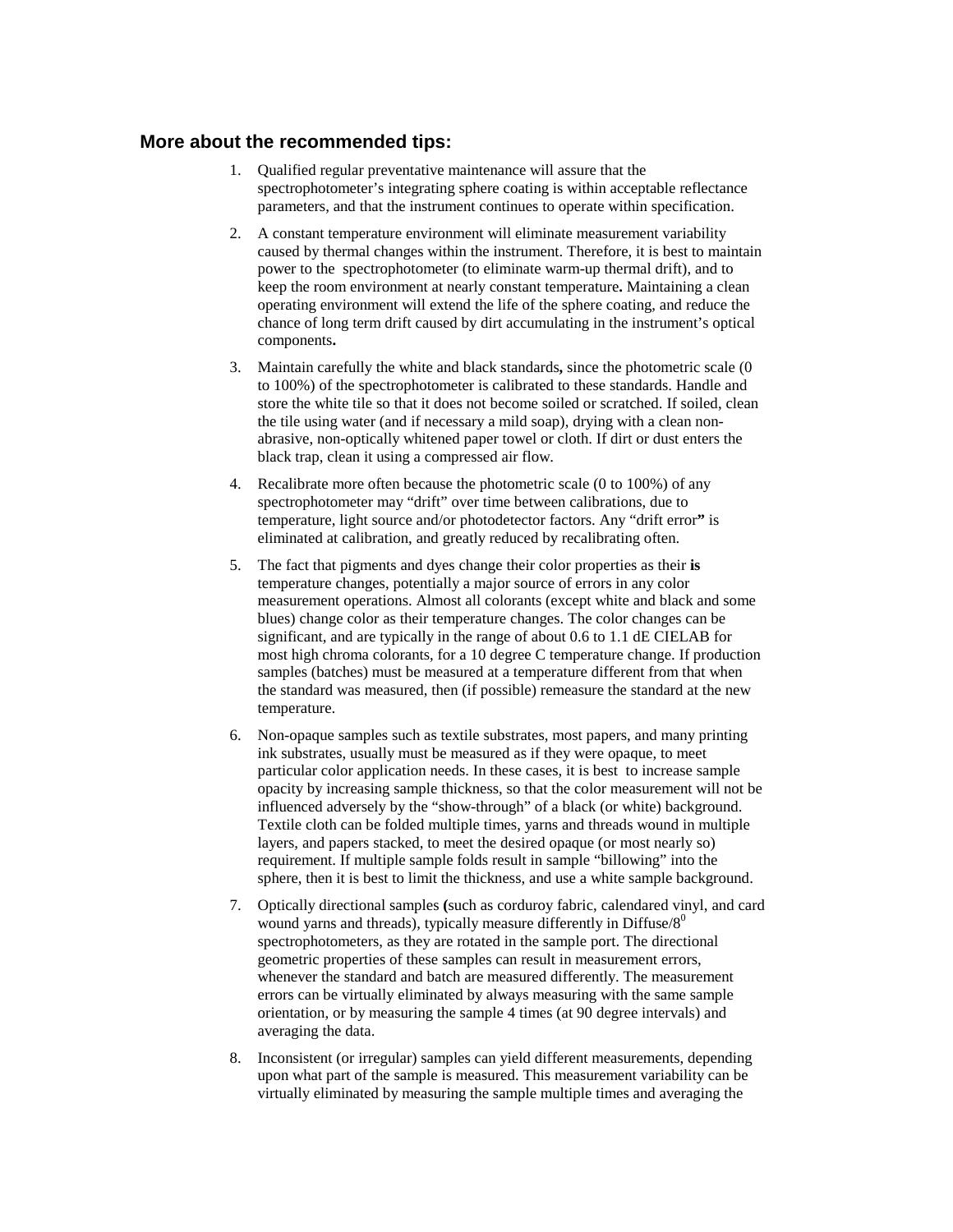results, moving the sample between measurements. This technique can also be successfully employed in cases where the sample may appear to be uniform, but may not be.

- 9. The largest viewing area available should generally be utilized, as it extends the measurement over a larger portion of the sample.
- 10. Use the same viewing area for measuring the standard, as will be used in measuring production batches. This technique is desirable since different viewing areas (even of the same spectrophotometer), will typically not measure exactly the same.
- 11. If possible, use the same spectrophotometer, under the same conditions, to measure any samples to be compared, since no two spectrophotometers agree exactly.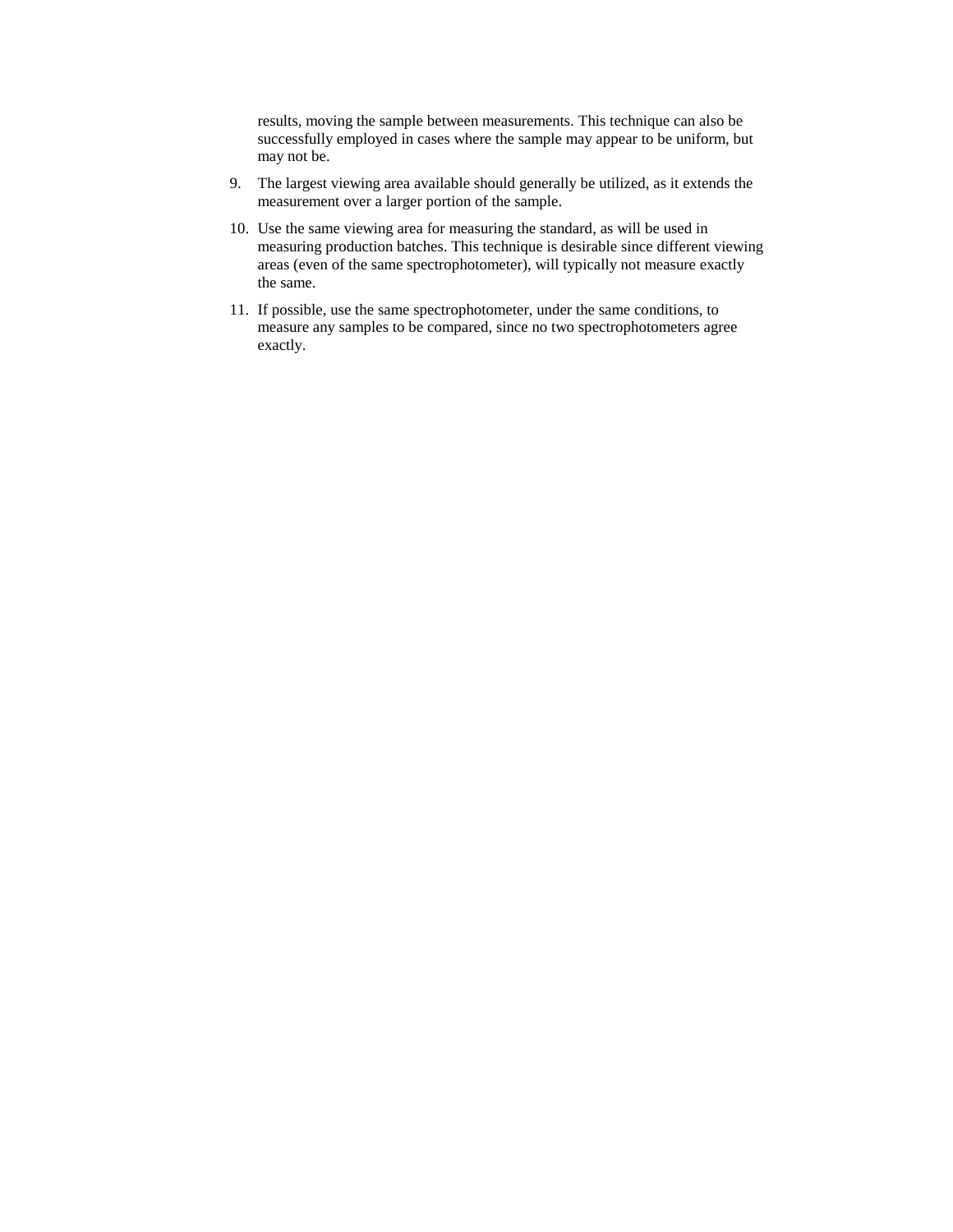## **Performance Factors**

Performance Factors are displayed for batch evaluation. they are an index of actual versus theoretical results in a batch having known colorant amounts.

A Performance Factor (PF) of 1.0 means that the Colorant is behaving at 100% strength.

A PF of .8 indicates that the colorant is behaving at 80% strength.

A PF of 1.25 indicates the colorant is behaving at 125% strength.

# **Contrast Ratio Specification**

Contrast ratio specification (or Match to Contrast) allows the operator to optimize the pigment load for desired opacity in a formulation.

**NOTE:** A Contrast Ratio is a "measure of opacity". This is expressed as a percentage of the "Y" value of a sample measured over the dark portion of the substrate divided by the "Y" value of a measurement over the light portion of the substrate. A Contrast Ratio of 100% is defined as complete hide (opaque).

#### **Input Requirements**

Before you can perform a Contrast Ratio match, you must create an "*Absolute*" master white sample. Since all other colorants in a set are calibrated relative to the master white, absolute data can be determined for each colorant in the file. By storing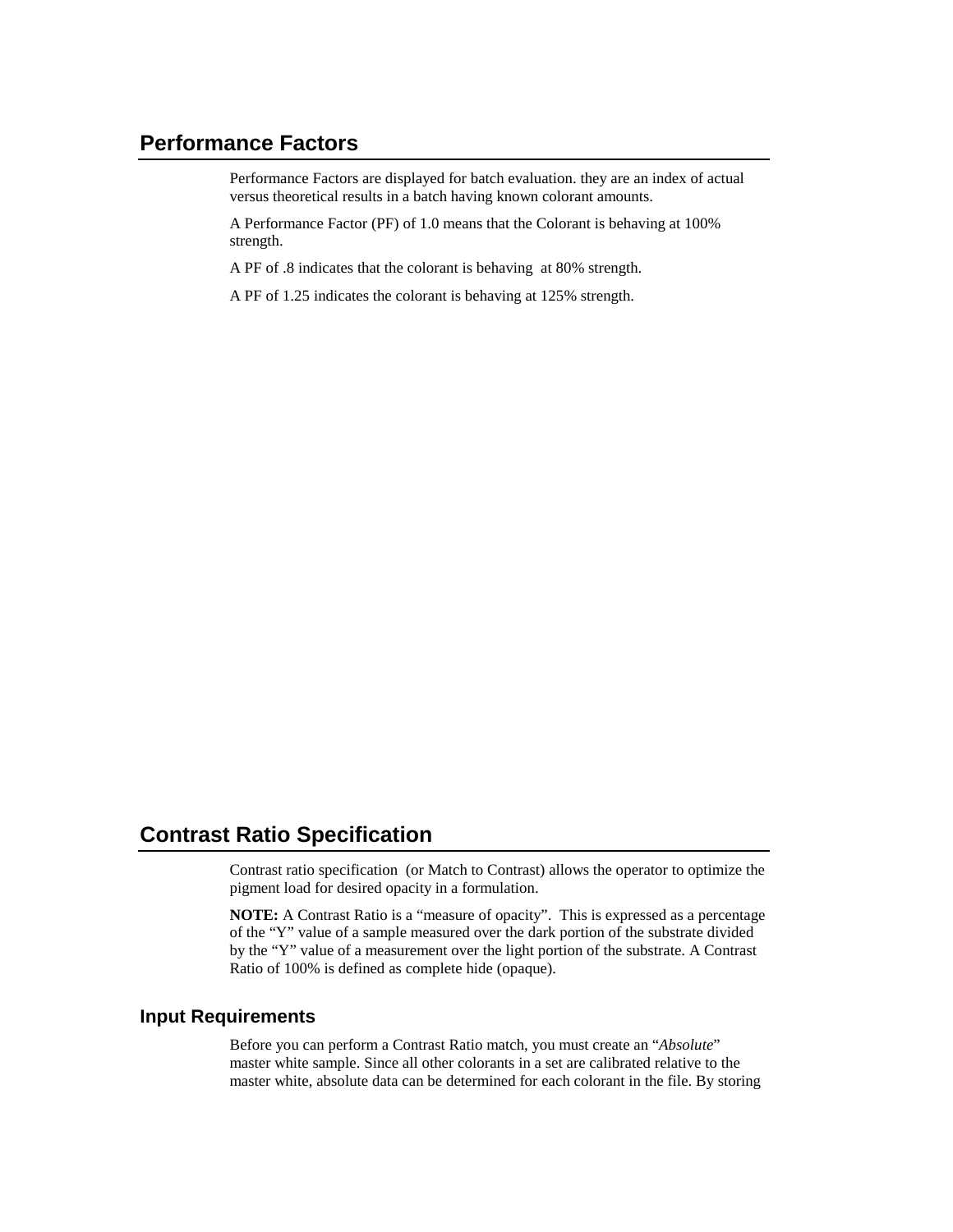the single white absolute sample, you can get absolute data for the set; **absolute data is required to perform non-opaque matches.** 

Follow these general guidelines to prepare the necessary master white sample.

- 1. Create a *Translucent* Colorant Set.
- 2. Define the transparent "Clear" material you will use to reduce colorant loading. This does not require a physical sample or measurement. It is used for the name and properties only.
- 3. Define the Substrate. When you prepare your absolutemaster white sample, it should be applied over a substrate with contrasting backgrounds. Black and white are most commonly used for the substrate to calculate contrast.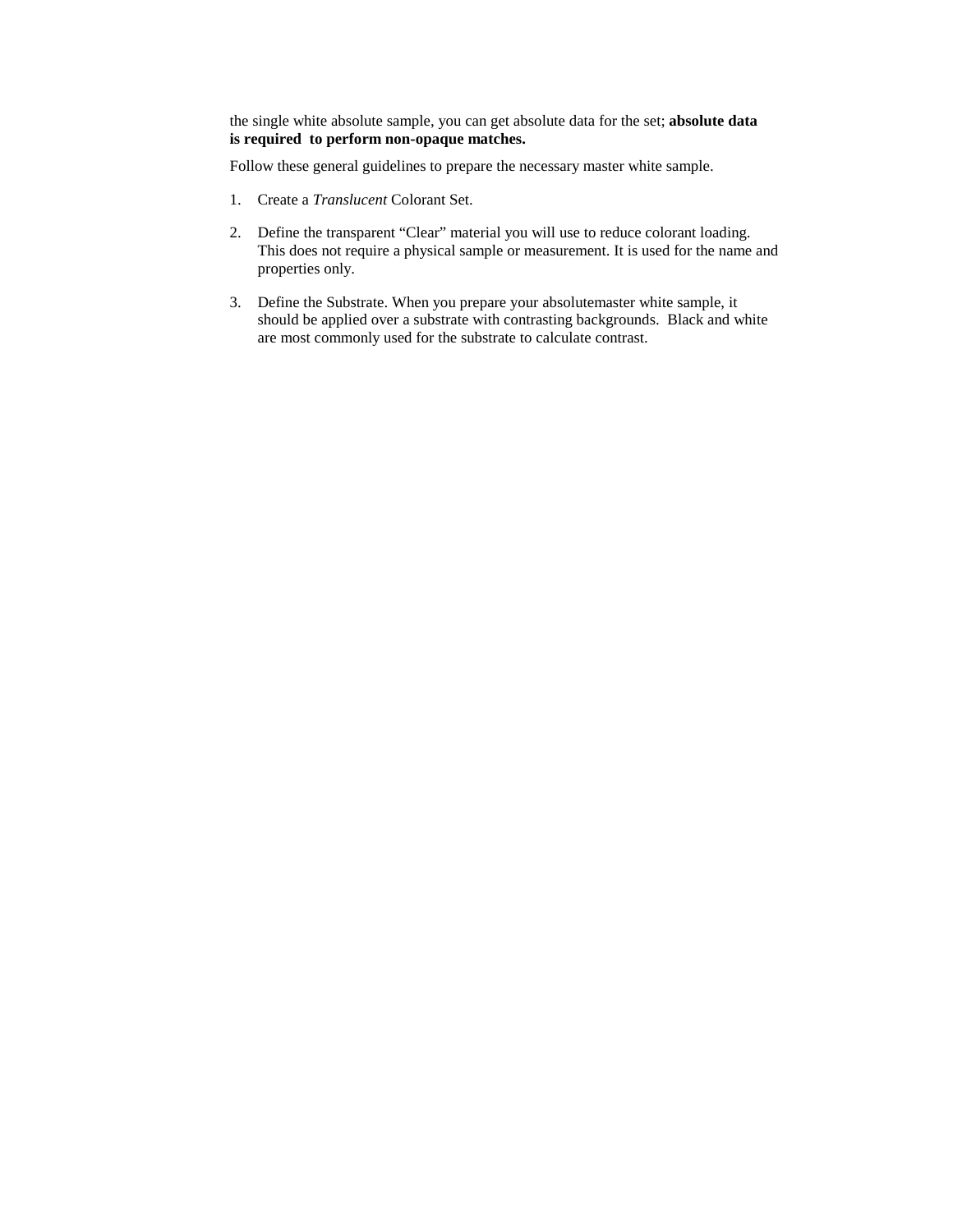### **Input Requirements (cont)**

- 4. Prepare the incomplete hide sample of the absolutemaster white. This could be achieved by one of the following methods:
- The sample, when applied at normal film thickness is naturally translucent. If the sample is opaque, do one of the following:
- Add clear until the white sample is translucent at normal film thickness. Be sure to record the amounts of clear until a Contrast Ratio of 90-95% is achieved
- If the film thickness of the sample can be accurately measured, reduce the film thickness until translucency is acheived. Be sure to enter the actual film thickness of the white sample when storing the white. This may differ from the *Nominal Film T hickness* entered when creating the Colorant Set.
- 5. After you store, measure and calibrate this absolute sample, absolute K&S data will be calculated for all other colorants you store in the Colorant Set. The other primary samples for the set may or may not be completely opaque. The software allows for both.

 Remember that the accuracy of the predicted Contrast Ratio in Match and Correct output is dependent on the accuracy of your Absolute data. If your data is suspect, you may want to re-verify and/or recalibrate your Absolute data.

#### **What Happens in Match and Correct**

 You specify your desired Contrast Ratio and film thickness and the program will calculate a formula(s) with a colorant loading to meet that specification.

**NOTE:** If the program cannot produce a match at the requested film thickness, the film thickness will automatically be rescaled.

## **What is Smart Match ?**

Smart Match uses historical matching data to improve "first shot" matches on new formulas.

The formulas stored routinely in the Color Library or the In-Process are its source of information.

To use Smart Match, the operator simply measures the color to be matched and specifies the other requirements in the Match program. Smart Match automatically locates similar colors in the Color Library and the In-Process file. For each possible combination of colorants, Smart Match finds the performance of a similar match prediction and applies this information to the new match.

Other methods attempt to account for individual colorant strength behavior in mixtures. Smart Match learns how the mixture behaves, so it can also account for hue shifts (distortions of reflectance curves). These shifts can be caused by off-spec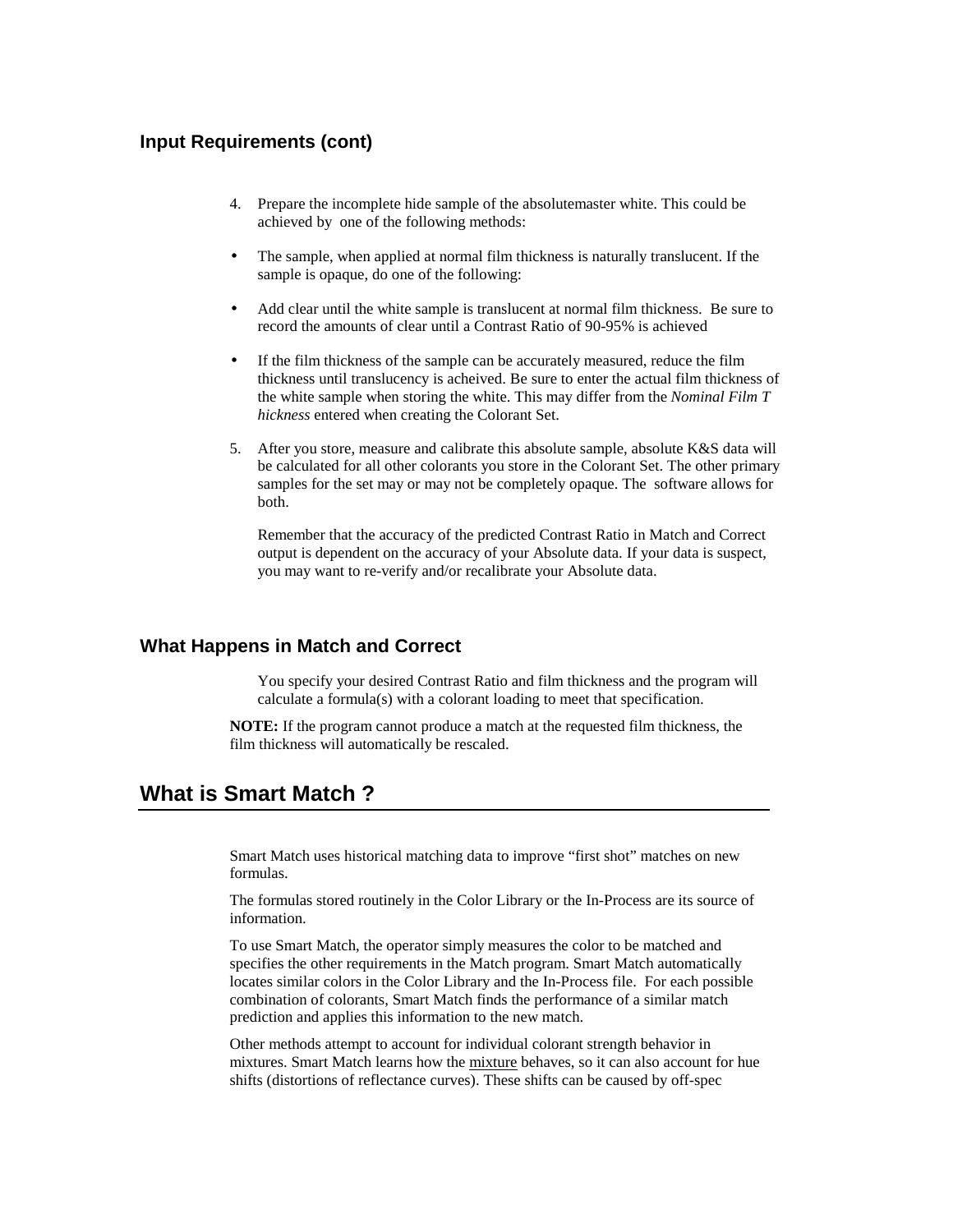shipments of colorants, or by special process conditions such as pigment co-grinding, variable substrate absorption, bronzing or heat.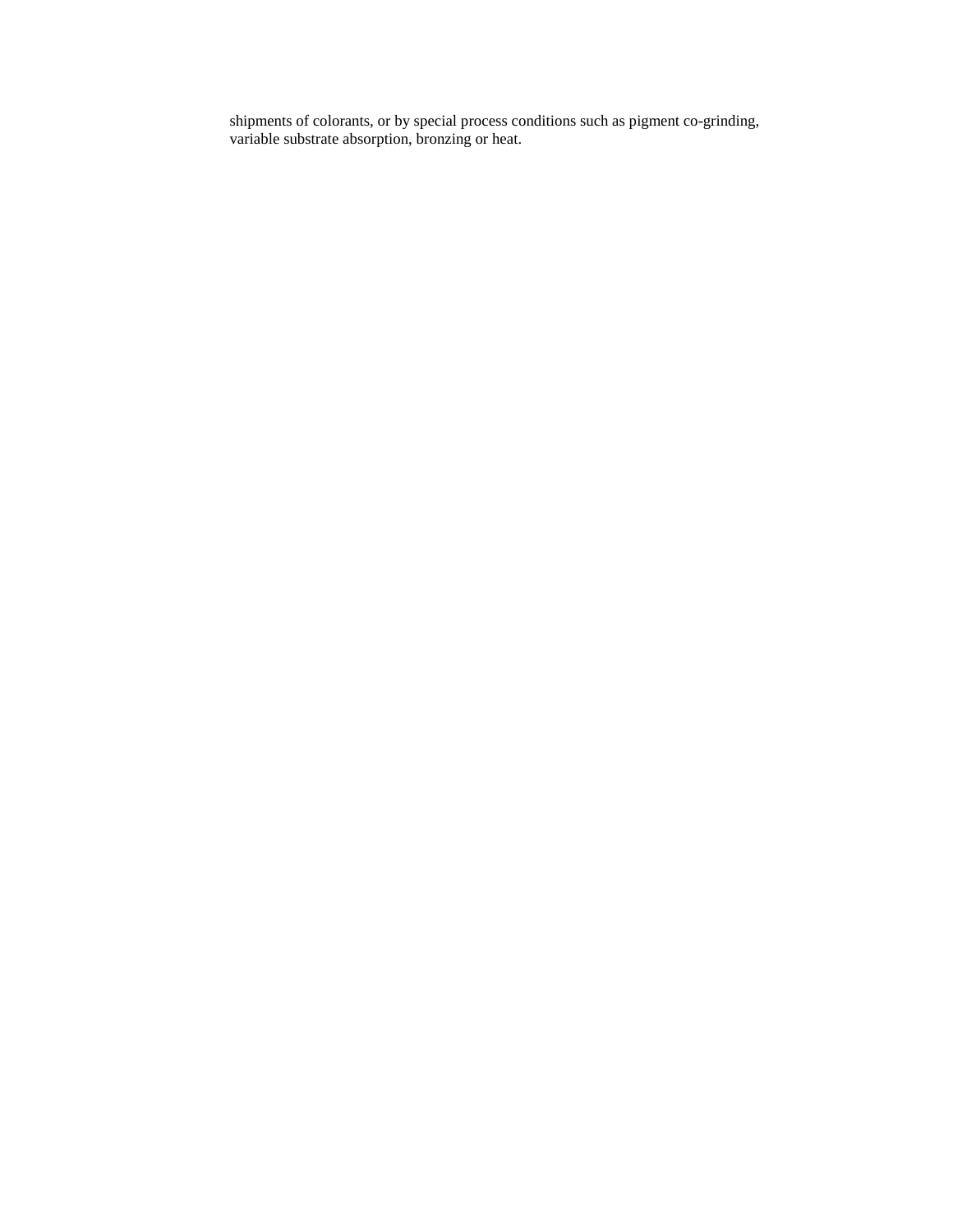### **Benefits of Smart Match**

Smart Match uses the behavior of a similar mixture of ingredients, evaluated at 31 points of the spectrum, therefore:

#### **Smart Match gives better initial match predictions**

- Smart Match predicts the hue shifts as well as "apparent strength"
- Smart Match predictions are valid under any illuminant
- Smart Match uses previous formulas that have the same combination of ingredients

#### **Smart Match information is easy to update and store**

- Only one measurement I needed for each formula
- You can use <u>any valid formula</u> to update the color library (a "match to batch" is not required)

You can save formulas during routine operation directly from the correction screen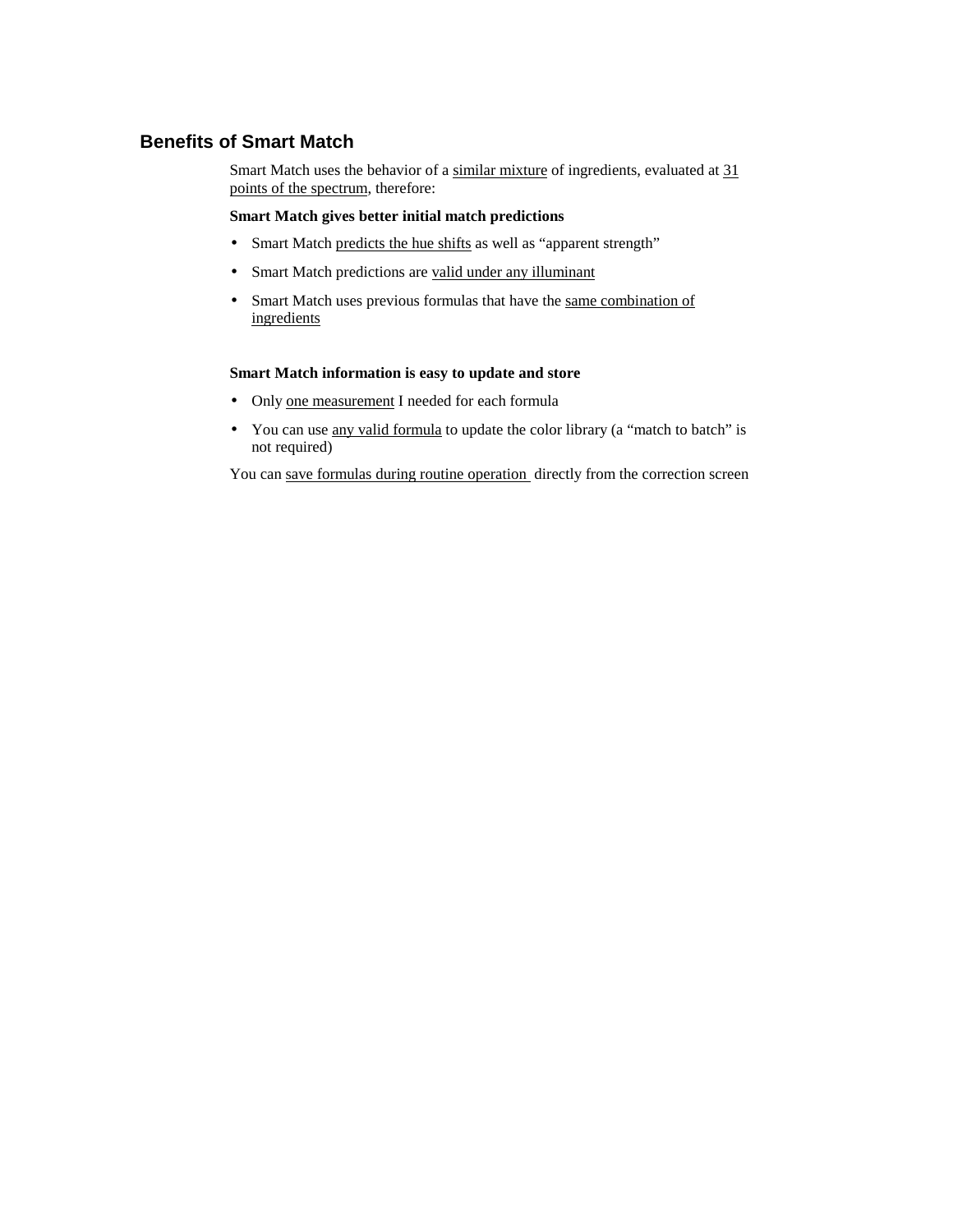## **CIE 1976 L\*a\*b\* (CIELAB)**

The CIE 1976 L\*a\*b\* color space is the most widely used method for measuring and ordering object color. It is routinely employed throughout the world by those controlling the color of textiles, inks, paints, plastics, paper, printed materials, and other objects. It is sometimes referred to as the CIELAB color difference metric.

The 1976 CIELAB color space is a mathematical transformation of the colorimetric system first published by the CIE in 1931. Both the 1931 and 1976 color spaces share the same fundamental principles, that:

- **Color** is a sensation resulting from the combination of a light, an object, and an observer.
- A **light source** illuminates an object.
- An **object** modifies light, and reflects (or transmits) it to an observer.
- An **observer** senses the reflected light.
- **Tristimulus values** are coordinates of color sensation, computed from the CIE (light, object, and observer) data.

The 1976 CIE L\*a\*b\* system offers the following important advantages over the 1931 system:

- It is more **perceptually uniform**.
- It is based on the useful and accepted color describing theory of **opponent colors**.

The 1931 CIE system offered users the ability to describe and order colors. Through its system of color coordinates and associated diagrams, the CIE system also facilitated the comparison of colors. Graphical and numeric data were used to describe colors (and differences) using functions such as: **Y**, **x**, **y**, **purity**, and **dominant wavelength**.

Although the 1931 system proved useful, its practical application was limited as it did not express differences between colors in a uniform perceptual manner. The visual perceptions of differences (in lightness, purity, and dominant wavelength) were not usually consistent with the numeric information available from the system.

#### **1976 CIE L\*a\*b\* - perceptual uniformity**

The 1976 CIELAB system improved on the 1931 system by organizing colors so that numeric differences between colors agreed consistently well with visual perceptions. This improvement facilitated and simplified the communication of color difference information between parties.

#### **Opponent color coordinates**

The method of describing (and ordering) colors by an **opponent-type** system has proven to be useful, and widely accepted. This approach follows the idea that somewhere between the eye and the brain, information from cone receptors in the eye get coded into **light-dark**, **red-green**, and **yellow-blue** signals. The concept follows the "opponent" basis that colors cannot be red and green at the same time, or yellow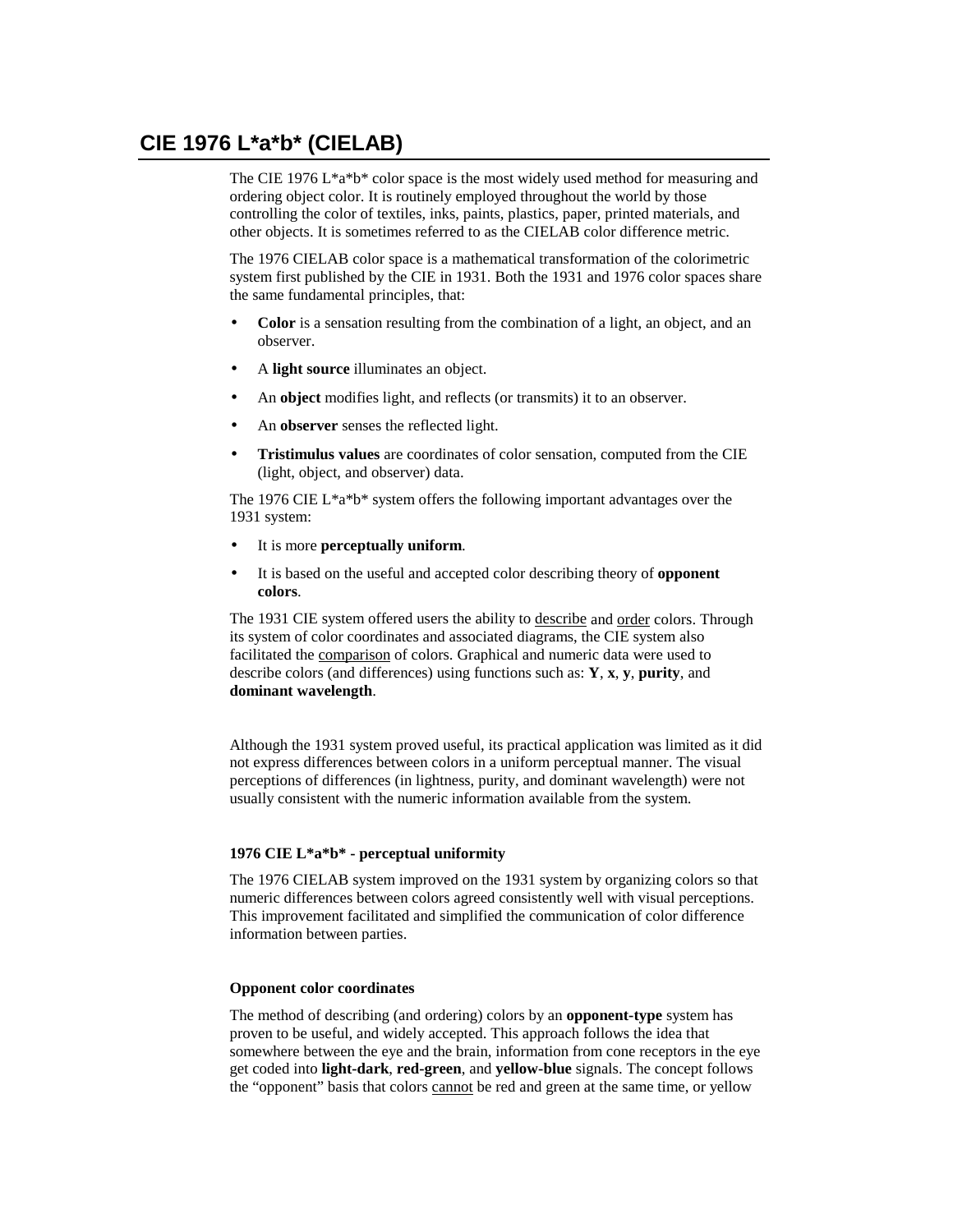and blue at the same time. However, colors can be considered as combinations of red and yellow, red and blue, green and yellow, and green and blue.

In the CIE L\*a\*b\* uniform color space, the color coordinates are:

**L\*** - the **lightness** coordinate.

- **a\*** the **red/green** coordinate, with +a\* indicating red, and -a\* indicating green.
- **b\*** the **yellow/blue** coordinate, with +b\* indicating yellow, and -b\* indicating blue.

#### **CIELAB - color system**

The CIELAB color space can be visualized as a three dimensional space, where every color can be uniquely located. The location of any color in the space is determined by its color coordinates; **L\*, a\*,** and **b\*.**

The **L\*, a\*, b\*** color coordinates (of an object) are calculated as follows:

- 1. The **object** is measured by a spectrophotometer.
- 2. A **light source** (illuminant) is selected.
- 3. An **observer**  $(2^0 \text{ or } 10^0)$  is selected.
- 4. **Tristimulus values** ( X, Y, Z ) are computed from the light-object-observer data.
- 5. **L\*, a\*,** and **b\*** are transformed (computed) from the X, Y, Z data, using the CIE 1976 equations.

The  $L^*$ ,  $a^*$ , and  $b^*$  coordinate axis define the three dimensional CIE color space. Thus, if the  $L^*$ ,  $a^*$ , and  $b^*$  coordinates are known, then the color is not only described, but also located in the space.

Colors can also be described and located in CIELAB color space using an alternate method, that of specifying their  $L^*$ ,  $C^*$ , and  $h^*$  coordinates. In this method, the  $L^*$ coordinates are the same as in L\*a\*b\*, while the C\* and h\* coordinates are computed from the a\* and b\* coordinates. The same color is still in the same location in the color space, only there are two different ways to describe its position ( $L^*a^*b^*$  or  $L^*C^*h^*$ ).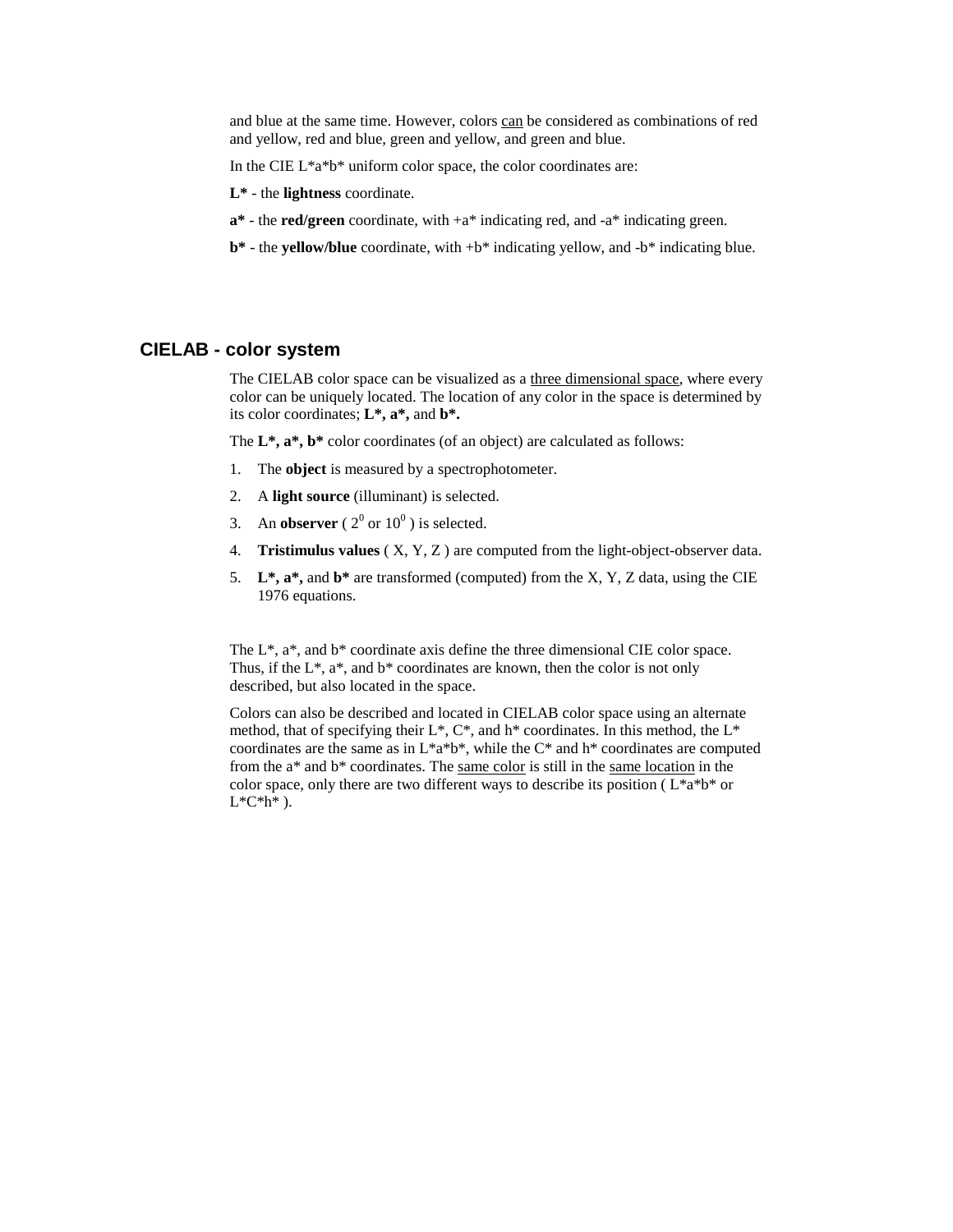The **L\*C\*h\*** color space is also three dimensional, however the color is located using cylindrical coordinates, as follows:

 $L^*$  - the **lightness** coordinate, same as in  $L^*a^*b^*$ .

**C\*** - the **chroma** coordinate, the perpendicular distance from the lightness axis (more distance being more chroma).

 $h^*$  - the **hue** angle, expressed in degrees, with  $0^0$  being a location on the  $+a^*$  axis, then continuing to 90<sup>°</sup> for the +b\* axis, 180<sup>°</sup> for -a\*, 270<sup>°</sup> for -b\*, and back to 360<sup>°</sup> =  $0^0$ .

Many CIE system users prefer the L\*C\*h\* method of specifying a color, since the concept of hue, and chroma agrees well with visual experience.

#### **CIE a\*, b\* chromaticity diagram**

The a\*,b\* chromaticity diagram is a useful way to display the location of colors in the CIELAB color space. The colors can be located using either a\* and b\* coordinates, or  $C^*$  and h<sup>\*</sup> coordinates. In both cases, the  $L^*$  coordinate is usually displayed separately, as a number.

#### **Color differences in the CIELAB system**

CIELAB color difference, between any two colors in CIE space, is the distance between the color locations. This distance can be expressed as **deltaE CIE L\*a\*b\*,** where:

$$
\Delta E^* = (\Delta L^{*2} + \Delta a^{*2} + \Delta b^{*2})^{1/2}
$$

∆**L\*** being the lightness difference.

∆**a\*** being the red/green difference.

∆**b\*** being the yellow/blue difference.

For those preferring to express differences in chroma and hue terminology, instead of da\* and db\*, the following terms are utilized:

∆C\* being the chroma difference.

∆h\* being the hue angle difference.

∆H\* being the metric hue difference.

$$
\Delta E^* = (\Delta L^{*2} + \Delta C^{*2} + \Delta H^{*2})^{1/2}
$$

The ∆E\* and ∆L\* differences are the same, whether using L\*a\*b\* or L\*C\*h\*.

#### **Color tolerances in the CIELAB system**

The CIELAB system is often used to facilitate the quality control of colored products. In these cases, the color of the production sample is located in CIELAB space, and compared to the color standard for production. Color differences between the production sample and standard are computed, and then usually compared to the limits (tolerances) of customer acceptability for the colored product.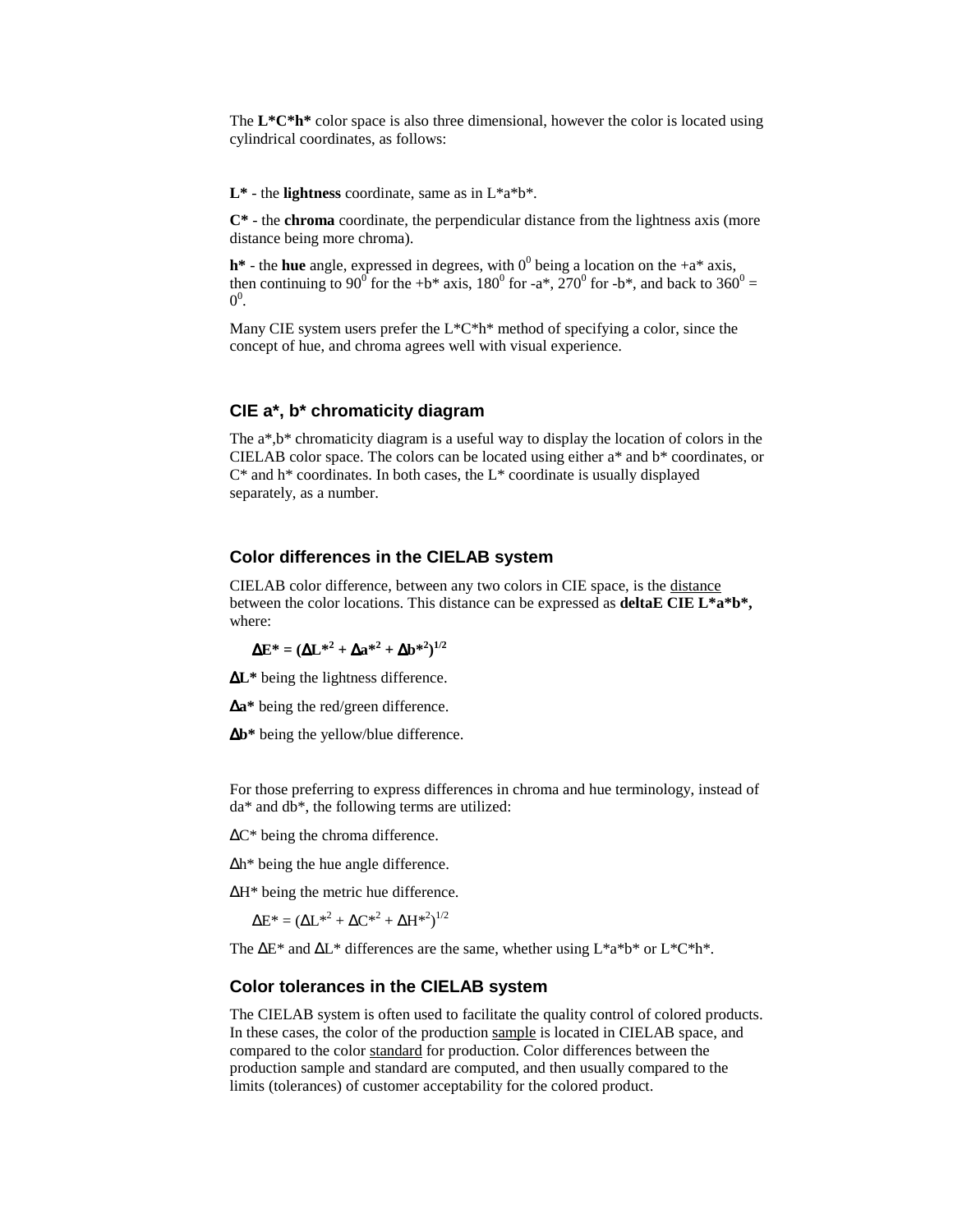Acceptability tolerances are usually established between a supplier and his customer, based on historical experiences, and commercial factors. The CIELAB system is often utilized to help order and quantify the acceptability tolerances, for each customer and color combination.

When establishing acceptability tolerances, it is usually best to determine separate tolerances for  $dE^*$ ,  $dL^*$ ,  $da^*$ , and  $db^*$  (or  $dE^*$ ,  $dL^*$ ,  $dC^*$ , and  $dh^*$ ). The separate tolerances allow the CIE system to be employed in acceptability applications, even as the customer acceptability criteria deviate from the uniform perceptibility of CIELAB color space.

## **Colorimetric Fundamentals**

#### **Light + Object + Observer**

Colorimetry is defined as the **measurement of color**. The measurement of color allows colored objects to be described, ordered, and compared. These operations must be accomplished in a logical and repeatable manner, in order to allow successful color communications. And, successful color communications are essential if satisfactory industrial color control is to be accomplished.

Color is an aspect of visual perception that is not easy to define, and certainly not easy to measure. It is a sensation whereby a human observer can distinguish differences between two fields of view, where such differences are caused by spectral composition differences in the observed radiant energies. From this it can be concluded that color is:

- A **sensation**, dependent upon the observer.
- Only of interest if the **observer** can distinguish differences in sensations.
- Caused by spectral (wavelength-by-wavelength) energy compositions (distributions).

The spectral energy compositions that are sensed by the eye/brain system of the human observer, result from both:

- Sources of **light**, and
- **objects** that modify light.

Although various systems have been developed for the measurement and ordering of color, the most important system, by far, is the CIE system. First published in 1931, this colorimetric system is based on the principle that the color of an object is a combination of **light**, **object**, and **observer** properties. The CIE (Commission Internationale de l'Eclairage) is an international organization concerned with light and color, that continues to further methods and standards concerning these subjects.

#### **1. Elements which cause the color stimulus**

The CIE system is based on the premise that the stimulus for color is provided by the proper combination of a source of light, an object, and an observer. The sensation of an object's color is produced by the combination of:

- A **light source** illuminating an object.
- An **object** reflecting or transmitting light to an observer.
- An **observer** sensing the reflected light.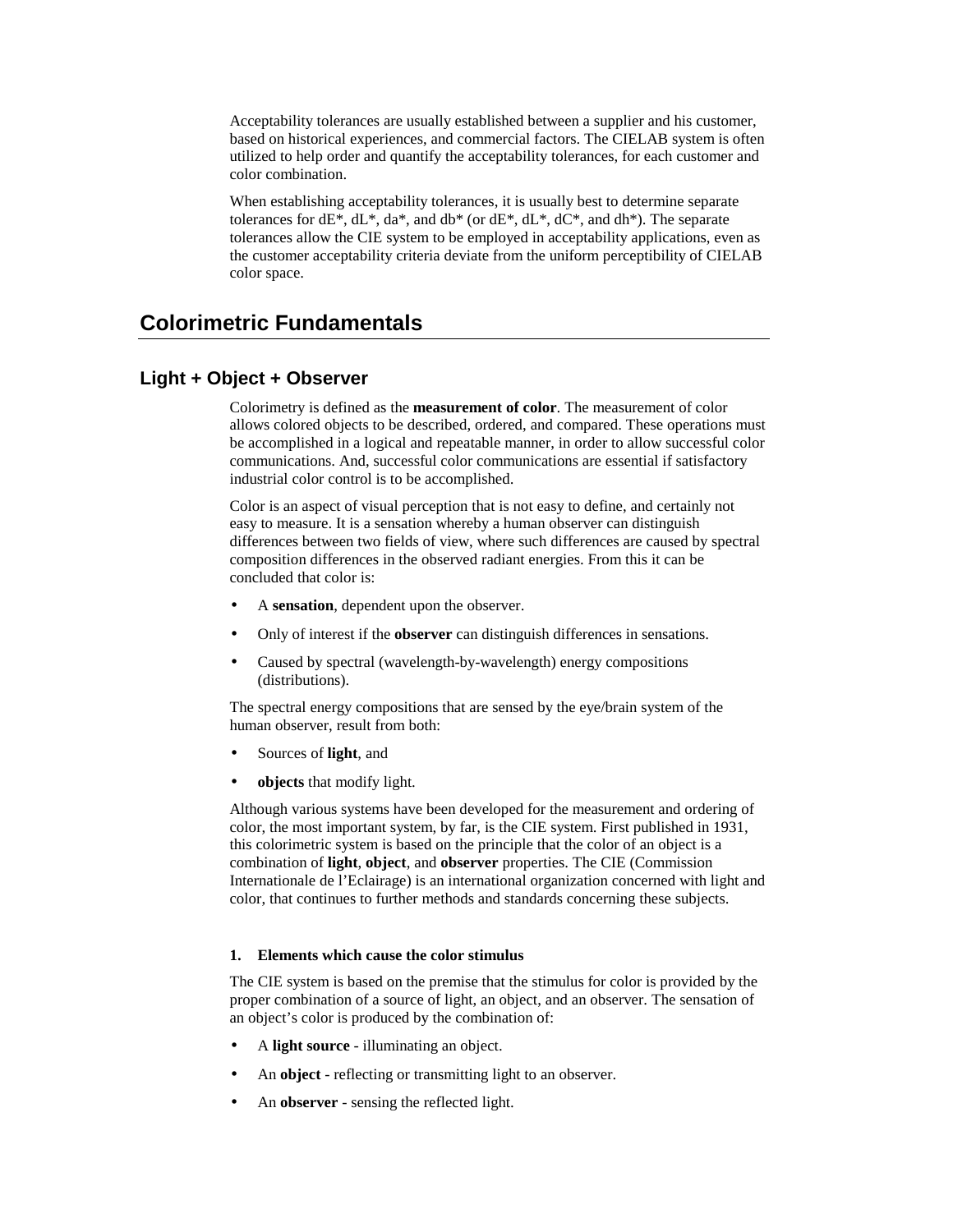The combination of these three is considered on a spectral (wavelength-bywavelength) basis.

#### **2. Light source**

Electromagnetic energy exists as waves, which can be described by their wavelengths or frequencies. The wavelengths of these waves are distances, with 1 nanometer (nm) equal to  $10^{-9}$  meters.

Humans can "see" electromagnetic energy over a range of wavelengths from about 400nm to 700nm.

This part of the electromagnetic spectrum is called the visible (or color) spectrum.

Light sources can be described by their relative energy outputs, wavelength-bywavelength. These outputs are called relative spectral energy (or power) distributions. The color producing effects of light sources result from the relative amount of energy available, not the absolute amount of the energy.

Light sources are also sometimes described by their correlated color temperatures. The correlated color temperature of a source is the temperature of a black body radiator that is most similar to the source. A blackbody radiator is an ideal surface that absorbs all energy incident upon it, and reemits all this energy. The spectral output distribution of an incandescent (tungsten) lamp approximates a blackbody at the same temperature. Correlated color temperature is typically presented using the absolute centigrade scale, degrees Kelvin  $({}^{0}K)$ .

The CIE has published spectral output data for various illuminants, in order to facilitate and standardize colorimetric computations. These illuminants include:

- **D65** daylight, color temperature 6500K.
- **A** tungsten, color temperature 2856K.
- **F2** fluorescent, cool white.
- **F11** fluorescent, narrow band cool white.

CIE Illuminant spectral output data is used in the process of calculating the color of illuminated objects.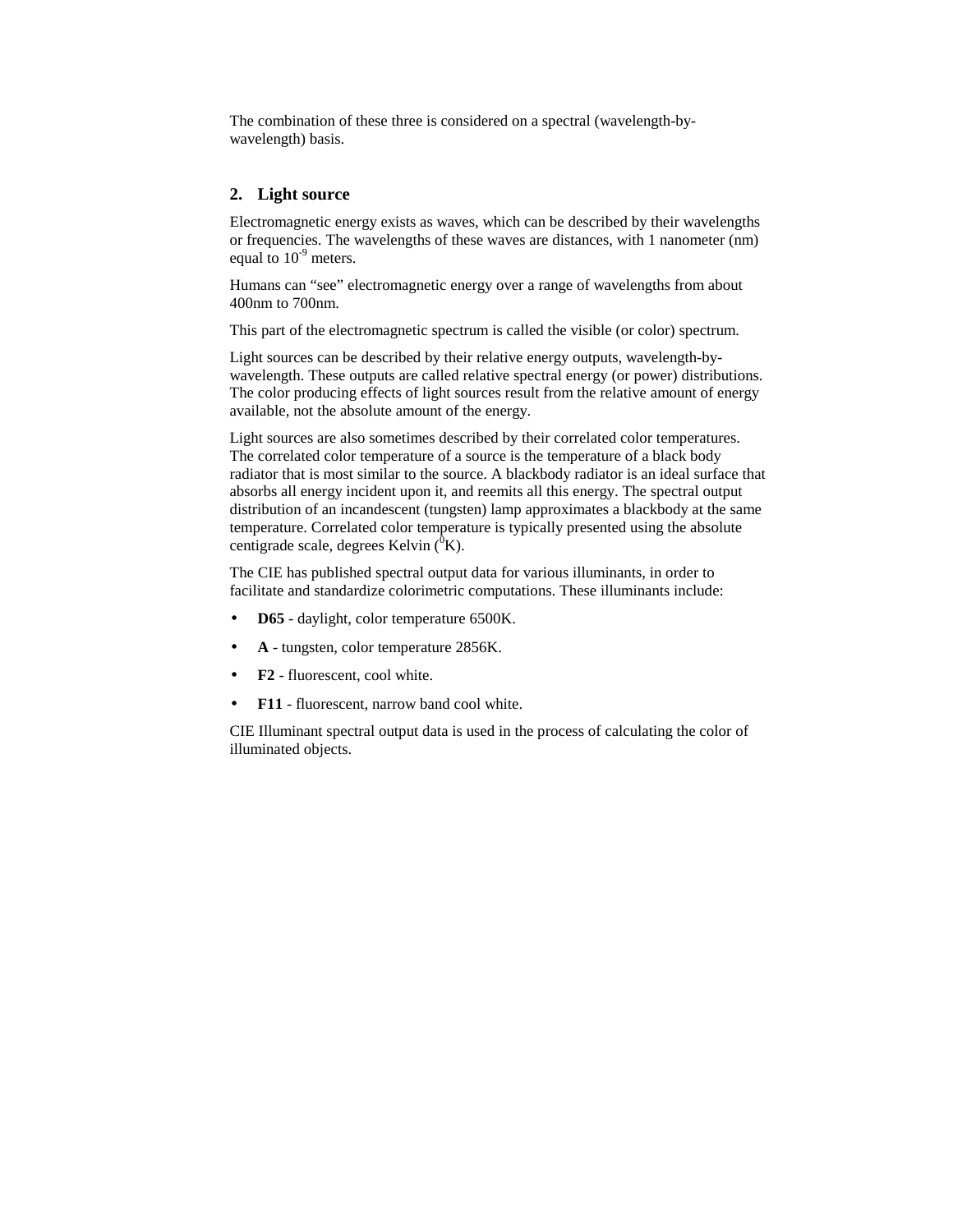#### **3. Optical characteristics of colored objects**

The spectral distribution of light reflected from an object depends upon:

- The light **illuminating** the object; and
- how the object **modifies** the incident light.

For opaque objects, reflectance is determined by the following optical characteristics:

- **Surface reflection** diffuse (rough surface), or directional (smooth surface) reflection.
- **Absorption** light enters the object and does not emerge (on a wavelength-by wavelength basis), as it is converted to heat.
- **Scattering** light enters the object and is deflected (on a wavelength-bywavelength basis); and is then eventually absorbed, or exits the object.

The reflectance of an object is determined by a spectrophotometric measurement, with calibration relative to an ideal white, and perfect black. Spectral reflectance curves, graphical plots of the reflectance data, are often a useful way of presenting this information.

Reflectance data (of the object), is used in the process of calculating the color of the object.

#### **4. Observer**

The human eye/brain system senses color through three types of sensors (cones), located in the eye's retina. These cones are sensitive to light in three different wavelength bands, referred to as the L, M, and S bands. Processing of the cone signals, by the brain, eventually yields output sensations interpreted as red, green, and blue (and/or combinations and differences of these primary colors).

There are two CIE standard observers that can be used when computing CIE tristimulus values. They are as follows:

- **2<sup>0</sup> Observer (CIE 1931) for small objects.**
- $\bullet$  **10<sup>0</sup> Observer (CIE 1964) for large objects.**

The color matching functions of these observers, with tabulated data wavelength-bywavelength, are utilized in the tristimulus calculations.

#### **Tristimulus Values**

CIE tristimulus values **X**, **Y**, and **Z**, are coordinates of color sensation, and form the foundation of the CIE color space.

The CIE tristimulus values are calculated by the spectral integration (multiplication and addition) of the following data functions, on a wavelength-by-wavelength basis:

- A selected **CIE Illuminant (D65, A, F2, etc.).**
- An **object's** spectrophotometric measurement.
- A selected **CIE** observer  $(2^0 \text{ or } 10^0)$ .